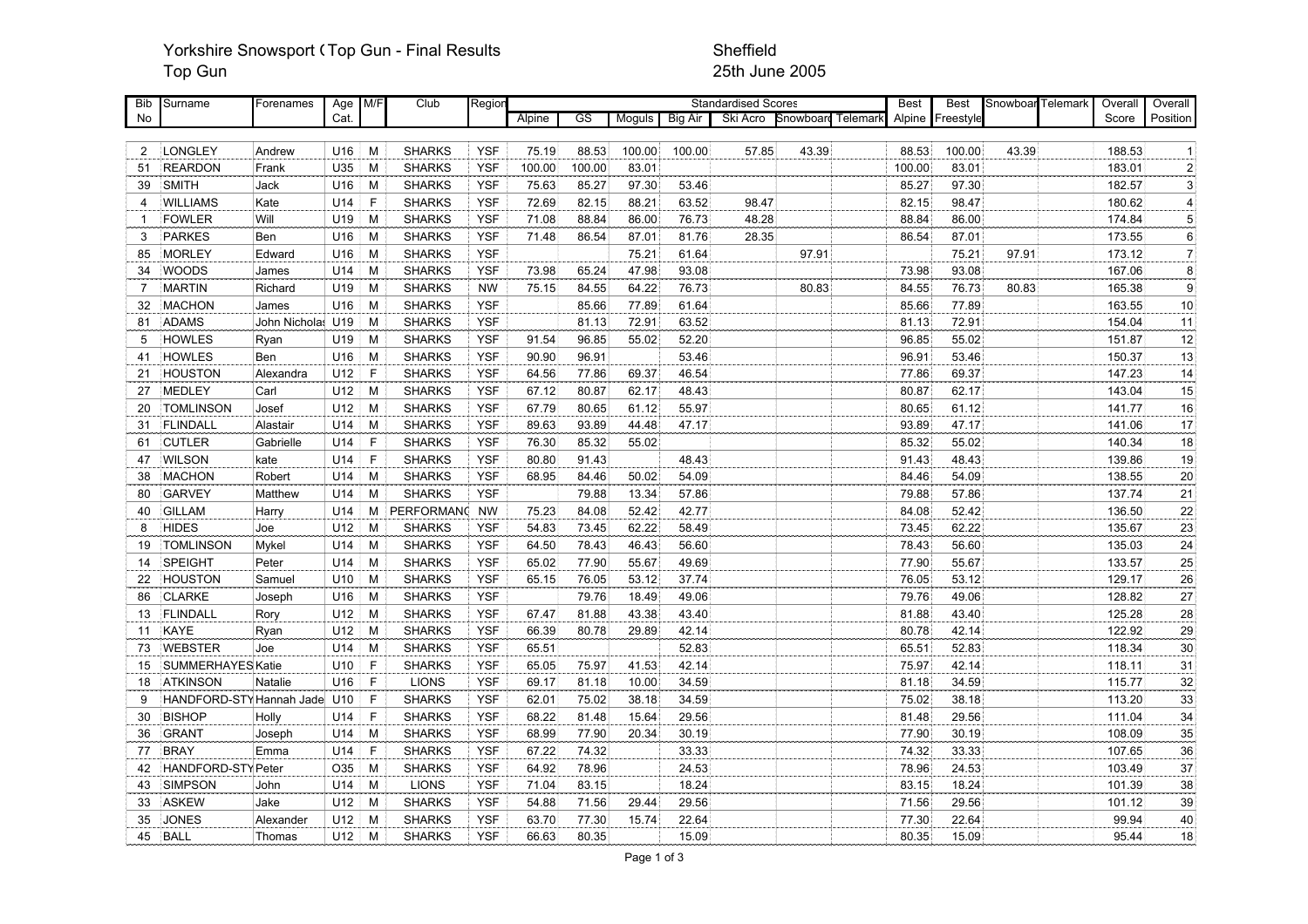# Yorkshire Snowsport (Top Gun - Final Results Sheffield Sheffield Top Gun - Sheffield Sheffield Sheffield Sheffield Sheffield Sheffield Sheffield Sheffield Sheffield Sheffield Sheffield Sheffield Sheffield Sheffield Sheffie

## 25th June 2005

| <b>Bib</b> | Surname           | Forenames        | Age             | M/F          | Club             | Region     |        |       |        |         | <b>Standardised Scores</b> |                           | <b>Best</b> | <b>Best</b> | Snowboar | Telemark | Overall | Overall        |
|------------|-------------------|------------------|-----------------|--------------|------------------|------------|--------|-------|--------|---------|----------------------------|---------------------------|-------------|-------------|----------|----------|---------|----------------|
| No         |                   |                  | Cat.            |              |                  |            | Alpine | GS    | Moguls | Big Air | Ski Acro                   | <b>Snowboard Telemark</b> | Alpine      | Freestyle   |          |          | Score   | Position       |
| 46         | <b>SHIRT</b>      | Danielle         | U14             | F            | <b>SHARKS</b>    | <b>YSF</b> | 57.73  | 72.46 |        | 22.64   |                            |                           | 72.46       | 22.64       |          |          | 95.10   | 14             |
| 29         | SUMMERHAYES Molly |                  | U08             | $\mathsf{F}$ | <b>SHARKS</b>    | <b>YSF</b> | 56.74  | 70.92 | 6.40   | 23.90   |                            |                           | 70.92       | 23.90       |          |          | 94.82   | $\overline{4}$ |
| 25         | <b>TOMLINSON</b>  | James            | U12             | M            | <b>SHARKS</b>    | <b>YSF</b> | 53.18  | 68.72 |        | 25.79   |                            |                           | 68.72       | 25.79       |          |          | 94.51   | 22             |
| 44         | <b>ATKINSON</b>   | Kirsty           | U14             | $\mathsf{F}$ | <b>LIONS</b>     | <b>YSF</b> | 63.76  | 77.30 |        | 15.09   |                            |                           | 77.30       | 15.09       |          |          | 92.39   | $\mathbf{1}$   |
| 6          | <b>HELLIWELL</b>  | Steven           | U12             | M            | <b>LIONS</b>     | <b>YSF</b> | 71.48  | 73.09 | 5.20   | 18.87   |                            |                           | 73.09       | 18.87       |          |          | 91.96   | 24             |
| 10         | <b>HARDING</b>    | Tyler            | U10             | M            | <b>HALIFAX</b>   | OTHER      | 43.48  |       | 26.24  | 46.54   |                            |                           | 43.48       | 46.54       |          |          | 90.02   | 47             |
| 28         | <b>EYRE</b>       | Harry            | <b>U08</b>      | M            | <b>SHARKS</b>    | <b>YSF</b> | 47.23  | 65.61 | 1.75   | 18.87   |                            |                           | 65.61       | 18.87       |          |          | 84.48   | 50             |
| 16         | <b>HINCHLIFFE</b> | Jack             | U08             | M            | <b>SHARKS</b>    | <b>YSF</b> | 25.33  | 59.49 | 7.15   | 20.75   |                            |                           | 59.49       | 20.75       |          |          | 80.24   | 33             |
| 17         | <b>SIMPSON</b>    | Kate             | U12             | F            | <b>LIONS</b>     | <b>YSF</b> | 50.81  | 65.07 | 1.50   | 14.47   |                            |                           | 65.07       | 14.47       |          |          | 79.54   | 114            |
| 37         | JONES             | Nathan           | U14             | M            | <b>SHARKS</b>    | <b>YSF</b> |        | 67.31 | 3.00   | 11.32   |                            |                           | 67.31       | 11.32       |          |          | 78.63   | 39             |
| 48         | <b>CHEYETTE</b>   | Christina        | U10             | $\mathsf F$  | <b>SHARKS</b>    | <b>YSF</b> | 42.28  | 60.03 | 9.43   | 9.43    |                            |                           | 60.03       | 9.43        |          |          | 69.46   | 43             |
| 23         | <b>BROWN</b>      | Cameron          | U08             | M            | <b>SHARKS</b>    | <b>YSF</b> | 41.47  | 53.56 | 1.50   | 14.47   |                            |                           | 53.56       | 14.47       |          |          | 68.03   | $\overline{5}$ |
| 26         | <b>HUDSON</b>     | <b>Ben</b>       | U08             | M            | <b>SHARKS</b>    | <b>YSF</b> | 47.41  | 49.20 | 3.90   | 11.95   |                            |                           | 49.20       | 11.95       |          |          | 61.15   | 12             |
| 12         | <b>MASH</b>       | Christopher      | U08             | M            | <b>SHARKS</b>    | <b>YSF</b> |        | 49.20 | 1.50   | 8.81    |                            |                           | 49.20       | 8.81        |          |          | 58.01   | 13             |
| 52         | <b>WHITE</b>      | Victoria         | U12             | $\mathsf{F}$ | <b>SHARKS</b>    | <b>YSF</b> | 54.93  |       | 2.00   |         |                            |                           | 54.93       | 2.00        |          |          | 56.93   | 138            |
| 24         | <b>GATLEY</b>     | Hannah           | U10             | F            | <b>SHARKS</b>    | <b>YSF</b> | 42.16  |       | 2.25   | 11.95   |                            |                           | 42.16       | 11.95       |          |          | 54.11   | 139            |
| 49         | <b>NANKOO</b>     | Martin           | U35             | M            | <b>GBR</b>       | OTHER      |        |       |        |         |                            |                           |             |             |          |          |         | 140            |
| 50         | <b>KOYANDER</b>   | Elleanor         | U14             | F            | gland squad, Sha | <b>YSF</b> |        |       |        |         |                            |                           |             |             |          |          |         | 141            |
| 53         | <b>HOLDING</b>    | Sally            | O35             | $\mathsf{F}$ | <b>SHARKS</b>    | <b>YSF</b> | 63.98  | 76.67 |        |         |                            |                           | 76.67       |             |          |          |         | 142            |
| 54         | <b>HOLDING</b>    | Maddy            | U19             | F            | <b>SHARKS</b>    | <b>YSF</b> | 71.20  | 84.17 |        |         |                            |                           | 84.17       |             |          |          |         | 143            |
| 55         | LAMB              | Katie            | U12             | F            | <b>SHARKS</b>    | <b>YSF</b> | 63.20  | 75.48 |        |         |                            |                           | 75.48       |             |          |          |         | 144            |
| 56         | <b>GENTHER</b>    | Joshua           | U08             | M            | <b>SHARKS</b>    | <b>YSF</b> | 49.83  | 63.72 |        |         |                            |                           | 63.72       |             |          |          |         | 145            |
| 57         | <b>GILLAM</b>     | Harry            | U14             | M            | PERFORMANO       | <b>NW</b>  |        |       |        |         |                            |                           |             |             |          |          |         | 146            |
| 58         | <b>GILBERTSON</b> | Becki            | U19             | F            | <b>LIONS</b>     | <b>YSF</b> | 67.36  | 76.86 |        |         |                            |                           | 76.86       |             |          |          |         | 147            |
| 59         | <b>O'HARA</b>     | John             | U16             | M            | <b>LIONS</b>     | <b>YSF</b> | 83.26  | 90.94 |        |         |                            |                           | 90.94       |             |          |          |         | 148            |
| 60         | <b>SPENCER</b>    | Owen             | U35             | M            | <b>SHARKS</b>    | <b>YSF</b> | 65.08  | 84.36 |        |         |                            |                           | 84.36       |             |          |          |         | 149            |
| 62         | <b>CUTLER</b>     | Holly            | U35             | F            | <b>SHARKS</b>    | <b>YSF</b> | 81.21  | 90.50 |        |         |                            |                           | 90.50       |             |          |          |         | 150            |
| 63         | <b>CUTLER</b>     | Peter            | O <sub>50</sub> | M            | <b>SHARKS</b>    | <b>YSF</b> | 72.56  | 87.20 |        |         |                            |                           | 87.20       |             |          |          |         | 151            |
| 64         | <b>WILSON</b>     | Christie         | U10             | $\mathsf F$  | <b>SHARKS</b>    | <b>YSF</b> | 46.65  | 54.65 |        |         |                            |                           | 54.65       |             |          |          |         | 152            |
| 65         | <b>WILSON</b>     | Charlie          | U12             | $\mathsf{F}$ | <b>SHARKS</b>    | <b>YSF</b> | 59.93  | 72.43 |        |         |                            |                           | 72.43       |             |          |          |         | 153            |
| 66         | <b>BECK</b>       | Chris            | U16             | M            | <b>LIONS</b>     | <b>YSF</b> |        |       |        |         |                            |                           |             |             |          |          |         | 154            |
| 67         | <b>SHIRT</b>      | Melissa          | U16             | F            | <b>SHARKS</b>    | <b>YSF</b> | 64.14  | 70.46 |        |         |                            |                           | 70.46       |             |          |          |         | 155            |
| 68         | LAMB              | Katie            | U12             | $\mathsf{F}$ | <b>SHARKS</b>    | <b>YSF</b> |        |       |        |         |                            |                           |             |             |          |          |         | 156            |
| 69         | <b>GENTHER</b>    | Joshua           | U08             | M            | <b>SHARKS</b>    | <b>YSF</b> |        |       |        |         |                            |                           |             |             |          |          |         | 157            |
| 70         | LAW               | Gloria           | O <sub>50</sub> | $\mathsf{F}$ | <b>SHARKS</b>    | <b>YSF</b> | 42.51  | 54.45 |        |         |                            |                           | 54.45       |             |          |          |         | 158            |
| 71         | <b>HOLMES</b>     | Helen            | U35             | $\mathsf F$  | <b>SHARKS</b>    | <b>YSF</b> | 76.62  | 81.93 |        |         |                            |                           | 81.93       |             |          |          |         | 159            |
| 72         | <b>NOBLE</b>      | Kay-Louise       | U12             | $\mathsf{F}$ | <b>LIONS</b>     | <b>YSF</b> | 67.29  | 73.74 |        |         |                            |                           | 73.74       |             |          |          |         | 160            |
| 74         | <b>FURLEY</b>     | David            | U12             | M            | <b>SHARKS</b>    | <b>YSF</b> |        |       |        |         |                            |                           |             |             |          |          |         | 161            |
| 75         | <b>FURLEY</b>     | Jonathan         | U08             | M            | <b>SHARKS</b>    | <b>YSF</b> |        |       |        |         |                            |                           |             |             |          |          |         | 162            |
| 76         | COX               | kevin            | U10             | M            | <b>SHARKS</b>    | <b>YSF</b> |        |       |        |         |                            |                           |             |             |          |          |         | 163            |
| 78         | <b>WHITE</b>      | Jonathan Jan U35 |                 | м            | <b>KSM</b>       | <b>YSF</b> |        |       | 92.20  | 67.30   |                            |                           |             | 92.20       |          |          |         | 164            |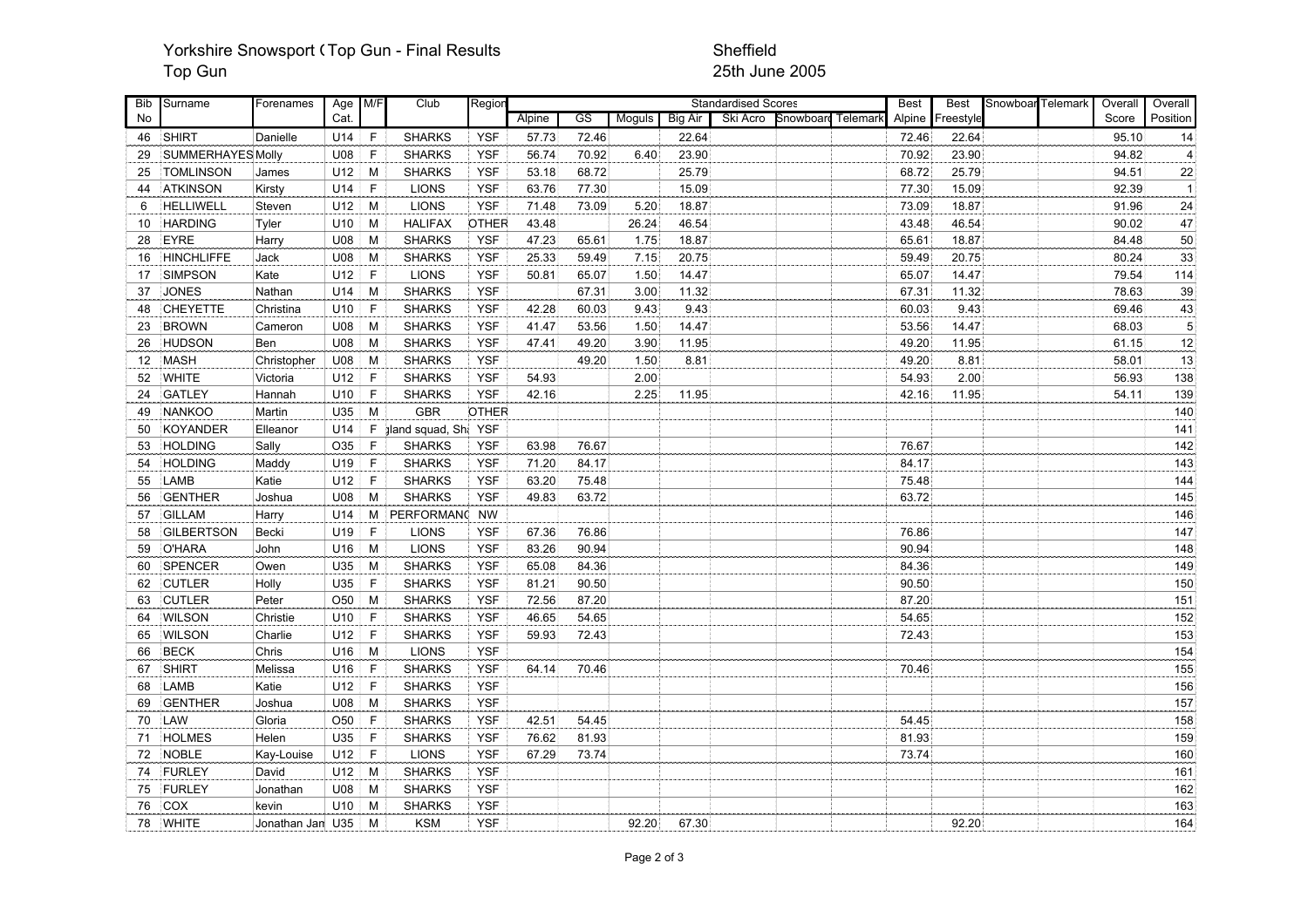# Yorkshire Snowsport (Top Gun - Final Results Sheffield Sheffield Top Gun - Sheffield Sheffield Sheffield Sheffield Sheffield Sheffield Sheffield Sheffield Sheffield Sheffield Sheffield Sheffield Sheffield Sheffield Sheffie

## 25th June 2005

| <b>Bib</b> | Surname          | Forenames | Age M/F |   | Club          | Region     |        |    |        |         | <b>Standardised Scores</b> |        |                                     | <b>Best</b> | Best   | <b>Snowboard Telemark</b> |       | Overall   Overall |
|------------|------------------|-----------|---------|---|---------------|------------|--------|----|--------|---------|----------------------------|--------|-------------------------------------|-------------|--------|---------------------------|-------|-------------------|
| No         |                  |           | Cat.    |   |               |            | Alpine | GS | Moguls | Bia Air | Ski Acro                   |        | Snowboard Telemark Alpine Freestyle |             |        |                           | Score | Position          |
| 79         | LAW              | Josh      | U12     | M | <b>SHARKS</b> | <b>YSF</b> |        |    | 56.17  | 64.78   |                            |        |                                     |             | 64.78  |                           |       | 165               |
| 82         | HUNTLEY          | Amv       | U14     |   | <b>SHARKS</b> | <b>YSF</b> |        |    |        |         | 87.74                      |        |                                     |             | 87.74  |                           |       | 166               |
| 83         | <b>BURT</b>      | Anna      | U16     |   | <b>SHARKS</b> | <b>YSF</b> |        |    |        |         | 100.00                     |        |                                     |             | 100.00 |                           |       | 167               |
| 84         | <b>TOMLINSON</b> | Luke      | U12     | М | <b>OTHER</b>  | <b>YSF</b> |        |    |        |         |                            | 100.00 |                                     |             |        | 100.00                    |       | 168               |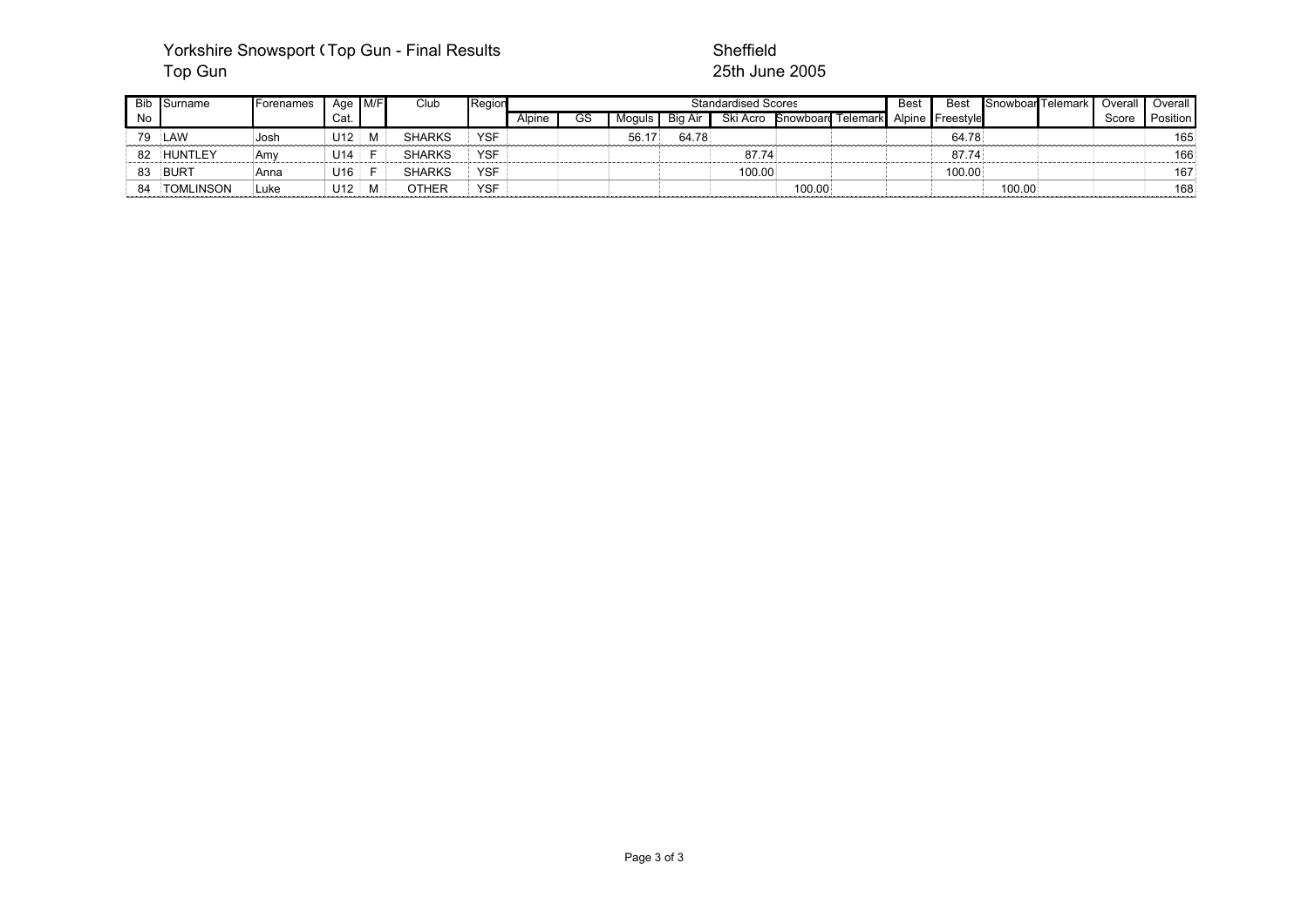| Moguls Sheffield, June 25th 2005         | Chief of Calculations: Martin Carr | <b>Round 2 Results</b> |
|------------------------------------------|------------------------------------|------------------------|
|                                          | Judge 1: Kay Bates                 |                        |
| Technical Delegate: Kay Bates            | Judge 2: Gladys Marr               |                        |
| Head Judge: Martin Carr                  | Judge 3: Computer                  | 14.23<br>Pace Time:    |
|                                          | Judge 4: Peter Bates               |                        |
| <b>Chief of Competition: Peter Bates</b> | Judge 5: Martin Carr               |                        |

.

| <b>Forenames</b> | <b>Surname</b> | Category       | Judge 1                 | Judge 2 Judge 3 |      |                                                        |                                                       |       |      |       | Judge 4 Judge 5 Total Turns Air Time Time Score Overall |
|------------------|----------------|----------------|-------------------------|-----------------|------|--------------------------------------------------------|-------------------------------------------------------|-------|------|-------|---------------------------------------------------------|
|                  |                |                |                         |                 |      | Category                                               | Category                                              |       |      |       |                                                         |
| Andrew           | Longley        | J1             | $\overline{\mathbf{4}}$ | $3.8\,$         | 3.9  | 1.5<br>2<br>3 <sup>1</sup><br>S                        | 1.8<br>$\overline{2}$<br>$\mathbf{3}$<br>$\mathbf{s}$ | 11.7  | 3.41 |       | 12.3 6.71 21.82                                         |
| Ben              | Parkes         | J1             | 3.4                     | 3.3             | 3.35 | $1.3$ 1.4<br>S<br>T                                    | $1.3$ 1.2<br>S T                                      | 10.04 | 1.78 | 14    | 5.75 17.57                                              |
| Jack T           | Smith          | J1             | 3.3                     | 3.1             | 3.2  | $1.5$ 1.8<br>S<br>$\mathsf{T}$                         | $1.6$ 1.6<br>S<br>$\top$                              | 9.6   | 2.23 | 14.09 | 5.7<br>17.53                                            |
| Will             | Fowler         | J2             | 3.7                     | 3.8             | 3.75 | $1.5$ 1.1<br>S T                                       | $1.1$ 1.1<br>S<br>$\top$                              | 11.25 | 1.65 | 16.29 | 4.46 17.36                                              |
| Kate Elizabeth   | Williams       | C <sub>2</sub> | 3.2                     | 3.1             | 3.15 | $1.7$ 1.3<br>S<br>$\mathsf{T}$                         | $1.5$ 1.1<br>S<br>$\mathsf{T}$                        | 9.45  | 1.93 | 14.31 | 5.58 16.96                                              |
| Richard David    | Martin         | $\sf J2$       | 3.2                     | 3.3             | 3.25 | $1.3$ $1.3$<br>S<br>$\overline{\mathbf{3}}$            | 1.6<br>$\overline{1}$<br>S<br>$\overline{\mathbf{3}}$ | 9.75  | 2.41 |       | 15.84 4.71 16.87                                        |
| James            | Machon         | J1             | 2.9                     | 2.8             | 2.85 | 1.8<br>$\overline{\phantom{0}}$<br>S<br>$\overline{0}$ | $2 \t 0$<br>${\mathsf S}$<br>$\overline{\mathbf{0}}$  | 8.54  | 1.34 |       | 12.76 6.45 16.33                                        |
| John N           | Adams          | $\sf J2$       | $\overline{2}$          | 2.2             | 2.1  | $0.9$ 0.7<br>$3$ T                                     | $1.1 \t1$<br>3<br>$\mathsf{T}$                        | 6.3   | 1.77 | 14.67 | $5.37$ 13.44                                            |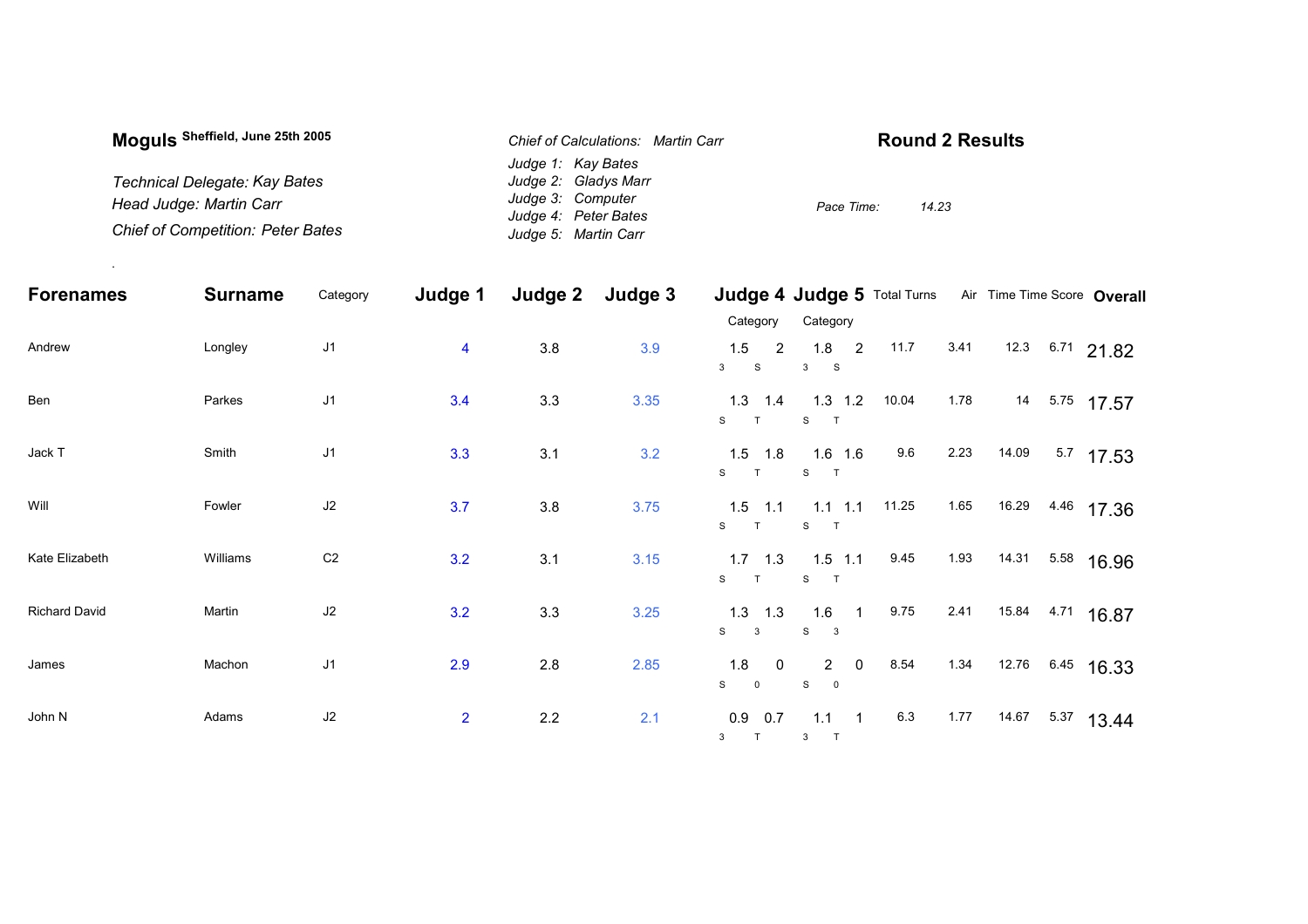| <b>Forenames</b> | <b>Surname</b> | Category       | Judge 1          | Judge 2 Judge 3 |      | <b>Judge 4 Judge 5 Total Turns</b><br>Air Time Time Score Overall                                      |  |
|------------------|----------------|----------------|------------------|-----------------|------|--------------------------------------------------------------------------------------------------------|--|
|                  |                |                |                  |                 |      | Category<br>Category                                                                                   |  |
| Alexandra L      | Houston        | C <sub>1</sub> | 2.2              | 2.4             | 2.3  | 17.06<br>6.9<br>0.45<br>0.5<br>4.03<br>0.8<br>$\Omega$<br>$\mathbf 0$<br>11.38<br>$S \t 0$<br>$S \t 0$ |  |
| Edward           | Morley         | J1             | 1.2 <sub>1</sub> | 1.1             | 1.15 | 1.27<br>16.45<br>3.45<br>4.37<br>1.2 0.5<br>0.4<br>9.09<br>the company                                 |  |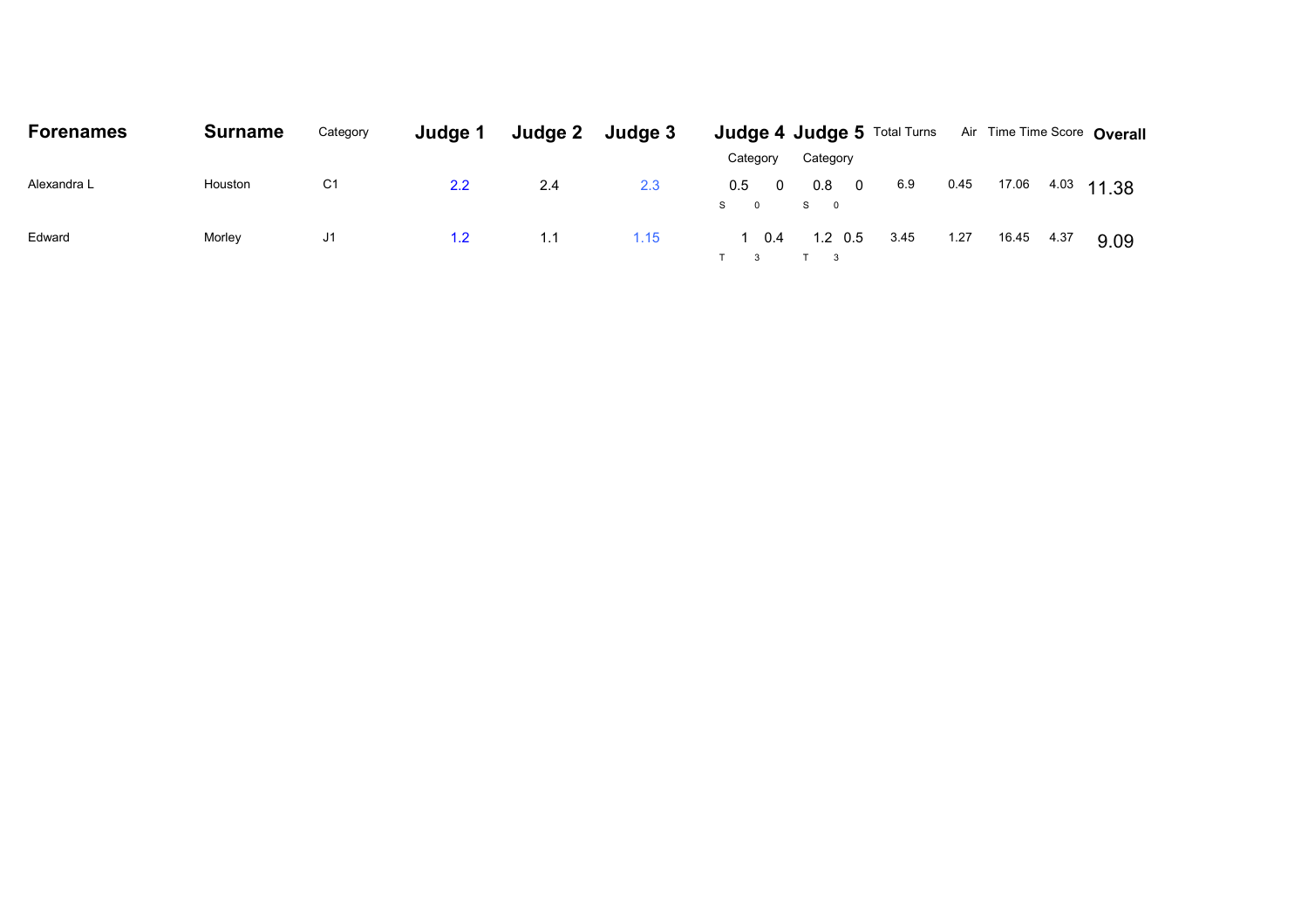| Moguls Sheffield, June 25th 2005         | <b>Chief of Calculations: Martin Carr</b> | <b>Round 1 Results</b> |  |
|------------------------------------------|-------------------------------------------|------------------------|--|
|                                          | Judge 1: Kay Bates                        |                        |  |
| Technical Delegate: Kay Bates            | Judge 2: Gladys Marr                      |                        |  |
| Head Judge: Martin Carr                  | Judge 3: Computer                         |                        |  |
|                                          | Judge 4: Peter Bates                      |                        |  |
| <b>Chief of Competition: Peter Bates</b> | Judge 5: Martin Carr                      | Pace Time:<br>14.23    |  |

| <b>Names</b>   |          | Category       |     | Turns J1-3 |      |                                           | Air J4-5                                           | Total Turns and Air |         | Time in Sec and Scor |                | <b>Overall</b> |
|----------------|----------|----------------|-----|------------|------|-------------------------------------------|----------------------------------------------------|---------------------|---------|----------------------|----------------|----------------|
|                |          |                |     |            |      |                                           | Jump Categor                                       |                     |         |                      |                |                |
| Andrew         | Longley  | J <sub>1</sub> | 3.6 | 3.4        | 3.5  | 1.6 1.9<br>$\mathbf S$<br>3               | 1.3<br>$\overline{2}$<br>$\mathbf{3}$<br>S         | 10.5                | 3.13    | 12.88                | 6.38           | 20.01          |
| Jack T         | Smith    | J <sub>1</sub> | 3.8 | 3.8        | 3.8  | $1.8$ 1.4<br>S<br>T                       | $1.8$ 1.4<br>S<br>$\top$                           | 11.39               | $2.2\,$ | 13.77                | 5.88           | 19.47          |
| Jonathan James | White    | $\mathbf S$    | 3.5 | 3.4        | 3.45 | $1.8$ 1.8<br>S<br>T                       | $1.4$ 1.6<br>S<br>T                                | 10.35               | 2.26    | 13.84                | 5.84           | 18.45          |
| Kate Elizabeth | Williams | C <sub>2</sub> | 3.5 | 3.5        | 3.5  | $1.2$ 1.4<br>S<br>T                       | 1.1<br>$\overline{\phantom{0}}$ 1<br>S<br>$\top$   | 10.5                | 1.61    | 14.38                | 5.54           | 17.65          |
| Ben            | Parkes   | J <sub>1</sub> | 3.2 | 3          | 3.1  | $1.3$ 1.5<br>S<br>T                       | $1.2$ 1.4<br>S<br>$\top$                           | 9.3                 | 1.85    | 13.09                | 6.26           | 17.41          |
| Will           | Fowler   | $\sf J2$       | 3.8 | 3.6        | 3.7  | $1.6$ 1.4<br>S<br>$\mathbf S$             | $1.6$ 1.5<br>S<br>T                                | 11.1                | 2.12    | 17.13                | 3.99           | 17.21          |
| Frank          | Reardon  | $\mathbb S$    | 3.5 | 3.6        | 3.55 | 1.6<br>$\overline{0}$<br>T<br>$\mathbf 0$ | 1.3<br>$\overline{\mathbf{0}}$<br>T<br>$\mathbf 0$ | 10.64               | 0.97    | 15.34                | $\overline{5}$ | 16.61          |
| James          | Machon   | J <sub>1</sub> | 2.9 | 2.7        | 2.8  | $2^{\circ}$<br>0<br>S<br>$\mathsf 0$      | $2.2 \t 0$<br>S<br>$\mathsf 0$                     | 8.39                | 1.49    | 14.09                | 5.7            | 15.58          |
| Edward         | Morley   | J <sub>1</sub> | 3   | 3.2        | 3.1  | $0.7\quad 0.5$<br>T<br>3                  | $0.9$ 0.9<br>$T \quad 3$                           | 9.3                 | 1.37    | 16.43                | 4.38           | 15.05          |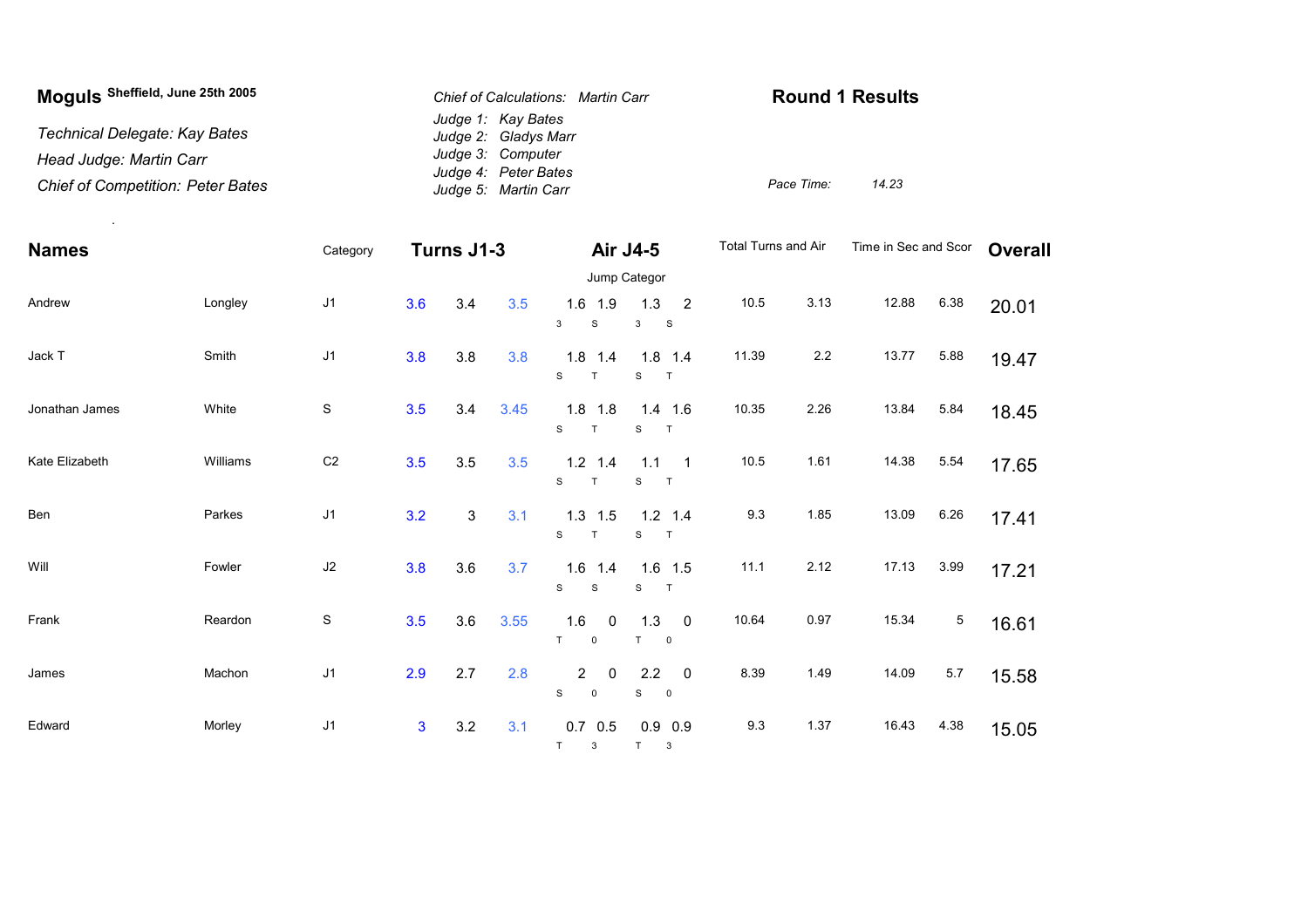| <b>Names</b>  |           | Category       |     | Turns J1-3     |      | Air J4-5                                                  |                                                           | Total Turns and Air |         | Time in Sec and Scor |      | <b>Overall</b> |
|---------------|-----------|----------------|-----|----------------|------|-----------------------------------------------------------|-----------------------------------------------------------|---------------------|---------|----------------------|------|----------------|
|               |           |                |     |                |      |                                                           | Jump Categor                                              |                     |         |                      |      |                |
| John N        | Adams     | $\sf J2$       | 2.6 | 2.7            | 2.65 | $0.9$ 0.7<br>T<br>$\mathbf S$                             | $0.8$ 0.9<br>$\mathsf T$<br>$\mathbf S$                   | 7.95                | 1.12    | 14.41                | 5.52 | 14.59          |
| Alexandra L   | Houston   | C <sub>1</sub> | 2.9 | 2.8            | 2.85 | 1.2<br>$\mathbf 0$<br>$\mathbf{s}$<br>$\mathsf{O}\xspace$ | 1.1<br>0<br>$\mathbf S$<br>$\mathbf 0$                    | 8.54                | 0.81    | 16.17                | 4.53 | 13.88          |
| Richard David | Martin    | $\sf J2$       | 2.5 | 2.3            | 2.4  | $1 \t0.8$<br>$\mathbf S$<br>$\mathbf{3}$                  | $1.2 \quad 0.6$<br>$\mathbf S$<br>$\mathbf{3}$            | 7.19                | 1.62    | 17.04                | 4.04 | 12.85          |
| Joe           | Hides     | C <sub>1</sub> | 2.8 | 2.7            | 2.75 | $0.6$ 0.7<br>$\mathbf S$<br>$\mathsf{T}$                  | $0.6$ 0.9<br>$\mathbf S$<br>$\top$                        | 8.25                | 0.95    | 18.44                | 3.25 | 12.45          |
| Carl          | Medley    | C <sub>1</sub> | 2.7 | 2.8            | 2.75 | 0.8<br>0<br>S<br>$\mathbf 0$                              | 0.6<br>$\mathbf 0$<br>$\mathbf S$<br>$\mathsf{O}$         | 8.25                | 0.49    | 17.64                | 3.7  | 12.44          |
| Josef         | Tomlinson | C <sub>1</sub> | 2.5 | 2.4            | 2.45 | $0.9$ 0.4<br>$\mathbf S$<br>$\mathsf{T}$                  | $1.2 \quad 0.8$<br>${\mathsf S}$<br>$\mathsf T$           | 7.35                | 1.13    | 17.56                | 3.75 | 12.23          |
| Robert        | Machon    | C <sub>2</sub> | 2.1 | 2.2            | 2.15 | 0.9<br>0<br>$\mathbf{3}$<br>$\mathbf 0$                   | 0.9<br>$\pmb{0}$<br>$\mathbf{3}$<br>$\mathsf 0$           | 6.45                | 1.08    | 16.97                | 4.08 | 11.61          |
| Joshua        | Law       | C <sub>1</sub> | 2.1 | 2.3            | 2.2  | $0.3$ 0.9<br>St<br>${\mathsf S}$                          | $0.4$ 0.9<br>St<br>${\bf S}$                              | 6.6                 | 0.8     | 17.39                | 3.84 | 11.24          |
| Peter         | Speight   | C <sub>2</sub> | 1.6 | 1.5            | 1.55 | $0.3$ 1.1<br>D<br>$\mathbf S$                             | $0.4$ 0.9<br>D<br>$\mathbf S$                             | 4.65                | 0.95    | 14.38                | 5.54 | 11.14          |
| Gabrielle H   | Cutler    | C <sub>2</sub> | 2.3 | 2.3            | 2.3  | 0.1<br>$\mathbf 0$<br>St<br>$\mathsf 0$                   | 0.3<br>0<br>St<br>$\overline{\phantom{0}}$                | 6.9                 | 0.1     | 17.09                | 4.01 | 11.01          |
| Ryan          | Howles    | $\sf J2$       | 2.3 | 2.1            | 2.2  | 0.4<br>$\mathbf 0$<br>St<br>$\mathsf 0$                   | 0.4<br>$\pmb{0}$<br><b>St</b><br>$\overline{\phantom{0}}$ | 6.6                 | $0.2\,$ | 16.73                | 4.21 | 11.01          |
| Sam           | Houston   | Mi             | 1.9 | $\overline{2}$ | 1.95 | $0.6$ 0.8<br>St S                                         | $0.3$ 0.8<br>St S                                         | 5.85                | 0.78    | 17.11                | 4    | 10.63          |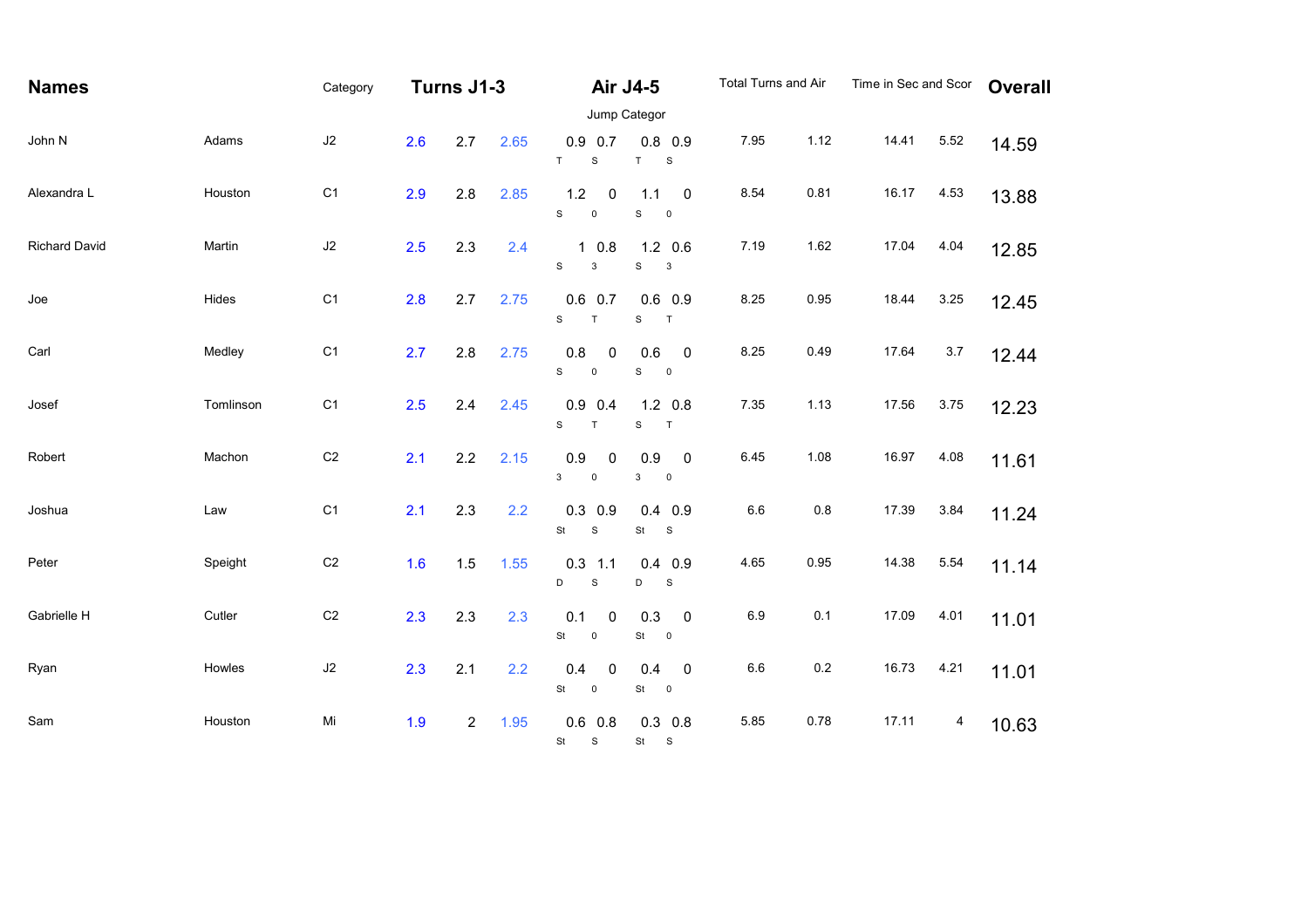| <b>Names</b> |                  | Category       |                | Turns J1-3     |              | Air J4-5                                        |                                                    | Total Turns and Air |           | Time in Sec and Scor |           | <b>Overall</b> |
|--------------|------------------|----------------|----------------|----------------|--------------|-------------------------------------------------|----------------------------------------------------|---------------------|-----------|----------------------|-----------|----------------|
|              |                  |                |                |                |              | Jump Categor                                    |                                                    |                     |           |                      |           |                |
| Harry        | Gillam           | $\mbox{C2}$    | 2.4            | 2.3            | 2.35         | 0.7<br>0<br>$\mathsf{s}$<br>$\pmb{0}$           | 0.6<br>0<br>$\mathbf S$<br>$\mathbf 0$             | 7.04                | 0.45      | 18.89                | 3         | 10.49          |
| James        | Woods            | C <sub>2</sub> | 1.5            | 1.7            | 1.6          | $0.4$ 0.8<br>Κ<br>S                             | $0.4$ 0.9<br>${\bf S}$<br>К                        | $4.8\,$             | 0.88      | 17.26                | 3.92      | 9.6            |
| Mykel        | Tomlinson        | C <sub>2</sub> | $\overline{2}$ | 1.8            | 1.9          | $0.6$ 0.9<br>S<br>T                             | $0.9$ 1.1<br>$\mathbf S$<br>T                      | 5.69                | 1.19      | 19.94                | 2.41      | 9.29           |
| Alastair     | Flindall         | $\mbox{C2}$    | 1.9            | $\overline{2}$ | 1.95         | 1.2<br>0<br>$\mathbf s$<br>$\pmb{0}$            | 0.9<br>0<br>${\mathsf S}$<br>$\mathbf 0$           | 5.85                | 0.74      | 20.12                | 2.31      | 8.9            |
| Rory         | Flindall         | C1             | $\mathbf{1}$   | 1.1            | 1.05         | 0.7<br>$\overline{1}$<br>$\mathbf{s}$<br>$\top$ | $1 \t1.1$<br>$\mathbf S$<br>$\top$                 | 3.15                | $1.3$     | 16.7                 | 4.23      | 8.68           |
| Katie        | Summerhayes      | Mi             | 1.6            | 1.4            | 1.5          | $0.6$ 0.4<br>S<br>T                             | $0.9\ 0.6$<br>$\mathbf S$<br>T                     | 4.5                 | 0.85      | 18.97                | 2.96      | 8.31           |
| Hannah J     | Handford-Styring | Mi             | 1.2            | 1.1            | 1.15         | $0.4$ 0.4<br>S<br>$\mathsf T$                   | $0.6$ 0.8<br>${\mathbb S}$<br>T                    | 3.45                | 0.74      | 18.09                | 3.45      | 7.64           |
| Ryan         | Kaye             | C1             | 0.4            | 0.5            | 0.45         | 0.2<br>1<br>$\mathbf{3}$<br>$\top$              | $0.6$ 1.2<br>$\mathbf{3}$<br>$\top$                | 1.35                | 1.21      | 18.14                | 3.42      | 5.98           |
| Jake         | Askew            | C <sub>1</sub> | 1.9            | 1.9            | 1.9          | 0.4<br>0<br>St<br>$\mathbf 0$                   | 0.4<br>$\pmb{0}$<br>St<br>$\overline{\phantom{0}}$ | 5.69                | $0.2\,$   | 24.88                | $\pmb{0}$ | 5.89           |
| Tyler        | Harding          | Mi             | 0.8            | 0.7            | 0.75         | $0.3$ 0.9<br>$\mathsf{T}$<br>$1-$               | 0.6<br>$\mathbf{1}$<br>$T = 1$                     | 2.25                | $0.9\,$   | 20.49                | 2.1       | 5.25           |
| Joseph       | Grant            | $\mbox{C2}$    | $\mathbf{1}$   | $\mathbf{1}$   | $\mathbf{1}$ | 0.2<br>$\mathbf 0$<br>St<br>$\pmb{0}$           | 0.4<br>$\pmb{0}$<br>St<br>$\overline{\phantom{0}}$ | 3                   | 0.15      | 22.59                | 0.92      | 4.07           |
| Joe          | Clarke           | J1             | 0.4            | 0.5            | 0.45         | $\pmb{0}$<br>$\pmb{0}$<br>$\mathsf 0$<br>0      | $\pmb{0}$<br>0<br>0<br>$\mathsf 0$                 | 1.35                | $\pmb{0}$ | 20.05                | 2.35      | 3.7            |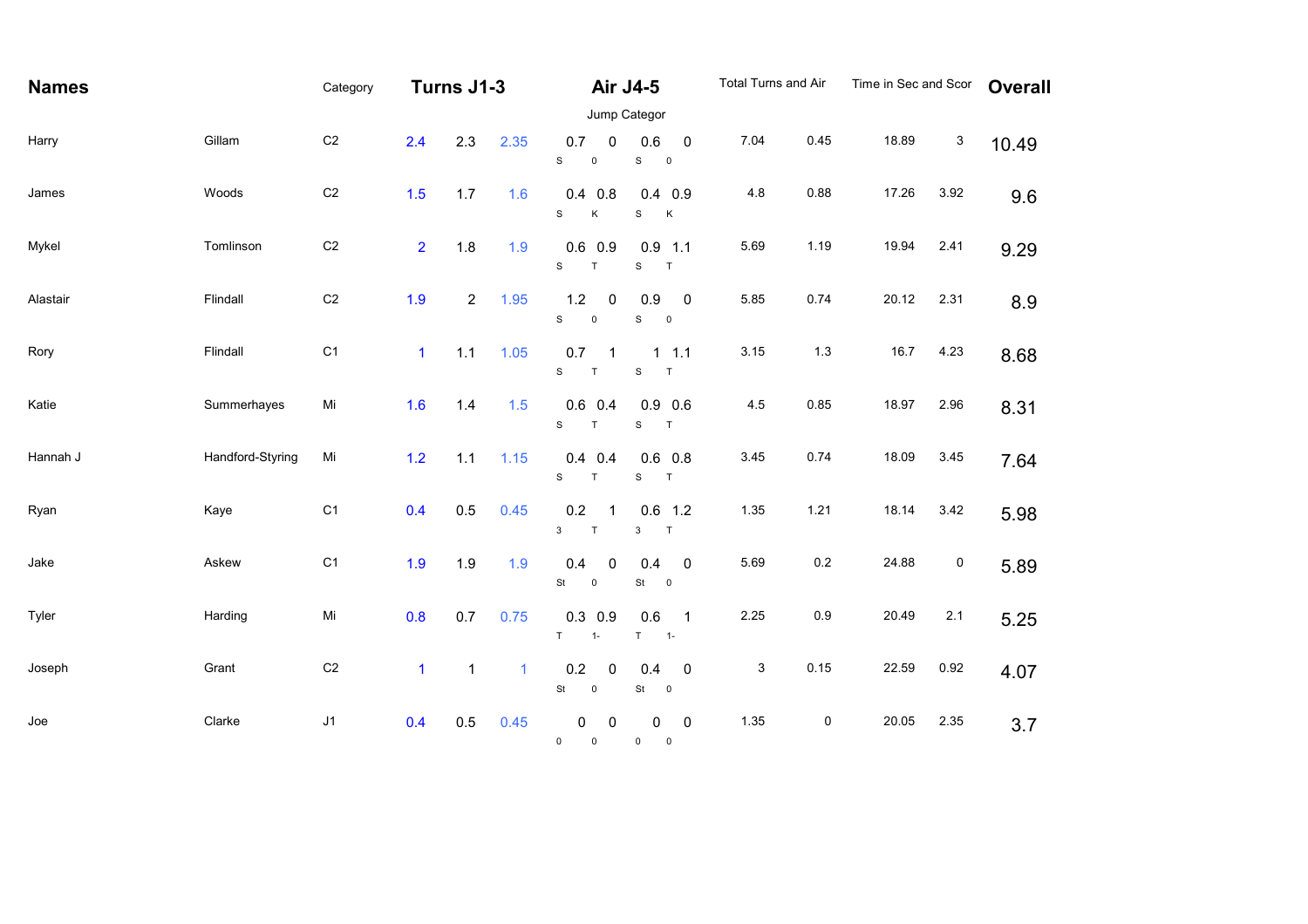| <b>Names</b> |             | Category       |     | Turns J1-3 |      |                                                 | Air J4-5                                                      | Total Turns and Air |           | Time in Sec and Scor |           | <b>Overall</b> |
|--------------|-------------|----------------|-----|------------|------|-------------------------------------------------|---------------------------------------------------------------|---------------------|-----------|----------------------|-----------|----------------|
|              |             |                |     |            |      |                                                 | Jump Categor                                                  |                     |           |                      |           |                |
| Alexander    | Jones       | C1             | 0.3 | 0.3        | 0.3  | 0.1<br>0<br>St<br>$\pmb{0}$                     | 0.3<br>$\pmb{0}$<br>$\mathsf{St}$<br>$\overline{\phantom{0}}$ | 0.89                | 0.1       | 20.38                | 2.16      | 3.15           |
| Holly        | Bishop      | $\mbox{C2}$    | 0.5 | 0.4        | 0.45 | 0<br>$\mathbf 0$<br>$\mathsf 0$<br>$\pmb{0}$    | 0<br>$\mathbf 0$<br>$\pmb{0}$<br>$\,$ 0                       | 1.35                | $\pmb{0}$ | 21.06                | 1.78      | 3.13           |
| Matthew      | Garvey      | C <sub>2</sub> | 0.5 | 0.6        | 0.55 | $0.7\quad0.9$<br>$\mathbf{s}$<br>T              | $0.8\ 0.6$<br>$\mathbf S$<br>$\top$                           | 1.65                | 1.02      | 26.02                | $\pmb{0}$ | 2.67           |
| Natalie      | Atkinson    | $\sf J1$       | 0.6 | 0.5        | 0.55 | 0.4<br>0<br>$\mathbf S$<br>$\pmb{0}$            | 0.6<br>$\pmb{0}$<br>$\mathbf S$<br>$\pmb{0}$                  | 1.65                | 0.35      | 27.82                | 0         | $\overline{2}$ |
| Jack         | Hinchcliffe | Mi             | 0.1 | 0.1        | 0.1  | 0<br>$\mathbf 0$<br>$\mathsf 0$<br>$\mathsf 0$  | $\pmb{0}$<br>0<br>$\pmb{0}$<br>$\,$ 0                         | 0.3                 | $\pmb{0}$ | 22.22                | 1.13      | 1.43           |
| Molly        | Summerhayes | Mi             | 0.2 | 0.2        | 0.2  | 0<br>0<br>$\mathsf{O}\xspace$<br>$\mathbf 0$    | $\mathbf 0$<br>0<br>$\pmb{0}$<br>$\pmb{0}$                    | $0.6\,$             | $\pmb{0}$ | 23.01                | 0.68      | 1.28           |
| Steven       | Helliwell   | C <sub>1</sub> | 0.3 | 0.3        | 0.3  | 0.3<br>$\pmb{0}$<br>St<br>$\mathsf 0$           | 0.3<br>$\pmb{0}$<br>St<br>$\overline{\phantom{0}}$            | 0.89                | 0.15      | 25.69                | $\pmb{0}$ | 1.04           |
| Ben          | Hudson      | Mi             | 0.1 | 0.1        | 0.1  | 0.1<br>$\pmb{0}$<br>St<br>$\mathbf 0$           | 0.2<br>$\pmb{0}$<br>$\mathsf{St}$<br>$\overline{\phantom{0}}$ | 0.3                 | 0.07      | 23.5                 | 0.41      | 0.78           |
| Nathan       | Jones       | C <sub>2</sub> | 0.2 | 0.2        | 0.2  | 0<br>$\mathbf 0$<br>$\mathsf{O}$<br>$\mathsf 0$ | 0<br>$\pmb{0}$<br>$\mathbf 0$<br>$\mathbf 0$                  | 0.6                 | $\pmb{0}$ | 28.69                | $\pmb{0}$ | 0.6            |
| Hannah       | Gatley      | Mi             | 0.1 | 0.1        | 0.1  | 0.2<br>$\pmb{0}$<br>St<br>$\mathbf 0$           | $\pmb{0}$<br>0.4<br>St<br>$\overline{\phantom{0}}$            | 0.3                 | 0.15      | 26.68                | 0         | 0.45           |
| Victoria     | White       | C <sub>1</sub> | 0.1 | 0.1        | 0.1  | 0.2<br>$\pmb{0}$<br>St<br>$\pmb{0}$             | 0.2<br>$\pmb{0}$<br>St<br>$\overline{\phantom{0}}$            | 0.3                 | 0.1       | 31.95                | 0         | 0.4            |
| Harry        | Eyre        | Mi             | 0.1 | 0.1        | 0.1  | 0.1<br>0<br>St 0                                | $\pmb{0}$<br>0.1<br>St 0                                      | 0.3                 | 0.05      | 32.17                | 0         | 0.35           |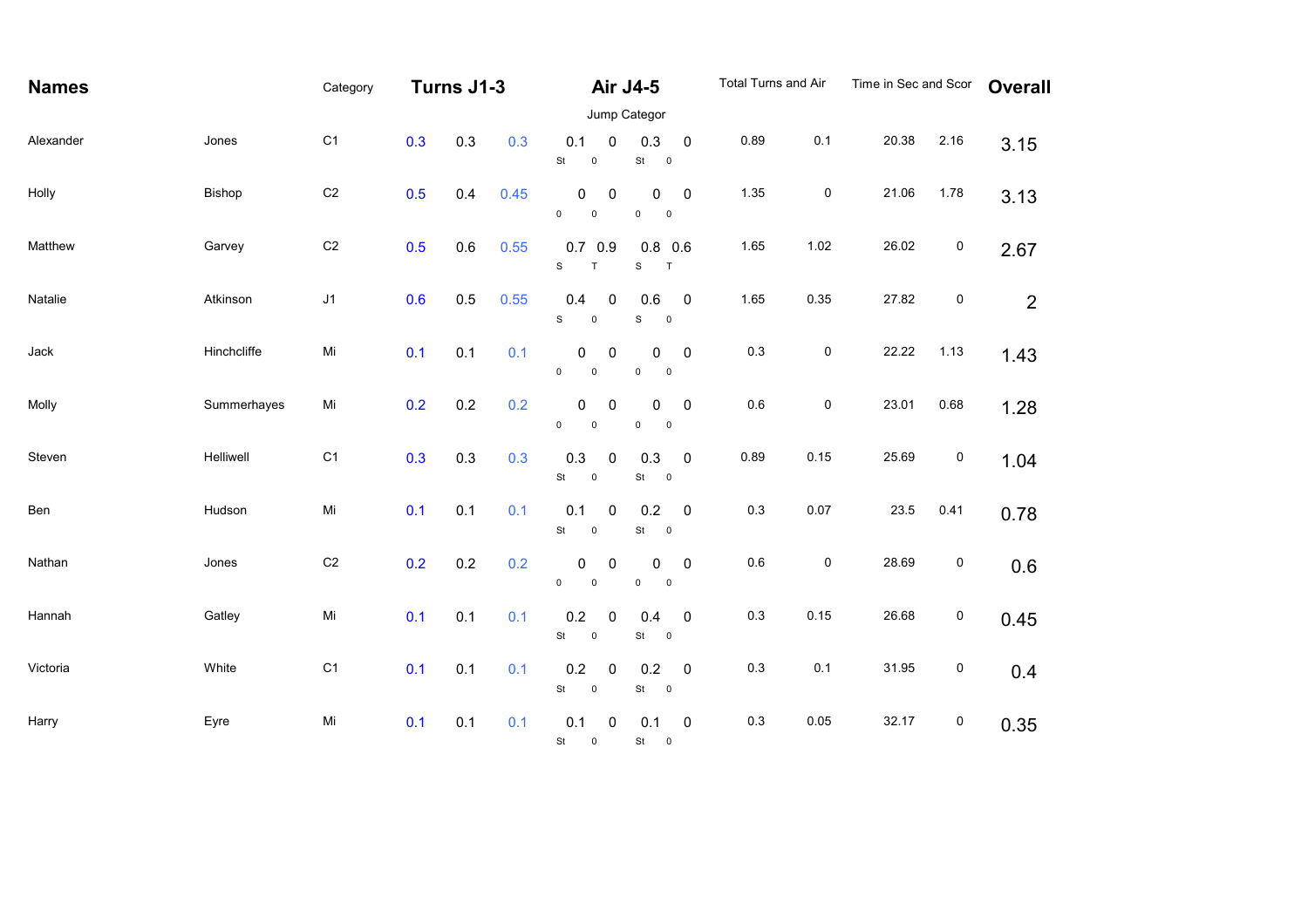| <b>Names</b> |              | Category       |     | Turns J1-3 |     |                |                  |             | Air J4-5     |                                         |                          | Total Turns and Air |   | Time in Sec and Scor | <b>Overall</b> |
|--------------|--------------|----------------|-----|------------|-----|----------------|------------------|-------------|--------------|-----------------------------------------|--------------------------|---------------------|---|----------------------|----------------|
|              |              |                |     |            |     |                |                  |             | Jump Categor |                                         |                          |                     |   |                      |                |
| Christopher  | Mash         | Mi             | 0.1 | 0.1        | 0.1 | $\overline{0}$ | 0<br>$\mathbf 0$ | $\mathbf 0$ |              | $\mathbf 0$<br>$0\qquad 0$              | $\overline{\phantom{0}}$ | 0.3                 | 0 | 999<br>0             | 0.3            |
| Kate         | Simpson      | C <sub>1</sub> | 0.1 | 0.1        | 0.1 | $\overline{0}$ | 0<br>$\mathbf 0$ | $\mathbf 0$ |              | $\mathbf 0$<br>$0\qquad 0$              | $\overline{\phantom{0}}$ | 0.3                 | 0 | 999<br>0             | 0.3            |
| Cameron      | <b>Brown</b> | Mi             | 0.1 | 0.1        | 0.1 | $\mathbf 0$    | 0<br>$\mathbf 0$ | $\mathbf 0$ | $\mathbf{0}$ | $\mathbf{0}$<br>$\overline{\mathbf{0}}$ | $\overline{\phantom{0}}$ | 0.3                 | 0 | 33.08<br>0           | 0.3            |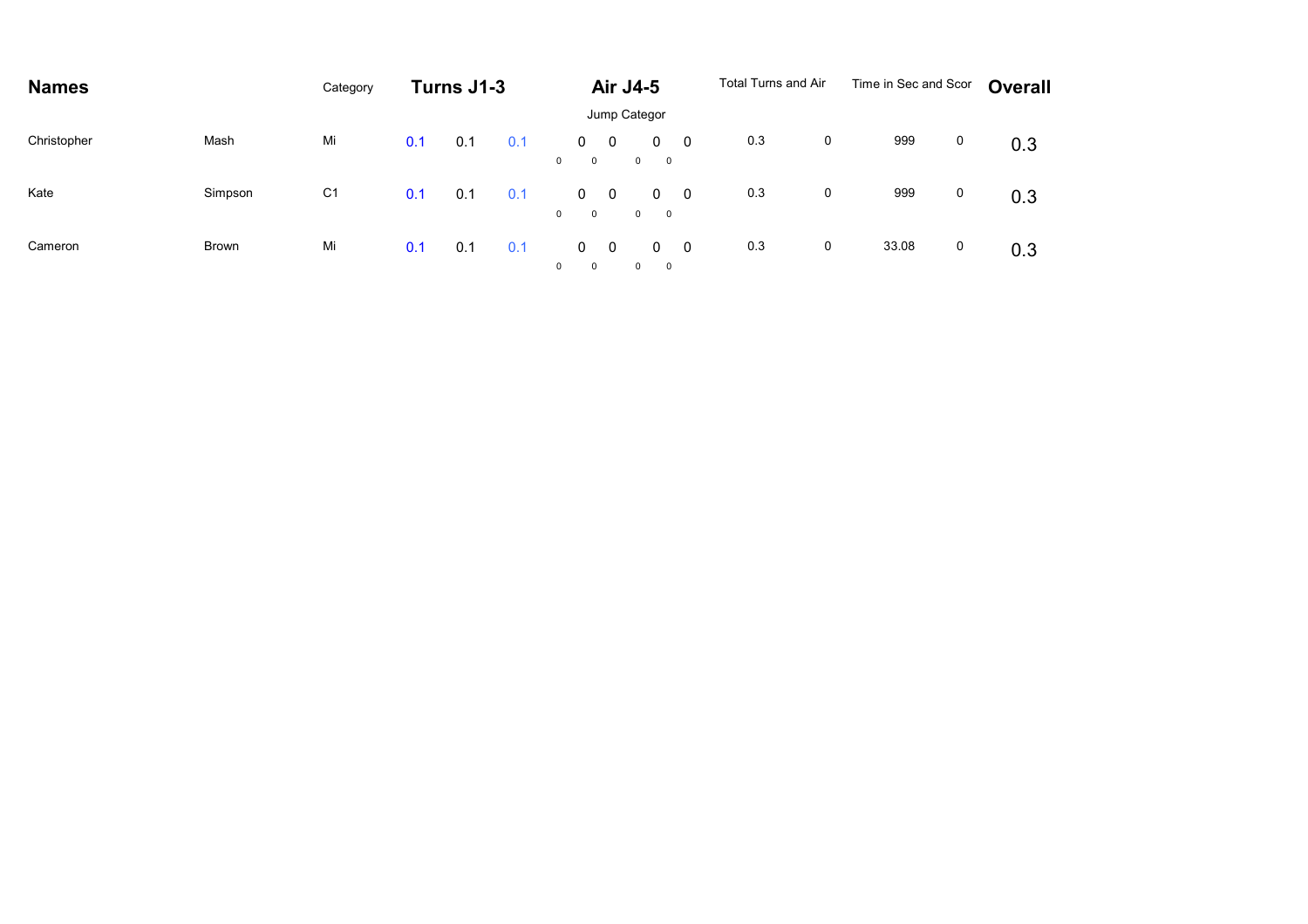| Big Air Sheffield, June 25th 2005        | Chief of Calculations: Martin Carr |
|------------------------------------------|------------------------------------|
|                                          | Judge 1: Martin Carr, Diff         |
| Technical Delegate: Kay Bates            | Judge 2: Peter Bates, Air          |
| Head Judge: Martin Carr                  | Judge 3: Kay Bates, Exe            |
|                                          | Judge 4: Gladys Marr, Show         |
| <b>Chief of Competition: Peter Bates</b> | Judge 5: Computer                  |

.

| <b>Forenames</b>     | <b>Surname</b> | Category/Bib   |                | Jump 1                         |    | Jump 2                                 |                      | Jump 3                                                      | <b>Overall</b> |
|----------------------|----------------|----------------|----------------|--------------------------------|----|----------------------------------------|----------------------|-------------------------------------------------------------|----------------|
|                      |                |                |                | Judge 1 2 3 4 5                |    | Judge 1 2 3 4 5                        |                      | Judge 1 2 3 4 5                                             |                |
| Andrew               | Longley        | J <sub>1</sub> | $\overline{2}$ | 540g<br>16 14 16 15 15         | 76 | 720tg<br>19 15 17 16                   | 83<br>16             | $\mathbf 0$<br>$0\quad 0$<br>$0\quad 0$<br>$\overline{0}$   | 159            |
| James                | Woods          | C <sub>2</sub> | 34             | $\mathbf{3}$<br>13 11 16 15 15 | 70 | 720<br>19 15 16 14                     | 78<br>14             | $\bf{0}$<br>۰<br>$0\quad 0$<br>$\overline{0}$<br>$0\quad 0$ | 148            |
| Ben                  | Parkes         | J <sub>1</sub> | 3              | 3<br>13 11 13 10 10            | 57 | 720<br>18 12 15 14                     | 73<br>14             | $\mathbf 0$<br>$0\quad 0$<br>$0\quad 0$<br>$\overline{0}$   | 130            |
| Will                 | Fowler         | J2             | $\mathbf 1$    | 3p<br>14 7 12 13 13            | 59 | 3bx<br>14 10 13 13                     | 63<br>13             | $\mathbf 0$<br>$0\quad 0$<br>$\overline{0}$<br>$0\quad 0$   | 122            |
| <b>Richard David</b> | Martin         | J2             | $\overline{7}$ | <b>540tg</b><br>17 7 14 12 12  | 62 | 3g<br>14 12 10 12                      | 60<br>12             | $\mathbf 0$<br>$0$ 0 0<br>$0\quad 0$                        | 122            |
| Jonathan James       | White          | ${\mathsf S}$  | 78             | <b>TS</b><br>12 11 11 15 15    | 64 | <b>TST</b><br>$10 \quad 8$<br>$5 - 10$ | 43<br>10             | $\mathbf 0$<br>$0\quad 0$<br>$\overline{0}$<br>$0\quad 0$   | 107            |
| Joshua               | Law            | C <sub>1</sub> | 79             | Mg<br>9 11 14 11 11            | 56 | D<br>10 10 9 9                         | 47<br>$\overline{9}$ | 0<br>٠<br>$0\qquad 0\qquad 0\qquad 0\qquad 0$               | 103            |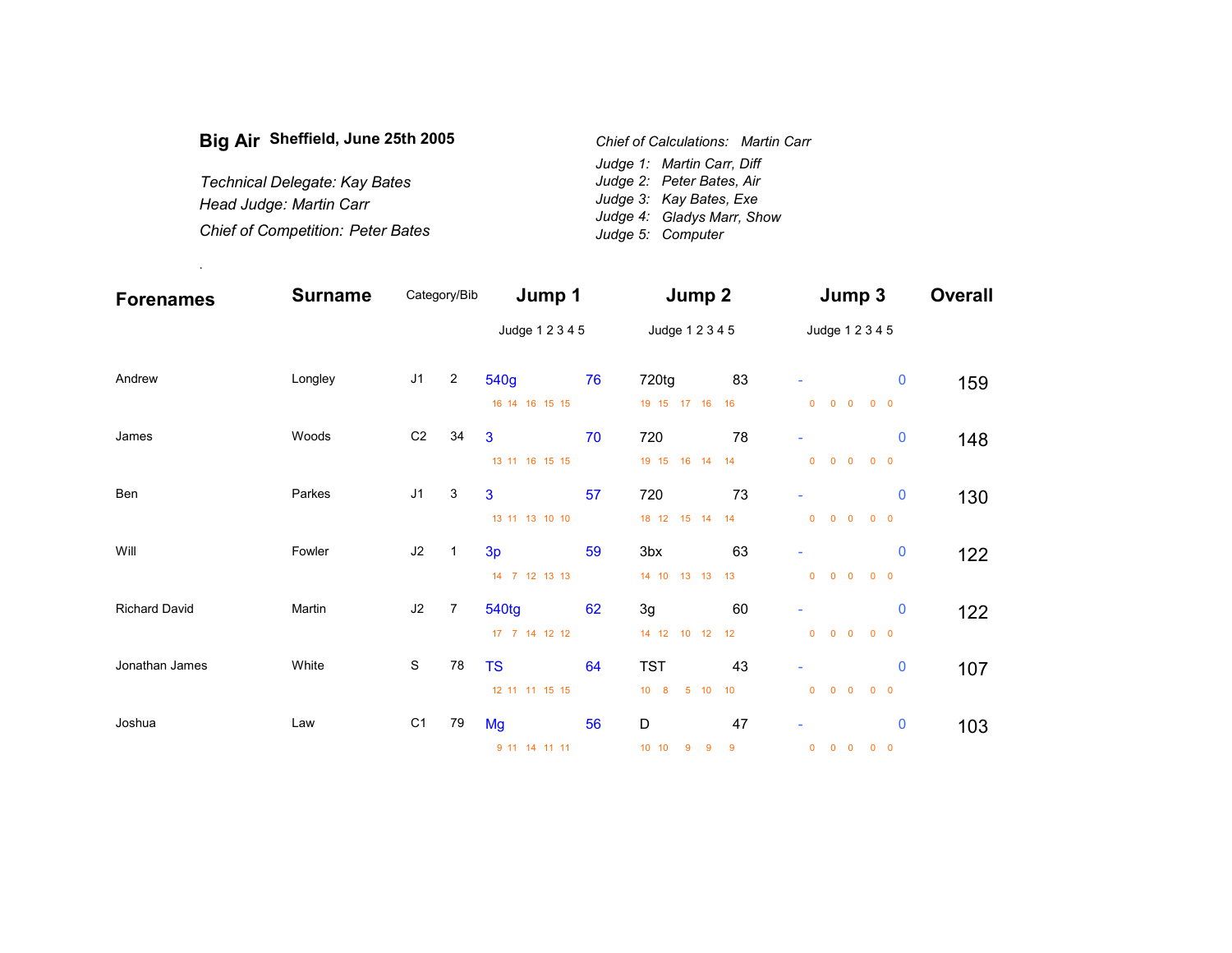| <b>Forenames</b> | <b>Surname</b> | Category/Bib   |    | Jump 1          |    | Jump 2                                        |                  | Jump 3                                          | <b>Overall</b> |
|------------------|----------------|----------------|----|-----------------|----|-----------------------------------------------|------------------|-------------------------------------------------|----------------|
|                  |                |                |    | Judge 1 2 3 4 5 |    | Judge 1 2 3 4 5                               |                  | Judge 1 2 3 4 5                                 |                |
| John N           | Adams          | J2             | 81 | 720             | 45 | 3g                                            | 56               | $\mathbf 0$                                     | 101            |
|                  |                |                |    | 13 7 9 8 8      |    | 14 9 13 10 10                                 |                  | $\begin{matrix} 0 & 0 & 0 & 0 & 0 \end{matrix}$ |                |
| Kate Elizabeth   | Williams       | C <sub>2</sub> | 4  | 540             | 51 | 3                                             | 50               | $\mathbf 0$                                     | 101            |
|                  |                |                |    | 14 6 9 11 11    |    | 13 8 11 9                                     | 9                | $0\quad 0$<br>$\overline{0}$<br>$0\quad 0$      |                |
| James            | Machon         | J1             | 32 | 540             | 66 | 720                                           | 32               | $\mathbf{0}$                                    | 98             |
|                  |                |                |    | 15 8 13 15 15   |    | 8 <sub>6</sub><br>$6\qquad6$                  | $6\phantom{a}$   | $0$ 0 0<br>$0\quad 0$                           |                |
| Edward           | Morley         | J <sub>1</sub> | 85 | 3x              | 67 | $-3$                                          | 31               | $\mathbf 0$                                     | 98             |
|                  |                |                |    | 14 14 13 13 13  |    | $11 \quad 4$<br>6 5                           | $\overline{5}$   | $0$ 0 0<br>$0\quad 0$                           |                |
| Joe              | Hides          | C1             | 8  | $\mathbf{3}$    | 55 | 720                                           | 38               | $\mathbf{0}$                                    | 93             |
|                  |                |                |    | 13 8 12 11 11   |    | 8 7 7 8                                       | 8                | $0\quad 0$<br>$0 \quad 0$<br>$\overline{0}$     |                |
| Matthew          | Garvey         | C <sub>2</sub> | 80 | $\mathbf{3}$    | 48 | Mg                                            | 44               | $\mathbf{0}$                                    | 92             |
|                  |                |                |    | 12 7 11 9 9     |    | 9 10 11 7 7                                   |                  | $\begin{matrix} 0 & 0 & 0 & 0 & 0 \end{matrix}$ |                |
| Mykel            | Tomlinson      | C <sub>2</sub> | 19 | S               | 48 | T.                                            | 42               | $\mathbf 0$                                     | 90             |
|                  |                |                |    | 7 8 9 12 12     |    | 9 9 10 7                                      | $\overline{7}$   | $0$ 0 0<br>$0\quad 0$                           |                |
| Josef            | Tomlinson      | C1             | 20 | S               | 48 | 3tg                                           | 41               | $\mathbf 0$                                     | 89             |
|                  |                |                |    | 7 7 10 12 12    |    | 14 7 8 6                                      | $6\overline{6}$  | $\overline{0}$<br>$0\quad 0$<br>$0\quad 0$      |                |
| Robert           | Machon         | C <sub>2</sub> | 38 | 3               | 40 | 540                                           | 46               | $\mathbf 0$                                     | 86             |
|                  |                |                |    | 13 5 6 8 8      |    | $13 \quad 6$<br>9<br>$\overline{\phantom{a}}$ | $\boldsymbol{9}$ | $0\qquad 0\qquad 0\qquad 0\qquad 0$             |                |
| Ben              | Howles         | J <sub>1</sub> | 41 | 3               | 48 | S                                             | 37               | $\mathbf 0$                                     | 85             |
|                  |                |                |    | 12 6 8 11 11    |    | 6 8 9<br>$\overline{7}$                       | $\overline{7}$   | 0 0 0 0 0                                       |                |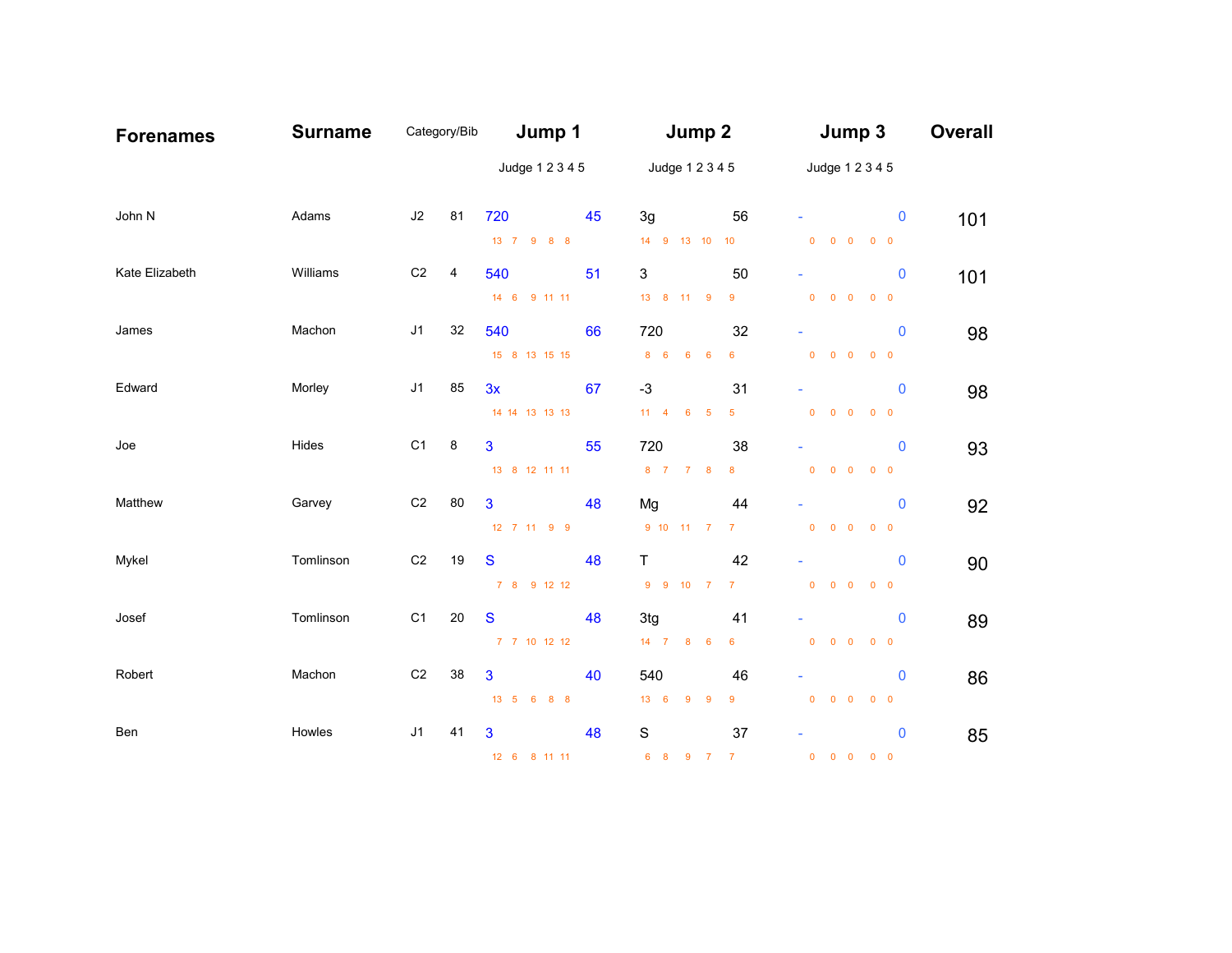| <b>Forenames</b> | <b>Surname</b> | Category/Bib   |    | Jump 1          |    | Jump 2                        |                  | Jump 3                                          | <b>Overall</b> |
|------------------|----------------|----------------|----|-----------------|----|-------------------------------|------------------|-------------------------------------------------|----------------|
|                  |                |                |    | Judge 1 2 3 4 5 |    | Judge 1 2 3 4 5               |                  | Judge 1 2 3 4 5                                 |                |
| Jack T           | Smith          | J <sub>1</sub> | 39 | 540             | 31 | 3                             | 54               | $\mathbf 0$                                     | 85             |
|                  |                |                |    | 8 5 6 6 6       |    | 13 9 12 10 10                 |                  | $\begin{matrix} 0 & 0 & 0 & 0 & 0 \end{matrix}$ |                |
| Joe              | Webster        | C <sub>2</sub> | 73 | 3               | 45 | 540                           | 39               | $\mathbf 0$                                     | 84             |
|                  |                |                |    | 12 4 9 10 10    |    | 13 5 9 6                      | $6\phantom{a}$   | $0$ 0 0<br>$0 \quad 0$                          |                |
| Ryan             | Howles         | J2             | 5  | 3               | 54 | 3                             | 29               | $\mathbf 0$                                     | 83             |
|                  |                |                |    | 11 9 10 12 12   |    | $7 \quad 5 \quad 7 \quad 5$   | $5\phantom{.0}$  | $\begin{matrix} 0 & 0 & 0 & 0 & 0 \end{matrix}$ |                |
| Peter            | Speight        | C <sub>2</sub> | 14 | $\mathbf{3}$    | 45 | G                             | 34               | $\mathbf 0$                                     | 79             |
|                  |                |                |    | 12 6 9 9 9      |    | 7 6 7 7                       | 7 <sup>7</sup>   | $0$ 0 0<br>$0\quad 0$                           |                |
| Joe              | Clarke         | J1             | 86 | Mg              | 48 | S                             | 30               | $\mathbf 0$                                     | 78             |
|                  |                |                |    | 9 7 12 10 10    |    | $5 \quad 7 \quad 8 \quad 5$   | 5 <sub>5</sub>   | $0$ 0 0<br>$0\quad 0$                           |                |
| Carl             | Medley         | C <sub>1</sub> | 27 | S               | 34 | Gm                            | 43               | $\mathbf 0$                                     | 77             |
|                  |                |                |    | 6 4 8 8 8       |    | $10 \quad 7 \quad 12 \quad 7$ | 7 <sup>7</sup>   | $0$ 0 0<br>$0\quad 0$                           |                |
| Kate             | Wilson         | C <sub>2</sub> | 47 | S               | 37 | $\mathbf S$                   | 40               | $\mathbf 0$                                     | 77             |
|                  |                |                |    | 6 7 6 9 9       |    | 6 6 10 9                      | $\boldsymbol{9}$ | $0$ 0 0<br>$0\quad 0$                           |                |
| Alastair         | Flindall       | C <sub>2</sub> | 31 | 3               | 48 | 540                           | 27               | $\mathbf 0$                                     | 75             |
|                  |                |                |    | 12 5 9 11 11    |    | $7 \quad 4 \quad 6 \quad 5$   | $\overline{5}$   | $0$ 0 0<br>$0 \quad 0$                          |                |
| Tyler            | Harding        | Mi             | 10 | 3               | 49 | 540                           | 25               | $\mathbf 0$                                     |                |
|                  |                |                |    | 11 9 9 10 10    |    | 8 3 4 5                       | $\sqrt{5}$       | $\begin{matrix} 0 & 0 & 0 & 0 & 0 \end{matrix}$ | 74             |
|                  |                |                |    |                 |    |                               |                  |                                                 |                |
| Alexandra L      | Houston        | C <sub>1</sub> | 21 | S               | 37 | 3                             | 37               | $\mathbf 0$                                     | 74             |
|                  |                |                |    | 6 4 9 9 9       |    | 13  4  10  5                  | $-5$             | $0$ 0 0<br>$0\quad 0$                           |                |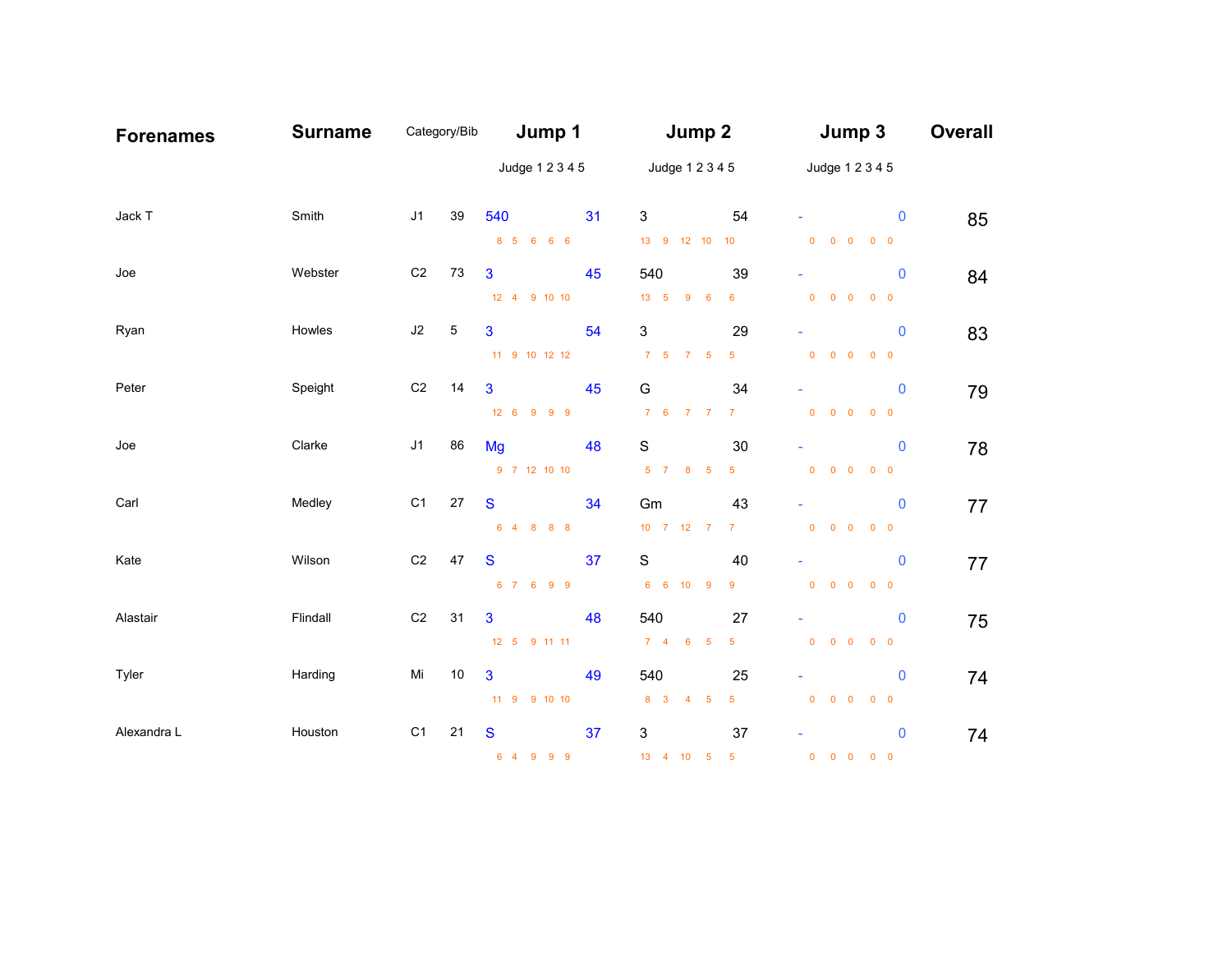| <b>Forenames</b> | <b>Surname</b>   | Category/Bib   |    | Jump 1                              |    | Jump 2                         |                | Jump 3                                                               | <b>Overall</b> |
|------------------|------------------|----------------|----|-------------------------------------|----|--------------------------------|----------------|----------------------------------------------------------------------|----------------|
|                  |                  |                |    | Judge 1 2 3 4 5                     |    | Judge 1 2 3 4 5                |                | Judge 1 2 3 4 5                                                      |                |
| Rory             | Flindall         | C <sub>1</sub> | 13 | 540                                 | 25 | 540                            | 44             | $\mathbf 0$                                                          | 69             |
|                  |                  |                |    | 8 3 4 5 5                           |    | $13 \quad 6$<br>7 9            | 9              | $\begin{array}{ccccccccccccccccc} 0 & 0 & 0 & 0 & 0 & 0 \end{array}$ |                |
| Harry            | Gillam           | C <sub>2</sub> | 40 | S                                   | 30 | $\sf B$                        | 38             | $\mathbf 0$                                                          | 68             |
|                  |                  |                |    | 6 5 7 6 6                           |    | 9 6 11 6                       | 6              | $0\quad 0$<br>$\overline{0}$<br>$0\quad 0$                           |                |
| Ryan             | Kaye             | C <sub>1</sub> | 11 | 3                                   | 27 | 3                              | 40             | $\mathbf 0$                                                          | 67             |
|                  |                  |                |    | 6 5 6 5 5                           |    | 11 9 8 6                       | $\bf 6$        | $0\quad 0$<br>$0\quad 0$<br>$\overline{\mathbf{0}}$                  |                |
| Katie            | Summerhayes      | Mi             | 15 | S                                   | 33 | $\mathbf{1}$                   | 34             | $\mathbf 0$                                                          | 67             |
|                  |                  |                |    | 6 5 10 6 6                          |    | $11 \quad 5$<br>8 <sub>5</sub> | $\sqrt{5}$     | $0$ 0 0<br>$0\quad 0$                                                |                |
| Sam              | Houston          | Mi             | 22 | S                                   | 28 | 1                              | 32             | 0                                                                    | 60             |
|                  |                  |                |    | 6 3 7 6 6                           |    | $11 \t3 \t10 \t4$              | $\overline{4}$ | $0\quad 0$<br>$\overline{0}$<br>$0\quad 0$                           |                |
| Hannah J         | Handford-Styring | Mi             | 9  | S                                   | 35 | $\sf T$                        | 20             | $\mathbf 0$                                                          | 55             |
|                  |                  |                |    | 6 5 10 7 7                          |    | $5 \quad 5 \quad 4 \quad 3$    | $\mathbf{3}$   | $0$ 0 0<br>$0\quad 0$                                                |                |
| Natalie          | Atkinson         | J <sub>1</sub> | 18 | S                                   | 30 | $\mathbf S$                    | 25             | $\mathbf 0$                                                          | 55             |
|                  |                  |                |    | 6 4 6 7 7                           |    | $5\quad 5$<br>$5\quad 5$       | $\sqrt{5}$     | $0$ 0 0<br>$0\quad 0$                                                |                |
| Emma             | <b>Bray</b>      | C <sub>2</sub> | 77 | <b>St</b>                           | 18 | 3                              | 35             | 0                                                                    | 53             |
|                  |                  |                |    | $3 \quad 3 \quad 4 \quad 4 \quad 4$ |    | 12 5 8 5                       | $\overline{5}$ | $0\quad 0$<br>$\overline{0}$<br>$0\quad 0$                           |                |
| Joseph           | Grant            | C <sub>2</sub> | 36 | S                                   | 26 | D                              | 22             | $\mathbf 0$                                                          | 48             |
|                  |                  |                |    | 6 3 5 6 6                           |    | $7 \quad 5 \quad 2 \quad 4$    | $\overline{4}$ | $\begin{matrix} 0 & 0 & 0 & 0 & 0 \end{matrix}$                      |                |
| Jake             | Askew            | C <sub>1</sub> | 33 | <b>St</b>                           | 19 | Mg                             | 28             | 0                                                                    | 47             |
|                  |                  |                |    | $3 \quad 4 \quad 4 \quad 4 \quad 4$ |    | $9 \quad 4 \qquad 5 \qquad 5$  | $-5$           | $0$ 0 0<br>$0\quad 0$                                                |                |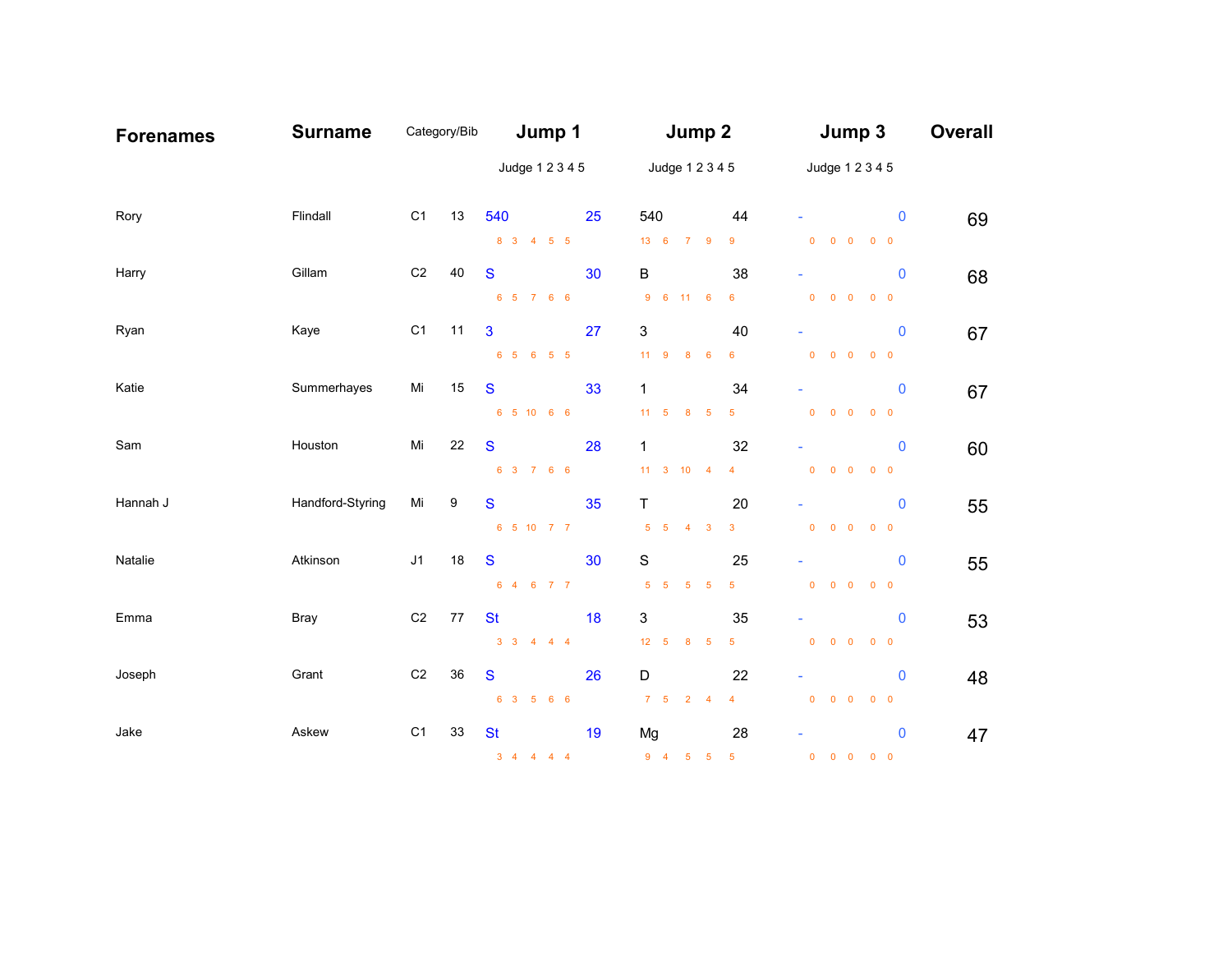| <b>Forenames</b> | <b>Surname</b>   | Category/Bib             | Jump 1                                           |    | Jump 2                                        |                         | Jump 3                                                                           | <b>Overall</b> |
|------------------|------------------|--------------------------|--------------------------------------------------|----|-----------------------------------------------|-------------------------|----------------------------------------------------------------------------------|----------------|
|                  |                  |                          | Judge 1 2 3 4 5                                  |    | Judge 1 2 3 4 5                               |                         | Judge 1 2 3 4 5                                                                  |                |
| Holly            | Bishop           | C <sub>2</sub><br>$30\,$ | $\mathbf{s}$                                     | 23 | $\mathbf S$                                   | 24                      | $\mathbf 0$                                                                      | 47             |
| James            | Tomlinson        | C1<br>25                 | $5\quad 2\quad 4\quad 6\quad 6$<br>S             | 26 | 6 5 5 4<br>St                                 | $\overline{4}$<br>15    | $\begin{array}{ccccccccccccc} 0 & 0 & 0 & 0 & 0 & 0 \end{array}$<br>$\mathbf{0}$ | 41             |
| Peter            | Handford-Styring | M<br>42                  | 6 3 5 6 6<br>S                                   | 21 | $2 \quad 3 \quad 4 \quad 3$<br>T.             | $\mathbf{3}$<br>18      | $0$ 0 0<br>$0\quad 0$                                                            |                |
|                  |                  |                          | $5 \quad 4 \quad 4 \quad 4 \quad 4$              |    | $7 \quad 4 \quad 3 \quad 2$                   | $\overline{2}$          | $\mathbf 0$<br>$\begin{matrix} 0 & 0 & 0 & 0 & 0 \end{matrix}$                   | 39             |
| Molly            | Summerhayes      | Mi<br>29                 | S<br>$5 \quad 3 \quad 4 \quad 4 \quad 4$         | 20 | $\mathbf S$<br>$5 \quad 3 \quad 4 \quad 3$    | 18<br>$\mathbf{3}$      | $\mathbf 0$<br>$0$ 0 0<br>$0\quad 0$                                             | 38             |
| Alexander        | Jones            | C1<br>35                 | <b>St</b>                                        | 18 | St                                            | 18                      | $\mathbf 0$                                                                      | 36             |
| Danielle         | Shirt            | C <sub>2</sub><br>46     | $3 \quad 2 \quad 3 \quad 5 \quad 5$<br>S         | 16 | $3 \quad 3 \quad 4 \quad 4$<br>$\mathbf S$    | $\overline{4}$<br>20    | $0\quad 0$<br>$\overline{0}$<br>$0 \quad 0$<br>$\mathbf 0$                       | 36             |
|                  |                  |                          | 5 3 2 3 3                                        |    | 6 <sup>3</sup><br>$3 \quad 4$                 | $\overline{4}$          | $\begin{matrix} 0 & 0 & 0 & 0 & 0 \end{matrix}$                                  |                |
| Jack             | Hinchcliffe      | Mi<br>16                 | S<br>$5 \quad 1 \quad 5 \quad 4 \quad 4$         | 19 | $\mathbf S$<br>$2 \quad 3 \qquad 3 \qquad 3$  | 14<br>$\mathbf{3}$      | $\mathbf 0$<br>$0$ 0 0<br>$0\quad 0$                                             | 33             |
| Steven           | Helliwell        | C1<br>6                  | <b>St</b><br>$3 \quad 2 \quad 4 \quad 4 \quad 4$ | 17 | $\mathbf{1}$<br>$1 \quad 3 \qquad 3 \qquad 3$ | 13<br>$\mathbf{3}$      | $\mathbf 0$<br>$0\quad 0$<br>$0\quad 0$<br>$\overline{0}$                        | 30             |
| Harry            | Eyre             | Mi<br>28                 | S                                                | 16 | ${\mathsf S}$                                 | 14                      | $\mathbf 0$                                                                      | 30             |
| John             | Simpson          | C <sub>2</sub><br>43     | 5 2 3 3 3<br>S                                   | 17 | $5 \quad 2 \qquad 3 \qquad 2$<br>$\mathbf{1}$ | $\overline{2}$<br>12    | $\begin{matrix} 0 & 0 & 0 & 0 & 0 \end{matrix}$<br>$\mathbf 0$                   | 29             |
|                  |                  |                          | 4 3 4 3 3                                        |    | $2 \quad 3 \quad 3 \quad 2$                   | $\overline{\mathbf{2}}$ | 0 0 0 0 0                                                                        |                |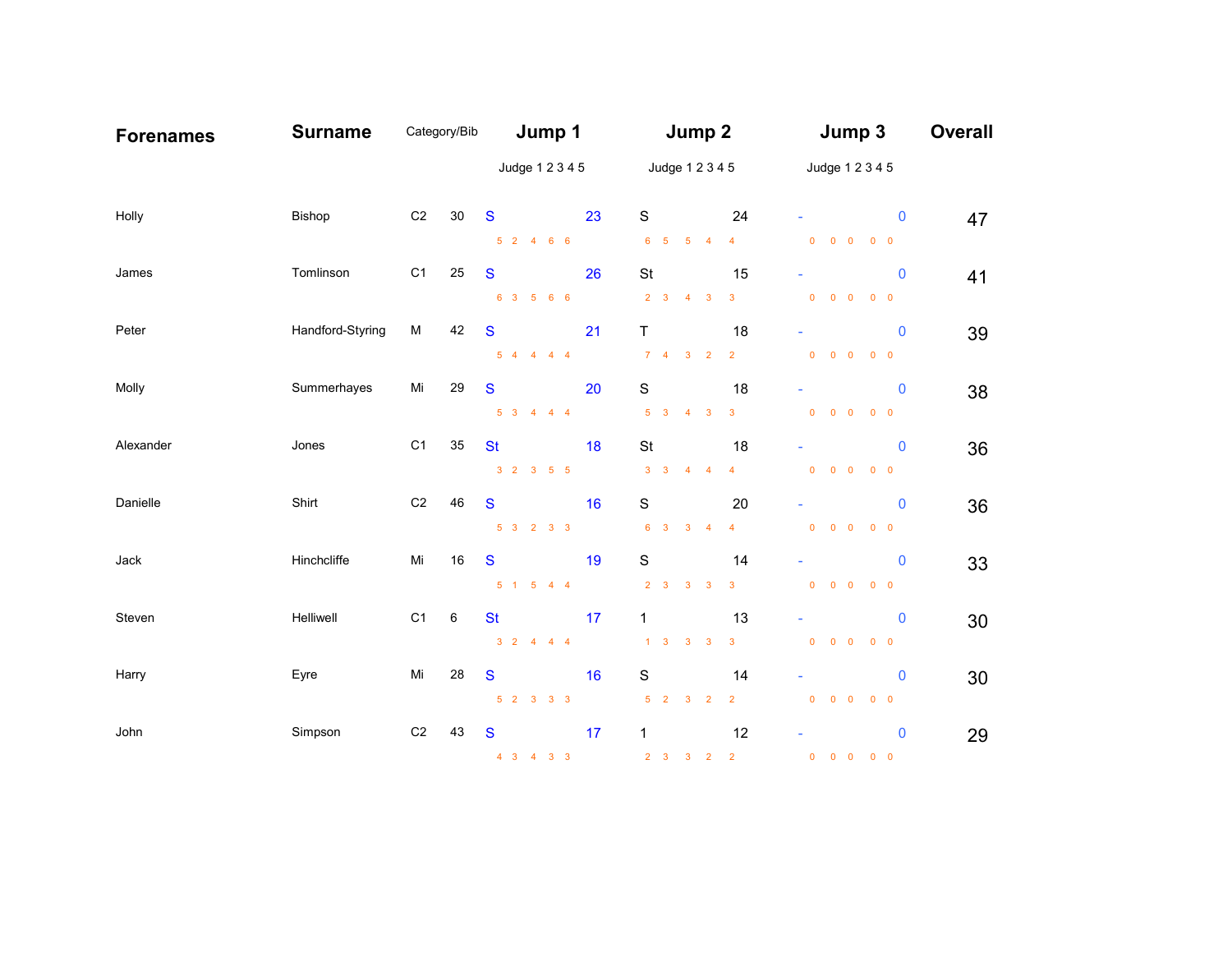| <b>Forenames</b> | <b>Surname</b> | Category/Bib   |    | Jump 1                              |                 | Jump 2                              |                            | Jump 3                                          | <b>Overall</b> |
|------------------|----------------|----------------|----|-------------------------------------|-----------------|-------------------------------------|----------------------------|-------------------------------------------------|----------------|
|                  |                |                |    | Judge 1 2 3 4 5                     |                 | Judge 1 2 3 4 5                     |                            | Judge 1 2 3 4 5                                 |                |
| Kirsty           | Atkinson       | C <sub>2</sub> | 44 | <b>St</b>                           | 13              | 1                                   | 11                         | $\mathbf 0$                                     | 24             |
|                  |                |                |    | $3 \quad 2 \quad 2 \quad 3 \quad 3$ |                 | $2 \quad 3 \quad 2 \quad 2$         | $\overline{2}$             | $\begin{matrix} 0 & 0 & 0 & 0 & 0 \end{matrix}$ |                |
| Thomas           | Ball           | C <sub>1</sub> | 45 | $\mathbf{1}$                        | 15              | $\mathbf{1}$                        | 9                          | $\mathbf 0$                                     | 24             |
|                  |                |                |    | $4 \quad 2 \quad 5 \quad 2 \quad 2$ |                 | $1 \quad 2 \quad 2 \quad 2 \quad 2$ |                            | $0\quad 0$<br>$\overline{0}$<br>$0\quad 0$      |                |
| Cameron          | <b>Brown</b>   | Mi             | 23 | <b>St</b>                           | 11              | St                                  | 12                         | $\mathbf 0$                                     | 23             |
|                  |                |                |    | $3 \quad 1 \quad 3 \quad 2 \quad 2$ |                 | $2 \quad 2 \quad 2 \quad 3$         | $\mathbf{3}$               | $\overline{0}$<br>$0\quad 0$<br>$0\quad 0$      |                |
| Kate             | Simpson        | C <sub>1</sub> | 17 | <b>St</b>                           | 14              | St                                  | 9                          | $\mathbf 0$                                     | 23             |
|                  |                |                |    | $3 \quad 1 \quad 4 \quad 3 \quad 3$ |                 | $2 \quad 1 \quad 2 \quad 2 \quad 2$ |                            | $0$ 0 0<br>$0\quad 0$                           |                |
| Ben              | Hudson         | Mi             | 26 | <b>St</b>                           | 10              | <b>St</b>                           | 9                          | $\mathbf 0$                                     | 19             |
|                  |                |                |    | $3 \quad 1 \quad 2 \quad 2 \quad 2$ |                 | $2 \quad 1 \quad 2 \quad 2 \quad 2$ |                            | $0$ 0 0<br>$0\quad 0$                           |                |
| Hannah           | Gatley         | Mi             | 24 | S                                   | 10 <sup>°</sup> | <b>St</b>                           | 9                          | $\mathbf 0$                                     | 19             |
|                  |                |                |    | 3 1 2 2 2                           |                 | $2 \quad 1 \quad 2 \quad 2$         | $\overline{\phantom{0}}$ 2 | $\overline{0}$<br>$0\quad 0$<br>$0\quad 0$      |                |
| Nathan           | Jones          | C <sub>2</sub> | 37 | $\overline{1}$                      | 10              | $\mathbf{1}$                        | 8                          | 0                                               | 18             |
|                  |                |                |    | $2 \quad 2 \quad 2 \quad 2 \quad 2$ |                 | $2 \quad 1 \quad 1 \quad 2 \quad 2$ |                            | $\begin{matrix} 0 & 0 & 0 & 0 & 0 \end{matrix}$ |                |
| Christina        | Cheyette       | Mi             | 48 | <b>St</b>                           | 8               | <b>St</b>                           | $\overline{7}$             | $\bf{0}$                                        | 15             |
|                  |                |                |    | $2 \quad 1 \quad 1 \quad 2 \quad 2$ |                 | $1 \quad 1 \quad 1 \quad 2 \quad 2$ |                            | $0$ 0 0<br>$0\quad 0$                           |                |
| Christopher      | Mash           | Mi             | 12 | <b>St</b>                           | $\overline{9}$  | St                                  | 5                          |                                                 |                |
|                  |                |                |    | $2 \quad 1 \quad 2 \quad 2 \quad 2$ |                 | $1 \t1 \t1 \t1 \t1$                 |                            | 0<br>$0\quad 0$<br>$0\quad 0$<br>$\overline{0}$ | 14             |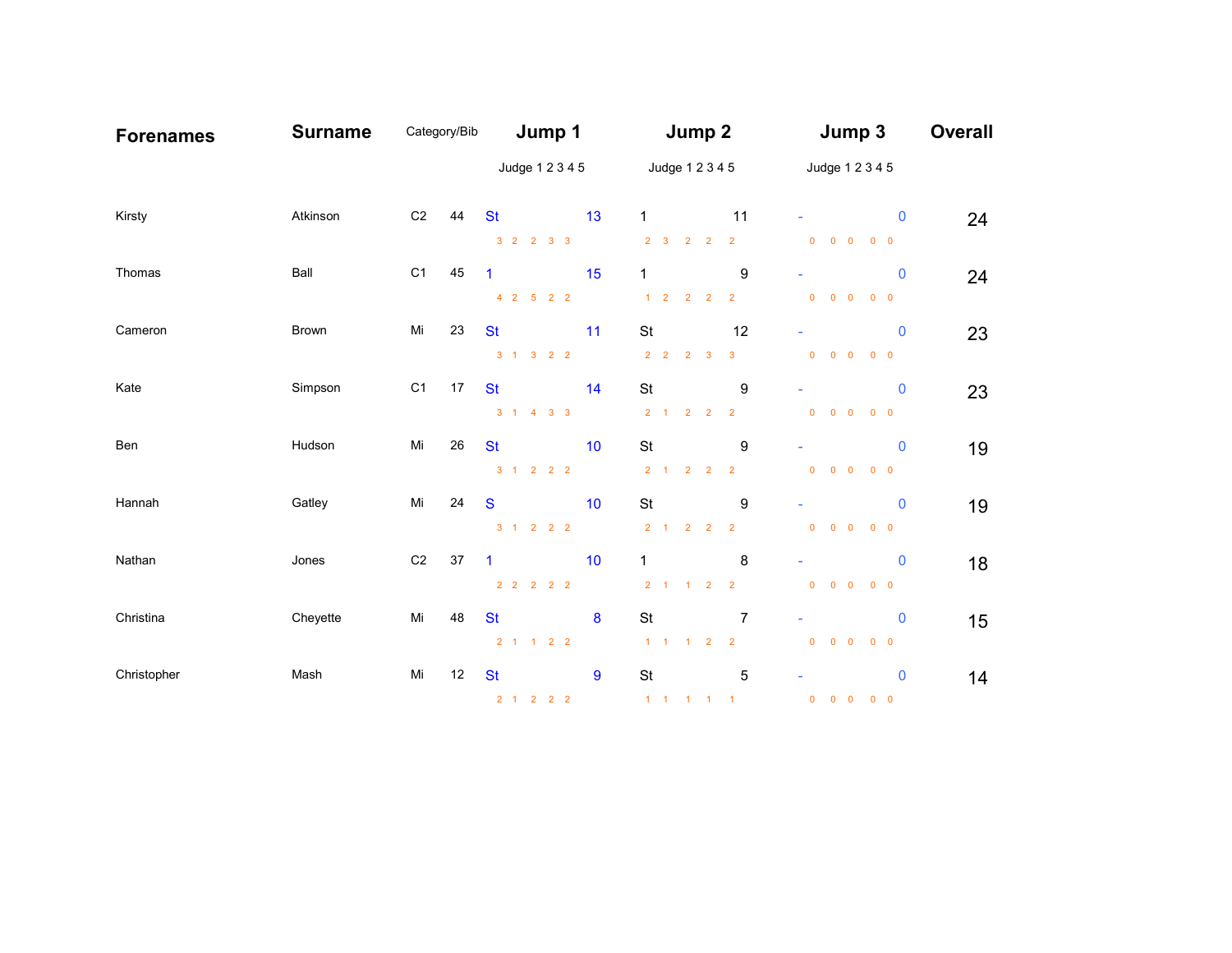| Sheffield, June 25th 2005<br>Acro        | Chief of Calculations: Martin Carr | <b>Fixed and Free Results</b> |
|------------------------------------------|------------------------------------|-------------------------------|
|                                          | Judge 1: Steve Adamson             |                               |
| Technical Delegate: Kay Bates            | Judge 2: Martin Carr               |                               |
| Head Judge: Leigh Paley                  | Judge 3: Leigh Paley/Comp          |                               |
|                                          | Judge 4: Leigh Paley/Comp          |                               |
| <b>Chief of Competition: Martin Carr</b> | Judge 5: Leigh Paley/Comp          |                               |

.

| <b>Forenames</b> | <b>Surname</b> | Category       | Judge 1        | Judge 2 | Judge 3 |                | Judge 4 Judge 5 | <b>Total Fixed</b> | <b>Total Free</b> | <b>Overall</b> |
|------------------|----------------|----------------|----------------|---------|---------|----------------|-----------------|--------------------|-------------------|----------------|
| Anna             | <b>Birt</b>    | J1             | 5 <sup>5</sup> | 5.2     | 6.3     | 0              | 0               | 10.2               |                   | 26.10          |
|                  |                |                | 3.3            | 3.8     | 4.2     | 4.6            | 4.6             |                    | 15.9              |                |
| Kate Elizabeth   | Williams       | C <sub>2</sub> | 5.8            | 5.7     | 7.3     | $\pmb{0}$      | $\mathbf 0$     | 11.5               |                   | 25.70          |
|                  |                |                | 2.6            | 3.2     | 3.7     | 4.7            | 4.7             |                    | 14.2              |                |
| Amy              | Huntley        | C <sub>2</sub> | 5 <sup>5</sup> | 4.9     | 6.8     | $\pmb{0}$      | 0               | 9.9                |                   | 22.90          |
|                  |                |                | 2.7            | 3.1     | 3.5     | 3.7            | 3.7             |                    | 13                |                |
| Andrew           | Longley        | J1             | $\overline{2}$ | 2.8     | 3       | $\pmb{0}$      | $\mathbf 0$     | 4.8                |                   | 15.10          |
|                  |                |                | 2.3            | 2.5     | 2.7     | 2.8            | 2.8             |                    | 10.3              |                |
| Will             | Fowler         | J2             | 1.8            | 2.2     | 2.6     | $\mathbf 0$    | $\mathbf 0$     | 4                  |                   | 12.60          |
|                  |                |                | 2 <sup>1</sup> | 2.2     | 2.4     | $\overline{2}$ | 2               |                    | 8.6               |                |
| Ben              | Parkes         | J1             | 1.6            | 2.4     | 1.6     | $\pmb{0}$      | 0               | $3.2\,$            |                   | 7.40           |
|                  |                |                | 0.7            | 0.8     | 0.9     | 1.8            | 1.8             |                    | 4.2               |                |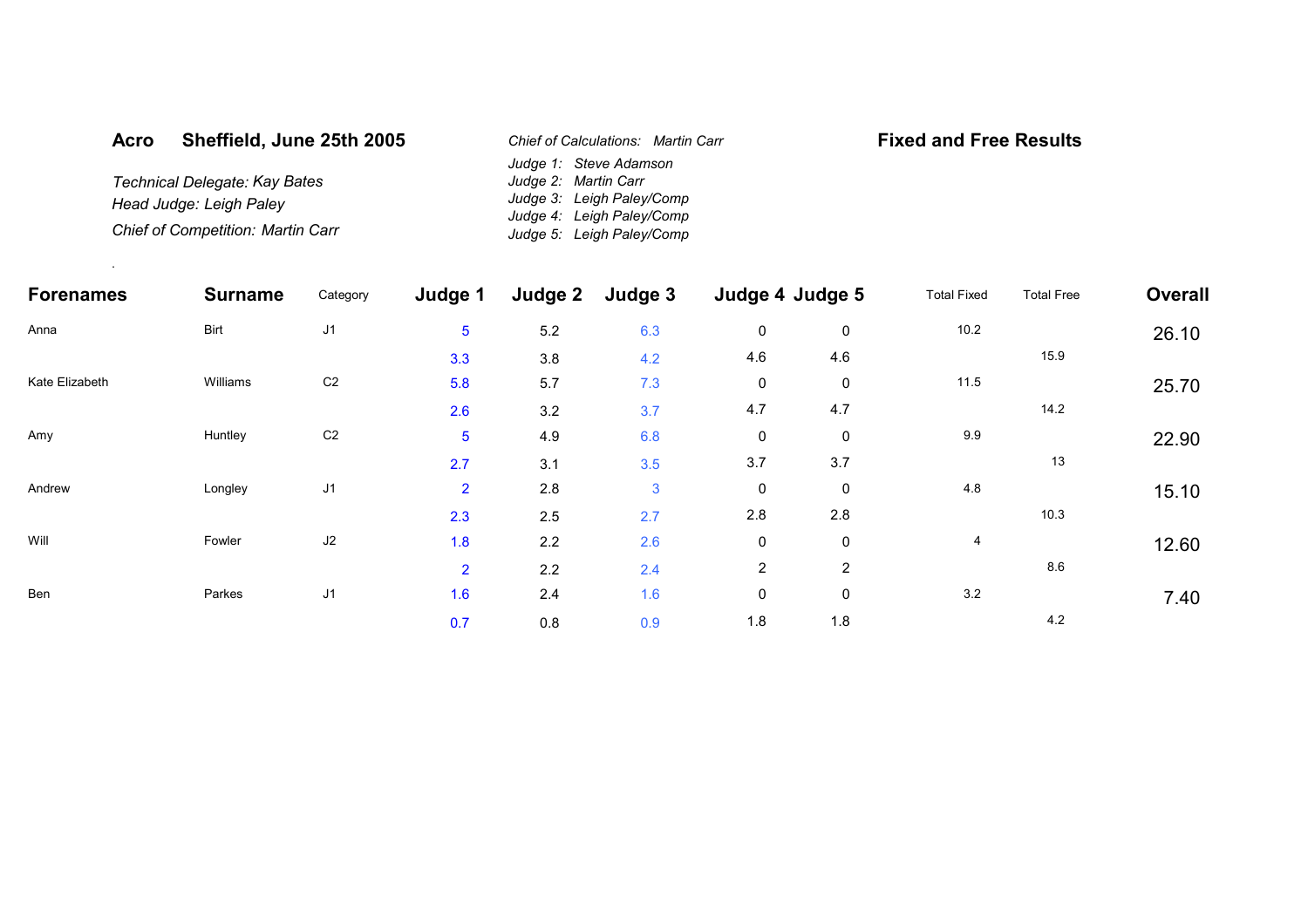Yorkshire Snowsport Championshir Giant Slalom Competition Sheffield

### **Final Overall Sex/Age** 25th June 2005

|                             | Bib            | Surname                      | Forenames   | Age    | M/F | NOV | Club            | Region       |       | Alpine |
|-----------------------------|----------------|------------------------------|-------------|--------|-----|-----|-----------------|--------------|-------|--------|
|                             | No             |                              |             | Cat.   |     |     |                 |              | Time  | Points |
|                             |                |                              |             |        |     |     |                 |              |       |        |
|                             | $\overline{1}$ | <b>FOWLER</b>                | Will        | U19    | M   |     | <b>SHARKS</b>   | YSF          | 16.94 | 88.84  |
|                             | 2              | LONGLEY                      | Andrew      | U16    | M   |     | <b>SHARKS</b>   | YSF          | 17.00 | 88.53  |
|                             | 3              | <b>PARKES</b>                | Ben         | U16    | M   |     | <b>SHARKS</b>   | <b>YSF</b>   | 17.39 | 86.54  |
|                             | $\overline{4}$ | <b>WILLIAMS</b>              | Kate        | U14    | F   |     | <b>SHARKS</b>   | YSF          | 18.32 | 82.15  |
|                             | 5              | <b>HOWLES</b>                | Ryan        | U19    | M   |     | <b>SHARKS</b>   | <b>YSF</b>   | 15.54 | 96.85  |
|                             | 6              | <b>HELLIWELL</b>             | Steven      | U12    | M   |     | <b>LIONS</b>    | <b>YSF</b>   | 20.59 | 73.09  |
|                             | $\overline{7}$ | <b>MARTIN</b>                | Richard     | U19    | M   |     | <b>SHARKS</b>   | <b>NW</b>    | 17.80 | 84.55  |
|                             | 8              | HIDES                        | Joe         | U12    | M   |     | <b>SHARKS</b>   | <b>YSF</b>   | 20.49 | 73.45  |
|                             | 9              | HANDFORD-STYRING Hannah Jade |             | U10    | F   |     | <b>SHARKS</b>   | <b>YSF</b>   | 20.06 | 75.02  |
|                             | 10             | <b>HARDING</b>               | Tyler       | U10    | M   |     | <b>HALIFAX</b>  | <b>OTHER</b> |       |        |
|                             | 11             | KAYE                         | Ryan        | U12    | м   |     | <b>SHARKS</b>   | <b>YSF</b>   | 18.63 | 80.78  |
|                             | 12             | <b>MASH</b>                  | Christopher | U08    | M   |     | <b>SHARKS</b>   | YSF          | 30.59 | 49.20  |
|                             | 13             | <b>FLINDALL</b>              | Rory        | U12    | M   |     | <b>SHARKS</b>   | YSF          | 18.38 | 81.88  |
|                             | 14             | SPEIGHT                      | Peter       | U14    | M   |     | <b>SHARKS</b>   | YSF          | 19.32 | 77.90  |
|                             | 15             | <b>SUMMERHAYES</b>           | Katie       | U10    | F   |     | <b>SHARKS</b>   | YSF          | 19.81 | 75.97  |
|                             | 16             | <b>HINCHLIFFE</b>            | Jack        | U08    | М   |     | <b>SHARKS</b>   | YSF          | 25.30 | 59.49  |
|                             | 17             | <b>SIMPSON</b>               | Kate        | U12    | F   |     | <b>LIONS</b>    | YSF          | 23.13 | 65.07  |
|                             | 18             | <b>ATKINSON</b>              | Natalie     | U16    | F   |     | <b>LIONS</b>    | YSF          | 18.54 | 81.18  |
|                             | 19             | <b>TOMLINSON</b>             | Mykel       | U14    | M   |     | <b>SHARKS</b>   | YSF          | 19.19 | 78.43  |
|                             | 20             | <b>TOMLINSON</b>             | Josef       | U12    | M   |     | <b>SHARKS</b>   | YSF          | 18.66 | 80.65  |
|                             | 21             | HOUSTON                      | Alexandra   | U12    | F   |     | <b>SHARKS</b>   | YSF          | 19.33 | 77.86  |
|                             | 22             | <b>HOUSTON</b>               | Samuel      | U10    | M   |     | <b>SHARKS</b>   | <b>YSF</b>   | 19.79 | 76.05  |
|                             | 23             | <b>BROWN</b>                 | Cameron     | U08    | M   |     | <b>SHARKS</b>   | YSF          | 28.10 | 53.56  |
|                             | 24             | <b>GATLEY</b>                | Hannah      | U10    | F   |     | <b>SHARKS</b>   | YSF          |       |        |
|                             | 25             | <b>TOMLINSON</b>             | James       | U12    | м   |     | <b>SHARKS</b>   | <b>YSF</b>   | 21.90 | 68.72  |
|                             | 26             | <b>HUDSON</b>                | Ben         | U08    | M   |     | <b>SHARKS</b>   | YSF          | 30.59 | 49.20  |
|                             | 27             | <b>MEDLEY</b>                | Carl        | U12    | м   |     | <b>SHARKS</b>   | <b>YSF</b>   | 18.61 | 80.87  |
|                             | 28             | <b>EYRE</b>                  | Harry       | U08    | м   |     | <b>SHARKS</b>   | YSF          | 22.94 | 65.61  |
|                             | 29             | <b>SUMMERHAYES</b>           | Molly       | U08    | F.  |     | <b>SHARKS</b>   | <b>YSF</b>   | 21.22 | 70.92  |
|                             | 30             | <b>BISHOP</b>                | Holly       | U14    | F.  |     | <b>SHARKS</b>   | <b>YSF</b>   | 18.47 | 81.48  |
|                             | 31             | <b>FLINDALL</b>              | Alastair    | U14    | M   |     | <b>SHARKS</b>   | YSF          | 16.03 | 93.89  |
|                             | 32             | <b>MACHON</b>                | James       | U16    | M   |     | <b>SHARKS</b>   | <b>YSF</b>   | 17.57 | 85.66  |
|                             | 33             | <b>ASKEW</b>                 | Jake        | U12    | M   |     | <b>SHARKS</b>   | <b>YSF</b>   | 21.03 | 71.56  |
|                             | 34             | <b>WOODS</b>                 | James       | U14    | M   |     | <b>SHARKS</b>   | <b>YSF</b>   | 23.07 | 65.24  |
|                             | 35             | <b>JONES</b>                 | Alexander   | U12    | M   |     | <b>SHARKS</b>   | YSF          | 19.47 | 77.30  |
|                             | 36             | <b>GRANT</b>                 | Joseph      | U14    | M   |     | <b>SHARKS</b>   | <b>YSF</b>   | 19.32 | 77.90  |
|                             | 37             | <b>JONES</b>                 | Nathan      | U14    | м   |     | <b>SHARKS</b>   | <b>YSF</b>   | 22.36 | 67.31  |
|                             | 38             | <b>MACHON</b>                | Robert      | U14    | M   |     | <b>SHARKS</b>   | <b>YSF</b>   | 17.82 | 84.46  |
|                             | 39             | <b>SMITH</b>                 | Jack        | U16    | M   |     | <b>SHARKS</b>   | <b>YSF</b>   | 17.65 | 85.27  |
|                             | 40             | <b>GILLAM</b>                | Harry       | U14    | м   |     | <b>ERFORMAN</b> | <b>NW</b>    | 17.90 | 84.08  |
|                             | 41             | HOWLES                       | Ben         | U16    | M   |     | <b>SHARKS</b>   | <b>YSF</b>   | 15.53 | 96.91  |
|                             | 42             | HANDFORD-STYRING Peter       |             | O35    | M   |     | <b>SHARKS</b>   | YSF          | 19.06 | 78.96  |
|                             | 43             | <b>SIMPSON</b>               | John        | U14    | M   |     | <b>LIONS</b>    | YSF          | 18.10 | 83.15  |
|                             | 44             | <b>ATKINSON</b>              | Kirsty      | U14    | F   |     | <b>LIONS</b>    | <b>YSF</b>   | 19.47 | 77.30  |
|                             | 45             | <b>BALL</b>                  | Thomas      | U12    | М   |     | <b>SHARKS</b>   | YSF          | 18.73 | 80.35  |
|                             | 46             | <b>SHIRT</b>                 | Danielle    | U14    | F   |     | <b>SHARKS</b>   | YSF          | 20.77 | 72.46  |
|                             | 47             | <b>WILSON</b>                | kate        | U14    | F   |     | <b>SHARKS</b>   | <b>YSF</b>   | 16.46 | 91.43  |
| Produced by Sharks Ski Club |                |                              |             | Page 1 |     |     |                 |              |       |        |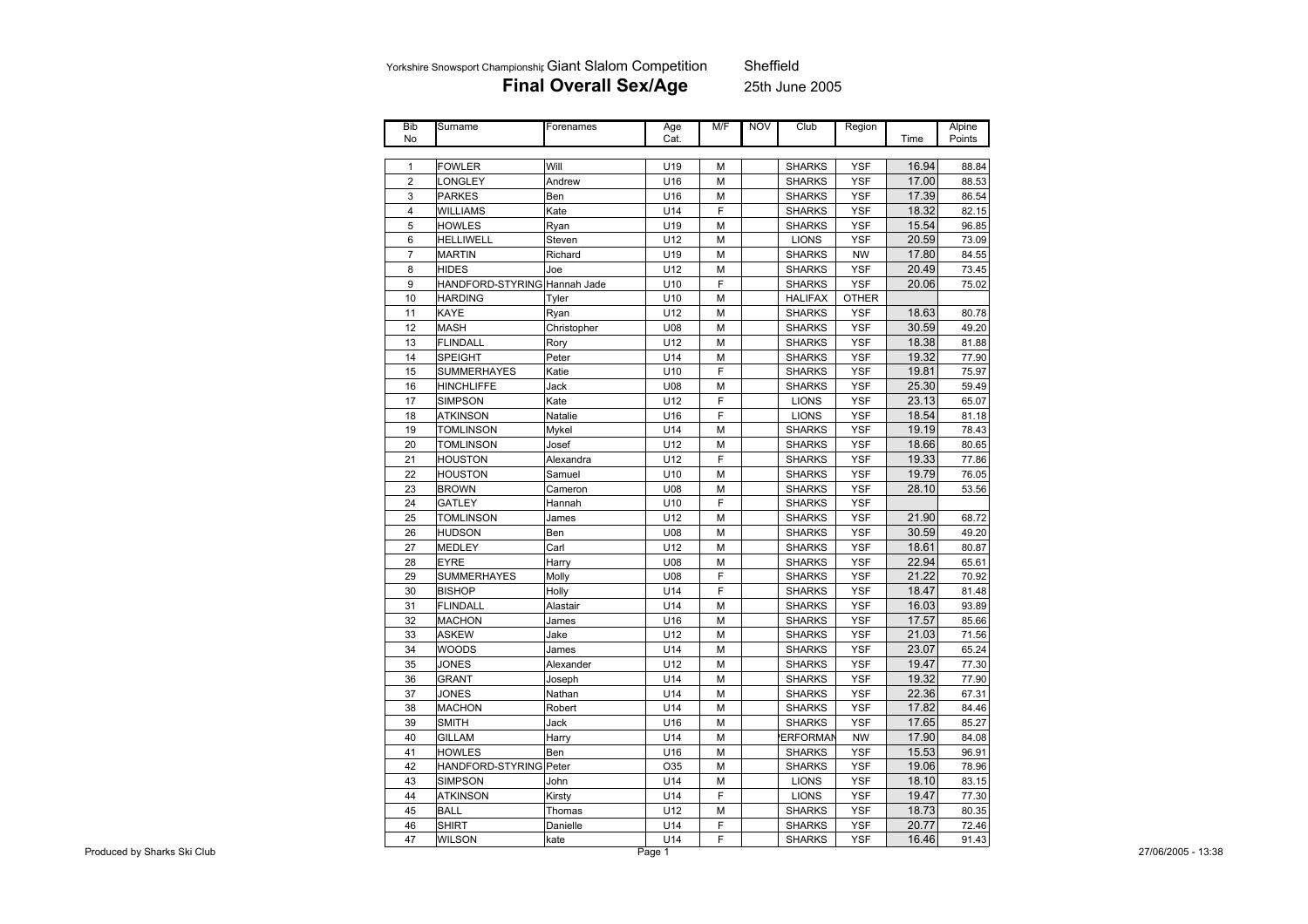Yorkshire Snowsport Championshir Giant Slalom Competition Sheffield

#### **Final Overall Sex/Age** 25th June 2005

| No<br>Cat.<br>Time<br>$\mathsf F$<br>25.07<br>48<br><b>CHEYETTE</b><br>Christina<br>U10<br><b>SHARKS</b><br><b>YSF</b><br>60.03<br>49<br><b>NANKOO</b><br>U35<br><b>OTHER</b><br>Martin<br>M<br><b>GBR</b><br>F<br>ind squad, S<br>50<br><b>KOYANDER</b><br>U14<br><b>YSF</b><br>Elleanor<br>15.05<br>51<br><b>REARDON</b><br>U35<br>M<br><b>SHARKS</b><br><b>YSF</b><br>Frank<br>100.00<br>F<br>52<br>U12<br><b>YSF</b><br><b>WHITE</b><br>Victoria<br><b>SHARKS</b><br>F<br>19.63<br>53<br>Sally<br>O35<br><b>YSF</b><br>76.67<br><b>HOLDING</b><br><b>SHARKS</b><br>F<br>17.88<br>54<br><b>HOLDING</b><br>Maddy<br>U19<br><b>SHARKS</b><br><b>YSF</b><br>84.17<br>F<br>55<br>LAMB<br>Katie<br>U12<br><b>SHARKS</b><br><b>YSF</b><br>19.94<br>75.48<br>56<br><b>GENTHER</b><br>M<br><b>SHARKS</b><br><b>YSF</b><br>23.62<br>Joshua<br>U08<br>63.72<br>57<br><b>GILLAM</b><br>U14<br>M<br><b>ERFORMAN</b><br><b>NW</b><br>Harry<br>F<br><b>YSF</b><br>19.58<br>58<br>Becki<br>U19<br>76.86<br><b>GILBERTSON</b><br><b>LIONS</b><br>U16<br><b>LIONS</b><br><b>YSF</b><br>16.55<br>90.94<br>59<br><b>O'HARA</b><br>John<br>M<br><b>YSF</b><br>17.84<br>60<br><b>SPENCER</b><br>U35<br><b>SHARKS</b><br>84.36<br>Owen<br>M<br>F<br>17.64<br>61<br><b>CUTLER</b><br>Gabrielle<br>U14<br><b>SHARKS</b><br><b>YSF</b><br>85.32<br>F<br>62<br>U35<br><b>YSF</b><br>16.63<br>CUTLER<br>Holly<br><b>SHARKS</b><br>90.50<br>17.26<br>63<br><b>CUTLER</b><br>Peter<br>O50<br>M<br><b>YSF</b><br>87.20<br><b>SHARKS</b><br>27.54<br>U10<br>F<br><b>YSF</b><br>54.65<br>64<br><b>WILSON</b><br>Christie<br><b>SHARKS</b><br>F<br><b>YSF</b><br>20.78<br>65<br>WILSON<br>Charlie<br>U12<br><b>SHARKS</b><br>72.43<br><b>YSF</b><br>66<br><b>BECK</b><br>Chris<br>U16<br>M<br><b>LIONS</b><br>F<br>67<br><b>SHIRT</b><br>Melissa<br>U16<br><b>SHARKS</b><br><b>YSF</b><br>21.36<br>70.46<br>F<br>YSF<br>68<br>LAMB<br>Katie<br>U12<br><b>SHARKS</b><br><b>GENTHER</b><br>U08<br><b>SHARKS</b><br>YSF<br>69<br>Joshua<br>M<br><b>YSF</b><br>70<br>Gloria<br>O50<br>$\mathsf F$<br><b>SHARKS</b><br>27.64<br>LAW<br>54.45<br>F<br>18.37<br>71<br><b>HOLMES</b><br>U35<br><b>SHARKS</b><br><b>YSF</b><br>81.93<br>Helen<br>F<br>72<br><b>NOBLE</b><br>U12<br><b>LIONS</b><br><b>YSF</b><br>20.41<br>73.74<br>Kay-Louise<br><b>YSF</b><br>73<br><b>WEBSTER</b><br>U14<br>M<br><b>SHARKS</b><br>Joe<br><b>FURLEY</b><br>U12<br><b>YSF</b><br>74<br>David<br>M<br><b>SHARKS</b><br>75<br><b>SHARKS</b><br><b>YSF</b><br><b>FURLEY</b><br>U08<br>M<br>Jonathan<br>COX<br>76<br>U10<br>M<br><b>SHARKS</b><br><b>YSF</b><br>kevin<br>F<br>77<br><b>BRAY</b><br>U14<br><b>SHARKS</b><br><b>YSF</b><br>20.25<br>Emma<br>74.32<br>M<br><b>YSF</b><br>78<br><b>WHITE</b><br>U35<br><b>KSM</b><br>Jonathan James<br>LAW<br>79<br>U12<br><b>SHARKS</b><br>YSF<br>Josh<br>M<br><b>YSF</b><br>80<br><b>GARVEY</b><br>Matthew<br>U14<br><b>SHARKS</b><br>18.84<br>M<br>79.88<br>81<br>U19<br>M<br><b>YSF</b><br>18.55<br>ADAMS<br><b>SHARKS</b><br>81.13<br>John Nicholas<br>F<br>82<br><b>YSF</b><br><b>HUNTLEY</b><br>U14<br><b>SHARKS</b><br>Amy<br>F<br>83<br>YSF<br><b>BURT</b><br>Anna<br>U16<br><b>SHARKS</b><br>U12<br><b>YSF</b><br>84<br><b>TOMLINSON</b><br>Luke<br>M<br><b>OTHER</b><br>85<br><b>YSF</b><br><b>MORLEY</b><br>Edward<br>U16<br>M<br><b>SHARKS</b> | <b>Bib</b> | Surname | Forenames | Age | M/F | <b>NOV</b> | Club | Region | Alpine |
|----------------------------------------------------------------------------------------------------------------------------------------------------------------------------------------------------------------------------------------------------------------------------------------------------------------------------------------------------------------------------------------------------------------------------------------------------------------------------------------------------------------------------------------------------------------------------------------------------------------------------------------------------------------------------------------------------------------------------------------------------------------------------------------------------------------------------------------------------------------------------------------------------------------------------------------------------------------------------------------------------------------------------------------------------------------------------------------------------------------------------------------------------------------------------------------------------------------------------------------------------------------------------------------------------------------------------------------------------------------------------------------------------------------------------------------------------------------------------------------------------------------------------------------------------------------------------------------------------------------------------------------------------------------------------------------------------------------------------------------------------------------------------------------------------------------------------------------------------------------------------------------------------------------------------------------------------------------------------------------------------------------------------------------------------------------------------------------------------------------------------------------------------------------------------------------------------------------------------------------------------------------------------------------------------------------------------------------------------------------------------------------------------------------------------------------------------------------------------------------------------------------------------------------------------------------------------------------------------------------------------------------------------------------------------------------------------------------------------------------------------------------------------------------------------------------------------------------------------------------------------------------------------------------------------------------------------------------------------------------------------------------------------------------------------------------------------------------------------------------------------------------------------------------------------------------------------------------------------------------------------------------------------------------------------------------------------------------------|------------|---------|-----------|-----|-----|------------|------|--------|--------|
|                                                                                                                                                                                                                                                                                                                                                                                                                                                                                                                                                                                                                                                                                                                                                                                                                                                                                                                                                                                                                                                                                                                                                                                                                                                                                                                                                                                                                                                                                                                                                                                                                                                                                                                                                                                                                                                                                                                                                                                                                                                                                                                                                                                                                                                                                                                                                                                                                                                                                                                                                                                                                                                                                                                                                                                                                                                                                                                                                                                                                                                                                                                                                                                                                                                                                                                                              |            |         |           |     |     |            |      |        | Points |
|                                                                                                                                                                                                                                                                                                                                                                                                                                                                                                                                                                                                                                                                                                                                                                                                                                                                                                                                                                                                                                                                                                                                                                                                                                                                                                                                                                                                                                                                                                                                                                                                                                                                                                                                                                                                                                                                                                                                                                                                                                                                                                                                                                                                                                                                                                                                                                                                                                                                                                                                                                                                                                                                                                                                                                                                                                                                                                                                                                                                                                                                                                                                                                                                                                                                                                                                              |            |         |           |     |     |            |      |        |        |
|                                                                                                                                                                                                                                                                                                                                                                                                                                                                                                                                                                                                                                                                                                                                                                                                                                                                                                                                                                                                                                                                                                                                                                                                                                                                                                                                                                                                                                                                                                                                                                                                                                                                                                                                                                                                                                                                                                                                                                                                                                                                                                                                                                                                                                                                                                                                                                                                                                                                                                                                                                                                                                                                                                                                                                                                                                                                                                                                                                                                                                                                                                                                                                                                                                                                                                                                              |            |         |           |     |     |            |      |        |        |
|                                                                                                                                                                                                                                                                                                                                                                                                                                                                                                                                                                                                                                                                                                                                                                                                                                                                                                                                                                                                                                                                                                                                                                                                                                                                                                                                                                                                                                                                                                                                                                                                                                                                                                                                                                                                                                                                                                                                                                                                                                                                                                                                                                                                                                                                                                                                                                                                                                                                                                                                                                                                                                                                                                                                                                                                                                                                                                                                                                                                                                                                                                                                                                                                                                                                                                                                              |            |         |           |     |     |            |      |        |        |
|                                                                                                                                                                                                                                                                                                                                                                                                                                                                                                                                                                                                                                                                                                                                                                                                                                                                                                                                                                                                                                                                                                                                                                                                                                                                                                                                                                                                                                                                                                                                                                                                                                                                                                                                                                                                                                                                                                                                                                                                                                                                                                                                                                                                                                                                                                                                                                                                                                                                                                                                                                                                                                                                                                                                                                                                                                                                                                                                                                                                                                                                                                                                                                                                                                                                                                                                              |            |         |           |     |     |            |      |        |        |
|                                                                                                                                                                                                                                                                                                                                                                                                                                                                                                                                                                                                                                                                                                                                                                                                                                                                                                                                                                                                                                                                                                                                                                                                                                                                                                                                                                                                                                                                                                                                                                                                                                                                                                                                                                                                                                                                                                                                                                                                                                                                                                                                                                                                                                                                                                                                                                                                                                                                                                                                                                                                                                                                                                                                                                                                                                                                                                                                                                                                                                                                                                                                                                                                                                                                                                                                              |            |         |           |     |     |            |      |        |        |
|                                                                                                                                                                                                                                                                                                                                                                                                                                                                                                                                                                                                                                                                                                                                                                                                                                                                                                                                                                                                                                                                                                                                                                                                                                                                                                                                                                                                                                                                                                                                                                                                                                                                                                                                                                                                                                                                                                                                                                                                                                                                                                                                                                                                                                                                                                                                                                                                                                                                                                                                                                                                                                                                                                                                                                                                                                                                                                                                                                                                                                                                                                                                                                                                                                                                                                                                              |            |         |           |     |     |            |      |        |        |
|                                                                                                                                                                                                                                                                                                                                                                                                                                                                                                                                                                                                                                                                                                                                                                                                                                                                                                                                                                                                                                                                                                                                                                                                                                                                                                                                                                                                                                                                                                                                                                                                                                                                                                                                                                                                                                                                                                                                                                                                                                                                                                                                                                                                                                                                                                                                                                                                                                                                                                                                                                                                                                                                                                                                                                                                                                                                                                                                                                                                                                                                                                                                                                                                                                                                                                                                              |            |         |           |     |     |            |      |        |        |
|                                                                                                                                                                                                                                                                                                                                                                                                                                                                                                                                                                                                                                                                                                                                                                                                                                                                                                                                                                                                                                                                                                                                                                                                                                                                                                                                                                                                                                                                                                                                                                                                                                                                                                                                                                                                                                                                                                                                                                                                                                                                                                                                                                                                                                                                                                                                                                                                                                                                                                                                                                                                                                                                                                                                                                                                                                                                                                                                                                                                                                                                                                                                                                                                                                                                                                                                              |            |         |           |     |     |            |      |        |        |
|                                                                                                                                                                                                                                                                                                                                                                                                                                                                                                                                                                                                                                                                                                                                                                                                                                                                                                                                                                                                                                                                                                                                                                                                                                                                                                                                                                                                                                                                                                                                                                                                                                                                                                                                                                                                                                                                                                                                                                                                                                                                                                                                                                                                                                                                                                                                                                                                                                                                                                                                                                                                                                                                                                                                                                                                                                                                                                                                                                                                                                                                                                                                                                                                                                                                                                                                              |            |         |           |     |     |            |      |        |        |
|                                                                                                                                                                                                                                                                                                                                                                                                                                                                                                                                                                                                                                                                                                                                                                                                                                                                                                                                                                                                                                                                                                                                                                                                                                                                                                                                                                                                                                                                                                                                                                                                                                                                                                                                                                                                                                                                                                                                                                                                                                                                                                                                                                                                                                                                                                                                                                                                                                                                                                                                                                                                                                                                                                                                                                                                                                                                                                                                                                                                                                                                                                                                                                                                                                                                                                                                              |            |         |           |     |     |            |      |        |        |
|                                                                                                                                                                                                                                                                                                                                                                                                                                                                                                                                                                                                                                                                                                                                                                                                                                                                                                                                                                                                                                                                                                                                                                                                                                                                                                                                                                                                                                                                                                                                                                                                                                                                                                                                                                                                                                                                                                                                                                                                                                                                                                                                                                                                                                                                                                                                                                                                                                                                                                                                                                                                                                                                                                                                                                                                                                                                                                                                                                                                                                                                                                                                                                                                                                                                                                                                              |            |         |           |     |     |            |      |        |        |
|                                                                                                                                                                                                                                                                                                                                                                                                                                                                                                                                                                                                                                                                                                                                                                                                                                                                                                                                                                                                                                                                                                                                                                                                                                                                                                                                                                                                                                                                                                                                                                                                                                                                                                                                                                                                                                                                                                                                                                                                                                                                                                                                                                                                                                                                                                                                                                                                                                                                                                                                                                                                                                                                                                                                                                                                                                                                                                                                                                                                                                                                                                                                                                                                                                                                                                                                              |            |         |           |     |     |            |      |        |        |
|                                                                                                                                                                                                                                                                                                                                                                                                                                                                                                                                                                                                                                                                                                                                                                                                                                                                                                                                                                                                                                                                                                                                                                                                                                                                                                                                                                                                                                                                                                                                                                                                                                                                                                                                                                                                                                                                                                                                                                                                                                                                                                                                                                                                                                                                                                                                                                                                                                                                                                                                                                                                                                                                                                                                                                                                                                                                                                                                                                                                                                                                                                                                                                                                                                                                                                                                              |            |         |           |     |     |            |      |        |        |
|                                                                                                                                                                                                                                                                                                                                                                                                                                                                                                                                                                                                                                                                                                                                                                                                                                                                                                                                                                                                                                                                                                                                                                                                                                                                                                                                                                                                                                                                                                                                                                                                                                                                                                                                                                                                                                                                                                                                                                                                                                                                                                                                                                                                                                                                                                                                                                                                                                                                                                                                                                                                                                                                                                                                                                                                                                                                                                                                                                                                                                                                                                                                                                                                                                                                                                                                              |            |         |           |     |     |            |      |        |        |
|                                                                                                                                                                                                                                                                                                                                                                                                                                                                                                                                                                                                                                                                                                                                                                                                                                                                                                                                                                                                                                                                                                                                                                                                                                                                                                                                                                                                                                                                                                                                                                                                                                                                                                                                                                                                                                                                                                                                                                                                                                                                                                                                                                                                                                                                                                                                                                                                                                                                                                                                                                                                                                                                                                                                                                                                                                                                                                                                                                                                                                                                                                                                                                                                                                                                                                                                              |            |         |           |     |     |            |      |        |        |
|                                                                                                                                                                                                                                                                                                                                                                                                                                                                                                                                                                                                                                                                                                                                                                                                                                                                                                                                                                                                                                                                                                                                                                                                                                                                                                                                                                                                                                                                                                                                                                                                                                                                                                                                                                                                                                                                                                                                                                                                                                                                                                                                                                                                                                                                                                                                                                                                                                                                                                                                                                                                                                                                                                                                                                                                                                                                                                                                                                                                                                                                                                                                                                                                                                                                                                                                              |            |         |           |     |     |            |      |        |        |
|                                                                                                                                                                                                                                                                                                                                                                                                                                                                                                                                                                                                                                                                                                                                                                                                                                                                                                                                                                                                                                                                                                                                                                                                                                                                                                                                                                                                                                                                                                                                                                                                                                                                                                                                                                                                                                                                                                                                                                                                                                                                                                                                                                                                                                                                                                                                                                                                                                                                                                                                                                                                                                                                                                                                                                                                                                                                                                                                                                                                                                                                                                                                                                                                                                                                                                                                              |            |         |           |     |     |            |      |        |        |
|                                                                                                                                                                                                                                                                                                                                                                                                                                                                                                                                                                                                                                                                                                                                                                                                                                                                                                                                                                                                                                                                                                                                                                                                                                                                                                                                                                                                                                                                                                                                                                                                                                                                                                                                                                                                                                                                                                                                                                                                                                                                                                                                                                                                                                                                                                                                                                                                                                                                                                                                                                                                                                                                                                                                                                                                                                                                                                                                                                                                                                                                                                                                                                                                                                                                                                                                              |            |         |           |     |     |            |      |        |        |
|                                                                                                                                                                                                                                                                                                                                                                                                                                                                                                                                                                                                                                                                                                                                                                                                                                                                                                                                                                                                                                                                                                                                                                                                                                                                                                                                                                                                                                                                                                                                                                                                                                                                                                                                                                                                                                                                                                                                                                                                                                                                                                                                                                                                                                                                                                                                                                                                                                                                                                                                                                                                                                                                                                                                                                                                                                                                                                                                                                                                                                                                                                                                                                                                                                                                                                                                              |            |         |           |     |     |            |      |        |        |
|                                                                                                                                                                                                                                                                                                                                                                                                                                                                                                                                                                                                                                                                                                                                                                                                                                                                                                                                                                                                                                                                                                                                                                                                                                                                                                                                                                                                                                                                                                                                                                                                                                                                                                                                                                                                                                                                                                                                                                                                                                                                                                                                                                                                                                                                                                                                                                                                                                                                                                                                                                                                                                                                                                                                                                                                                                                                                                                                                                                                                                                                                                                                                                                                                                                                                                                                              |            |         |           |     |     |            |      |        |        |
|                                                                                                                                                                                                                                                                                                                                                                                                                                                                                                                                                                                                                                                                                                                                                                                                                                                                                                                                                                                                                                                                                                                                                                                                                                                                                                                                                                                                                                                                                                                                                                                                                                                                                                                                                                                                                                                                                                                                                                                                                                                                                                                                                                                                                                                                                                                                                                                                                                                                                                                                                                                                                                                                                                                                                                                                                                                                                                                                                                                                                                                                                                                                                                                                                                                                                                                                              |            |         |           |     |     |            |      |        |        |
|                                                                                                                                                                                                                                                                                                                                                                                                                                                                                                                                                                                                                                                                                                                                                                                                                                                                                                                                                                                                                                                                                                                                                                                                                                                                                                                                                                                                                                                                                                                                                                                                                                                                                                                                                                                                                                                                                                                                                                                                                                                                                                                                                                                                                                                                                                                                                                                                                                                                                                                                                                                                                                                                                                                                                                                                                                                                                                                                                                                                                                                                                                                                                                                                                                                                                                                                              |            |         |           |     |     |            |      |        |        |
|                                                                                                                                                                                                                                                                                                                                                                                                                                                                                                                                                                                                                                                                                                                                                                                                                                                                                                                                                                                                                                                                                                                                                                                                                                                                                                                                                                                                                                                                                                                                                                                                                                                                                                                                                                                                                                                                                                                                                                                                                                                                                                                                                                                                                                                                                                                                                                                                                                                                                                                                                                                                                                                                                                                                                                                                                                                                                                                                                                                                                                                                                                                                                                                                                                                                                                                                              |            |         |           |     |     |            |      |        |        |
|                                                                                                                                                                                                                                                                                                                                                                                                                                                                                                                                                                                                                                                                                                                                                                                                                                                                                                                                                                                                                                                                                                                                                                                                                                                                                                                                                                                                                                                                                                                                                                                                                                                                                                                                                                                                                                                                                                                                                                                                                                                                                                                                                                                                                                                                                                                                                                                                                                                                                                                                                                                                                                                                                                                                                                                                                                                                                                                                                                                                                                                                                                                                                                                                                                                                                                                                              |            |         |           |     |     |            |      |        |        |
|                                                                                                                                                                                                                                                                                                                                                                                                                                                                                                                                                                                                                                                                                                                                                                                                                                                                                                                                                                                                                                                                                                                                                                                                                                                                                                                                                                                                                                                                                                                                                                                                                                                                                                                                                                                                                                                                                                                                                                                                                                                                                                                                                                                                                                                                                                                                                                                                                                                                                                                                                                                                                                                                                                                                                                                                                                                                                                                                                                                                                                                                                                                                                                                                                                                                                                                                              |            |         |           |     |     |            |      |        |        |
|                                                                                                                                                                                                                                                                                                                                                                                                                                                                                                                                                                                                                                                                                                                                                                                                                                                                                                                                                                                                                                                                                                                                                                                                                                                                                                                                                                                                                                                                                                                                                                                                                                                                                                                                                                                                                                                                                                                                                                                                                                                                                                                                                                                                                                                                                                                                                                                                                                                                                                                                                                                                                                                                                                                                                                                                                                                                                                                                                                                                                                                                                                                                                                                                                                                                                                                                              |            |         |           |     |     |            |      |        |        |
|                                                                                                                                                                                                                                                                                                                                                                                                                                                                                                                                                                                                                                                                                                                                                                                                                                                                                                                                                                                                                                                                                                                                                                                                                                                                                                                                                                                                                                                                                                                                                                                                                                                                                                                                                                                                                                                                                                                                                                                                                                                                                                                                                                                                                                                                                                                                                                                                                                                                                                                                                                                                                                                                                                                                                                                                                                                                                                                                                                                                                                                                                                                                                                                                                                                                                                                                              |            |         |           |     |     |            |      |        |        |
|                                                                                                                                                                                                                                                                                                                                                                                                                                                                                                                                                                                                                                                                                                                                                                                                                                                                                                                                                                                                                                                                                                                                                                                                                                                                                                                                                                                                                                                                                                                                                                                                                                                                                                                                                                                                                                                                                                                                                                                                                                                                                                                                                                                                                                                                                                                                                                                                                                                                                                                                                                                                                                                                                                                                                                                                                                                                                                                                                                                                                                                                                                                                                                                                                                                                                                                                              |            |         |           |     |     |            |      |        |        |
|                                                                                                                                                                                                                                                                                                                                                                                                                                                                                                                                                                                                                                                                                                                                                                                                                                                                                                                                                                                                                                                                                                                                                                                                                                                                                                                                                                                                                                                                                                                                                                                                                                                                                                                                                                                                                                                                                                                                                                                                                                                                                                                                                                                                                                                                                                                                                                                                                                                                                                                                                                                                                                                                                                                                                                                                                                                                                                                                                                                                                                                                                                                                                                                                                                                                                                                                              |            |         |           |     |     |            |      |        |        |
|                                                                                                                                                                                                                                                                                                                                                                                                                                                                                                                                                                                                                                                                                                                                                                                                                                                                                                                                                                                                                                                                                                                                                                                                                                                                                                                                                                                                                                                                                                                                                                                                                                                                                                                                                                                                                                                                                                                                                                                                                                                                                                                                                                                                                                                                                                                                                                                                                                                                                                                                                                                                                                                                                                                                                                                                                                                                                                                                                                                                                                                                                                                                                                                                                                                                                                                                              |            |         |           |     |     |            |      |        |        |
|                                                                                                                                                                                                                                                                                                                                                                                                                                                                                                                                                                                                                                                                                                                                                                                                                                                                                                                                                                                                                                                                                                                                                                                                                                                                                                                                                                                                                                                                                                                                                                                                                                                                                                                                                                                                                                                                                                                                                                                                                                                                                                                                                                                                                                                                                                                                                                                                                                                                                                                                                                                                                                                                                                                                                                                                                                                                                                                                                                                                                                                                                                                                                                                                                                                                                                                                              |            |         |           |     |     |            |      |        |        |
|                                                                                                                                                                                                                                                                                                                                                                                                                                                                                                                                                                                                                                                                                                                                                                                                                                                                                                                                                                                                                                                                                                                                                                                                                                                                                                                                                                                                                                                                                                                                                                                                                                                                                                                                                                                                                                                                                                                                                                                                                                                                                                                                                                                                                                                                                                                                                                                                                                                                                                                                                                                                                                                                                                                                                                                                                                                                                                                                                                                                                                                                                                                                                                                                                                                                                                                                              |            |         |           |     |     |            |      |        |        |
|                                                                                                                                                                                                                                                                                                                                                                                                                                                                                                                                                                                                                                                                                                                                                                                                                                                                                                                                                                                                                                                                                                                                                                                                                                                                                                                                                                                                                                                                                                                                                                                                                                                                                                                                                                                                                                                                                                                                                                                                                                                                                                                                                                                                                                                                                                                                                                                                                                                                                                                                                                                                                                                                                                                                                                                                                                                                                                                                                                                                                                                                                                                                                                                                                                                                                                                                              |            |         |           |     |     |            |      |        |        |
|                                                                                                                                                                                                                                                                                                                                                                                                                                                                                                                                                                                                                                                                                                                                                                                                                                                                                                                                                                                                                                                                                                                                                                                                                                                                                                                                                                                                                                                                                                                                                                                                                                                                                                                                                                                                                                                                                                                                                                                                                                                                                                                                                                                                                                                                                                                                                                                                                                                                                                                                                                                                                                                                                                                                                                                                                                                                                                                                                                                                                                                                                                                                                                                                                                                                                                                                              |            |         |           |     |     |            |      |        |        |
|                                                                                                                                                                                                                                                                                                                                                                                                                                                                                                                                                                                                                                                                                                                                                                                                                                                                                                                                                                                                                                                                                                                                                                                                                                                                                                                                                                                                                                                                                                                                                                                                                                                                                                                                                                                                                                                                                                                                                                                                                                                                                                                                                                                                                                                                                                                                                                                                                                                                                                                                                                                                                                                                                                                                                                                                                                                                                                                                                                                                                                                                                                                                                                                                                                                                                                                                              |            |         |           |     |     |            |      |        |        |
|                                                                                                                                                                                                                                                                                                                                                                                                                                                                                                                                                                                                                                                                                                                                                                                                                                                                                                                                                                                                                                                                                                                                                                                                                                                                                                                                                                                                                                                                                                                                                                                                                                                                                                                                                                                                                                                                                                                                                                                                                                                                                                                                                                                                                                                                                                                                                                                                                                                                                                                                                                                                                                                                                                                                                                                                                                                                                                                                                                                                                                                                                                                                                                                                                                                                                                                                              |            |         |           |     |     |            |      |        |        |
|                                                                                                                                                                                                                                                                                                                                                                                                                                                                                                                                                                                                                                                                                                                                                                                                                                                                                                                                                                                                                                                                                                                                                                                                                                                                                                                                                                                                                                                                                                                                                                                                                                                                                                                                                                                                                                                                                                                                                                                                                                                                                                                                                                                                                                                                                                                                                                                                                                                                                                                                                                                                                                                                                                                                                                                                                                                                                                                                                                                                                                                                                                                                                                                                                                                                                                                                              |            |         |           |     |     |            |      |        |        |
|                                                                                                                                                                                                                                                                                                                                                                                                                                                                                                                                                                                                                                                                                                                                                                                                                                                                                                                                                                                                                                                                                                                                                                                                                                                                                                                                                                                                                                                                                                                                                                                                                                                                                                                                                                                                                                                                                                                                                                                                                                                                                                                                                                                                                                                                                                                                                                                                                                                                                                                                                                                                                                                                                                                                                                                                                                                                                                                                                                                                                                                                                                                                                                                                                                                                                                                                              |            |         |           |     |     |            |      |        |        |
|                                                                                                                                                                                                                                                                                                                                                                                                                                                                                                                                                                                                                                                                                                                                                                                                                                                                                                                                                                                                                                                                                                                                                                                                                                                                                                                                                                                                                                                                                                                                                                                                                                                                                                                                                                                                                                                                                                                                                                                                                                                                                                                                                                                                                                                                                                                                                                                                                                                                                                                                                                                                                                                                                                                                                                                                                                                                                                                                                                                                                                                                                                                                                                                                                                                                                                                                              |            |         |           |     |     |            |      |        |        |
| 86<br>YSF<br>18.87<br><b>CLARKE</b><br>U16<br>M<br><b>SHARKS</b><br>79.76<br>Joseph                                                                                                                                                                                                                                                                                                                                                                                                                                                                                                                                                                                                                                                                                                                                                                                                                                                                                                                                                                                                                                                                                                                                                                                                                                                                                                                                                                                                                                                                                                                                                                                                                                                                                                                                                                                                                                                                                                                                                                                                                                                                                                                                                                                                                                                                                                                                                                                                                                                                                                                                                                                                                                                                                                                                                                                                                                                                                                                                                                                                                                                                                                                                                                                                                                                          |            |         |           |     |     |            |      |        |        |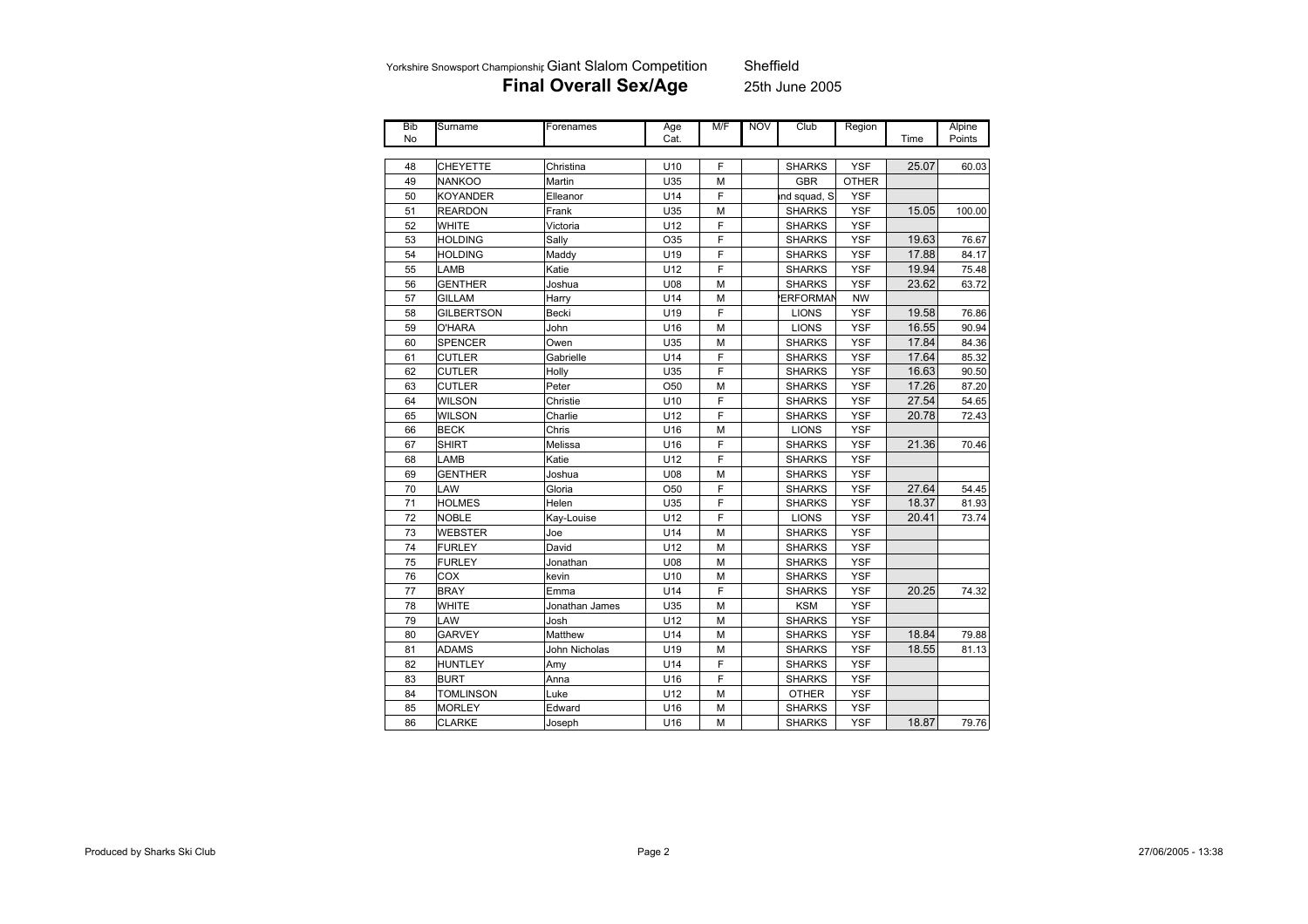| <b>FINAL</b><br>Bib<br>No<br>Surname<br>Age<br>Cat<br>egio<br>Times<br>ggregate<br>Time<br>Best<br>Time<br>Run 1 Run 2<br>FOWLER<br>Wil<br>U19<br>м<br><b>SHARKS</b><br>YSF<br>1<br>$\mathfrak{p}$<br>LONGLEY<br>1116<br>м<br><b>SHARKS</b><br>YSF<br>64.93<br>64.93<br>64.93<br>ndrew<br>$\overline{\mathbf{3}}$<br>PARKES<br>U16<br>м<br><b>SHARKS</b><br>YSF<br>4<br><b>WILLIAMS</b><br>U14<br>F<br><b>SHARKS</b><br>YSF<br>Kate<br>5<br>HOWLES<br>U19<br>SHARKS<br>YSF<br>Rya<br>M<br>6<br>HELLIWELL<br>U12<br>M<br>LIONS<br>YSF<br>$\overline{7}$<br>MARTIN<br>U19<br>M<br><b>SHARKS</b><br>NW<br>42.36<br>34.85<br>77.21<br>34.85<br>Richard<br>8<br>HIDES<br>1112<br>M<br><b>SHARKS</b><br>YSF<br>$\mathbf{9}$<br>HANDFORD-S'lHannah Jade<br>U10<br>F<br><b>SHARKS</b><br>YSF<br>$10$<br>HARDING<br>U10<br>M<br><b>HALIFAX</b><br>OTHER<br>Tyle<br>11<br>KAYE<br>Ryan<br><b>U12</b><br>M<br><b>SHARKS</b><br>YSF<br>12<br>MASH<br>Christopher<br>U08<br>M<br><b>SHARKS</b><br>YSF<br><b>FLINDALL</b><br><b>SHARKS</b><br>13<br>Rory<br><b>U12</b><br>M<br>YSF<br><b>SHARKS</b><br>14<br>SPEIGHT<br>U14<br>M<br>YSF<br>Peter<br>15<br>SUMMERHAYE<br>U10<br>F<br><b>SHARKS</b><br>YSF<br>16<br>HINCHLIFFE<br>U08<br>M<br><b>SHARKS</b><br>YSF<br>Jack<br>$17\,$<br>SIMPSON<br>U12<br>F<br>YSF<br>Kate<br>LIONS<br>18<br>ATKINSON<br>U16<br>$\mathsf F$<br>LIONS<br>YSF<br>Natalie<br>19<br><b>SHARKS</b><br><b>TOMLINSON</b><br>Mykel<br>U14<br>M<br>YSF<br>20<br><b>TOMLINSON</b><br><b>U12</b><br>M<br><b>SHARKS</b><br>YSF<br>F<br><b>HOUSTON</b><br>U12<br><b>SHARKS</b><br>YSF<br>21<br>Alexandra<br>SHARKS<br>$\bf 22$<br><b>HOUSTON</b><br>U10<br>M<br>YSF<br>Samuel<br>$23\,$<br><b>BROWN</b><br>U08<br>M<br>SHARKS<br>YSF<br>Cameron<br>U10<br>Ė<br><b>SHARKS</b><br>24<br>GATLEY<br>YSF<br>Hze<br>25<br><b>TOMLINSON</b><br><b>U12</b><br>M<br><b>SHARKS</b><br>YSF<br><b>U08</b><br>YSF<br>26<br><b>HUDSON</b><br>M<br>SHARKS<br>Ben<br>27<br>MEDLEY<br>Carl<br>U12<br>M<br><b>SHARKS</b><br>YSF<br>28<br>EYRE<br>Harry<br><b>U08</b><br>M<br>SHARKS<br>YSF<br>SUMMERHAYE<br>F<br><b>SHARKS</b><br>YSF<br>29<br>Molly<br><b>U08</b><br>$\overline{r}$<br>YSI<br>30<br><b>BISHOP</b><br>U14<br>SHARKS<br>lolly<br>FLINDALL<br>M<br>YSF<br>31<br>Alastai<br>U14<br>SHARKS<br>32<br>MACHON<br>U16<br>M<br>SHARKS<br>YS!<br>lame<br>$\overline{M}$<br><b>SHARKS</b><br>YSI<br>33<br>ASKEW<br>U12<br>U14<br>YSF<br>34<br>WOODS<br>James<br>M<br>SHARKS<br>35<br>JONES<br>U12<br>M<br><b>SHARKS</b><br>YSF<br>Vexander<br>GRANT<br>M<br><b>SHARKS</b><br>36<br>U14<br>YS!<br>loseph<br>37<br><b>JONES</b><br>U14<br>M<br><b>SHARKS</b><br>YSF<br>Vathan<br>U14<br>M<br><b>SHARKS</b><br>YSF<br>38<br>MACHON<br>Robert<br><b>SHARKS</b><br>39<br><b>SMITH</b><br>U16<br>M<br>YS<br>ack<br>40<br>GILLAM<br>U14<br>M<br>ERFORMAN<br>N <sub>N</sub><br>Harry<br>SHARKS<br>HOWLES<br>U16<br>M<br>41<br>YSF<br>3en<br>YSF<br>HANDFORD-S'<br>Peter<br>035<br>M<br><b>SHARKS</b><br>42<br>SIMPSON<br>U14<br>M<br>YSF<br>43<br>John<br>LIONS<br>44<br>ATKINSON<br>U14<br>F<br>LIONS<br>YSF<br>Kirsty<br>BALL<br>Thomas<br>U12<br>M<br>SHARKS<br>YSF<br>45<br>F<br>YSF<br>46<br><b>SHIRT</b><br>U14<br><b>SHARKS</b><br>Danielle<br>j<br>47<br><b>MLSON</b><br>U14<br><b>SHARKS</b><br>YSF<br>ate<br>48<br>U10<br>$\mathsf F$<br>SHARKS<br>YSF<br>CHEYETTE<br>Christina<br>49<br>NANKOO<br>Martin<br>U35<br>M<br>GBR<br>OTHE<br>U14<br>F.<br>nd squad, S YSF<br>50<br>KOYANDER<br>Elleanor<br>51<br>REARDON<br>Frank<br>U35<br>M<br>SHARKS<br>YSF<br>52<br>WHITE<br>/ictoria<br>U12<br>$\mathsf F$<br><b>SHARKS</b><br>YSF<br>SHARKS<br>53<br>HOLDING<br>Sally<br>035<br>c.<br>YSF<br>$rac{64}{1}$<br>Maddy<br>$\mathsf F$<br>YSF<br>HOLDING<br>U19<br>SHARKS<br>F<br>SHARKS<br>55<br>LAMB<br>Katie<br>U12<br>YSF<br>56<br>GENTHER<br>Joshuz<br><b>U08</b><br>M<br>SHARKS<br>YSF<br>57<br>GILLAM<br>Harry<br>U14<br>M<br>ERFORMAN<br>NW<br>$rac{57}{58}$<br>GILBERTSON<br><b>U19</b><br>F<br>LIONS<br>YSF<br>Becki<br>59<br>O'HARA<br>John<br>U16<br>M<br>LIONS<br>YSF<br>M<br>SHARKS<br>60<br>SPENCER<br>Owen<br>U35<br>YSF<br>1114<br>SHARKS<br>61<br>CUTI ER<br>Gabrie<br>p<br>YSF<br>62<br>CUTLER<br>Holly<br><b>U35</b><br>F<br><b>SHARKS</b><br>YSF<br>$\overline{\phantom{0}}$<br><b>SHARKS</b><br>63<br>CUTLER<br>Peter<br>O50<br>M<br>YSF<br>$\overline{\phantom{0}}$<br>64<br>WILSON<br>1110<br>F<br><b>SHARKS</b><br>YSF<br>Christi<br>65<br>WILSON<br>Charli<br><b>U12</b><br>F<br><b>SHARKS</b><br>YSF<br>66<br>BECK<br>U16<br>M<br>YSF<br>Chris<br>LIONS<br>67<br>SHIRT<br>1116<br><b>SHARKS</b><br>YSF<br>Melis<br>F<br>68<br>LAMB<br>Katie<br><b>U12</b><br>F<br><b>SHARKS</b><br>YSF<br>$\overline{\phantom{0}}$<br>69<br>GENTHER<br>U08<br>M<br>SHARKS<br>YSF<br>Joshua<br>70<br>LAW<br>050<br>p<br><b>SHARKS</b><br>YSF<br>Storia<br>71<br>HOLMES<br>Helen<br><b>U35</b><br>F<br>SHARKS<br>YSF<br>72<br><b>NOBLE</b><br>Kay-Louise<br><b>U12</b><br>F<br>LIONS<br>YSF<br>73<br>WEBSTER<br>U14<br>M<br>SHARKS<br>YSF<br>Joe |    |        | Yorkshire Snows Snowboard Competition |     | Sheffield<br>25th June 2005 |               |     |  |  |  |  |                    |
|-----------------------------------------------------------------------------------------------------------------------------------------------------------------------------------------------------------------------------------------------------------------------------------------------------------------------------------------------------------------------------------------------------------------------------------------------------------------------------------------------------------------------------------------------------------------------------------------------------------------------------------------------------------------------------------------------------------------------------------------------------------------------------------------------------------------------------------------------------------------------------------------------------------------------------------------------------------------------------------------------------------------------------------------------------------------------------------------------------------------------------------------------------------------------------------------------------------------------------------------------------------------------------------------------------------------------------------------------------------------------------------------------------------------------------------------------------------------------------------------------------------------------------------------------------------------------------------------------------------------------------------------------------------------------------------------------------------------------------------------------------------------------------------------------------------------------------------------------------------------------------------------------------------------------------------------------------------------------------------------------------------------------------------------------------------------------------------------------------------------------------------------------------------------------------------------------------------------------------------------------------------------------------------------------------------------------------------------------------------------------------------------------------------------------------------------------------------------------------------------------------------------------------------------------------------------------------------------------------------------------------------------------------------------------------------------------------------------------------------------------------------------------------------------------------------------------------------------------------------------------------------------------------------------------------------------------------------------------------------------------------------------------------------------------------------------------------------------------------------------------------------------------------------------------------------------------------------------------------------------------------------------------------------------------------------------------------------------------------------------------------------------------------------------------------------------------------------------------------------------------------------------------------------------------------------------------------------------------------------------------------------------------------------------------------------------------------------------------------------------------------------------------------------------------------------------------------------------------------------------------------------------------------------------------------------------------------------------------------------------------------------------------------------------------------------------------------------------------------------------------------------------------------------------------------------------------------------------------------------------------------------------------------------------------------------------------------------------------------------------------------------------------------------------------------------------------------------------------------------------------------------------------------------------------------------------------------------------------------------------------------------------------------------------------------------------------------------------------------------------------------------------------------------------------------------------------------------------------------------------------------------------------------------------------------------------------------------------------------------------------------------------------------------------------|----|--------|---------------------------------------|-----|-----------------------------|---------------|-----|--|--|--|--|--------------------|
|                                                                                                                                                                                                                                                                                                                                                                                                                                                                                                                                                                                                                                                                                                                                                                                                                                                                                                                                                                                                                                                                                                                                                                                                                                                                                                                                                                                                                                                                                                                                                                                                                                                                                                                                                                                                                                                                                                                                                                                                                                                                                                                                                                                                                                                                                                                                                                                                                                                                                                                                                                                                                                                                                                                                                                                                                                                                                                                                                                                                                                                                                                                                                                                                                                                                                                                                                                                                                                                                                                                                                                                                                                                                                                                                                                                                                                                                                                                                                                                                                                                                                                                                                                                                                                                                                                                                                                                                                                                                                                                                                                                                                                                                                                                                                                                                                                                                                                                                                                                                                                               |    |        |                                       |     |                             |               |     |  |  |  |  |                    |
|                                                                                                                                                                                                                                                                                                                                                                                                                                                                                                                                                                                                                                                                                                                                                                                                                                                                                                                                                                                                                                                                                                                                                                                                                                                                                                                                                                                                                                                                                                                                                                                                                                                                                                                                                                                                                                                                                                                                                                                                                                                                                                                                                                                                                                                                                                                                                                                                                                                                                                                                                                                                                                                                                                                                                                                                                                                                                                                                                                                                                                                                                                                                                                                                                                                                                                                                                                                                                                                                                                                                                                                                                                                                                                                                                                                                                                                                                                                                                                                                                                                                                                                                                                                                                                                                                                                                                                                                                                                                                                                                                                                                                                                                                                                                                                                                                                                                                                                                                                                                                                               |    |        |                                       |     |                             |               |     |  |  |  |  | nowboard<br>Points |
|                                                                                                                                                                                                                                                                                                                                                                                                                                                                                                                                                                                                                                                                                                                                                                                                                                                                                                                                                                                                                                                                                                                                                                                                                                                                                                                                                                                                                                                                                                                                                                                                                                                                                                                                                                                                                                                                                                                                                                                                                                                                                                                                                                                                                                                                                                                                                                                                                                                                                                                                                                                                                                                                                                                                                                                                                                                                                                                                                                                                                                                                                                                                                                                                                                                                                                                                                                                                                                                                                                                                                                                                                                                                                                                                                                                                                                                                                                                                                                                                                                                                                                                                                                                                                                                                                                                                                                                                                                                                                                                                                                                                                                                                                                                                                                                                                                                                                                                                                                                                                                               |    |        |                                       |     |                             |               |     |  |  |  |  |                    |
|                                                                                                                                                                                                                                                                                                                                                                                                                                                                                                                                                                                                                                                                                                                                                                                                                                                                                                                                                                                                                                                                                                                                                                                                                                                                                                                                                                                                                                                                                                                                                                                                                                                                                                                                                                                                                                                                                                                                                                                                                                                                                                                                                                                                                                                                                                                                                                                                                                                                                                                                                                                                                                                                                                                                                                                                                                                                                                                                                                                                                                                                                                                                                                                                                                                                                                                                                                                                                                                                                                                                                                                                                                                                                                                                                                                                                                                                                                                                                                                                                                                                                                                                                                                                                                                                                                                                                                                                                                                                                                                                                                                                                                                                                                                                                                                                                                                                                                                                                                                                                                               |    |        |                                       |     |                             |               |     |  |  |  |  |                    |
|                                                                                                                                                                                                                                                                                                                                                                                                                                                                                                                                                                                                                                                                                                                                                                                                                                                                                                                                                                                                                                                                                                                                                                                                                                                                                                                                                                                                                                                                                                                                                                                                                                                                                                                                                                                                                                                                                                                                                                                                                                                                                                                                                                                                                                                                                                                                                                                                                                                                                                                                                                                                                                                                                                                                                                                                                                                                                                                                                                                                                                                                                                                                                                                                                                                                                                                                                                                                                                                                                                                                                                                                                                                                                                                                                                                                                                                                                                                                                                                                                                                                                                                                                                                                                                                                                                                                                                                                                                                                                                                                                                                                                                                                                                                                                                                                                                                                                                                                                                                                                                               |    |        |                                       |     |                             |               |     |  |  |  |  | 43.3               |
|                                                                                                                                                                                                                                                                                                                                                                                                                                                                                                                                                                                                                                                                                                                                                                                                                                                                                                                                                                                                                                                                                                                                                                                                                                                                                                                                                                                                                                                                                                                                                                                                                                                                                                                                                                                                                                                                                                                                                                                                                                                                                                                                                                                                                                                                                                                                                                                                                                                                                                                                                                                                                                                                                                                                                                                                                                                                                                                                                                                                                                                                                                                                                                                                                                                                                                                                                                                                                                                                                                                                                                                                                                                                                                                                                                                                                                                                                                                                                                                                                                                                                                                                                                                                                                                                                                                                                                                                                                                                                                                                                                                                                                                                                                                                                                                                                                                                                                                                                                                                                                               |    |        |                                       |     |                             |               |     |  |  |  |  |                    |
|                                                                                                                                                                                                                                                                                                                                                                                                                                                                                                                                                                                                                                                                                                                                                                                                                                                                                                                                                                                                                                                                                                                                                                                                                                                                                                                                                                                                                                                                                                                                                                                                                                                                                                                                                                                                                                                                                                                                                                                                                                                                                                                                                                                                                                                                                                                                                                                                                                                                                                                                                                                                                                                                                                                                                                                                                                                                                                                                                                                                                                                                                                                                                                                                                                                                                                                                                                                                                                                                                                                                                                                                                                                                                                                                                                                                                                                                                                                                                                                                                                                                                                                                                                                                                                                                                                                                                                                                                                                                                                                                                                                                                                                                                                                                                                                                                                                                                                                                                                                                                                               |    |        |                                       |     |                             |               |     |  |  |  |  |                    |
|                                                                                                                                                                                                                                                                                                                                                                                                                                                                                                                                                                                                                                                                                                                                                                                                                                                                                                                                                                                                                                                                                                                                                                                                                                                                                                                                                                                                                                                                                                                                                                                                                                                                                                                                                                                                                                                                                                                                                                                                                                                                                                                                                                                                                                                                                                                                                                                                                                                                                                                                                                                                                                                                                                                                                                                                                                                                                                                                                                                                                                                                                                                                                                                                                                                                                                                                                                                                                                                                                                                                                                                                                                                                                                                                                                                                                                                                                                                                                                                                                                                                                                                                                                                                                                                                                                                                                                                                                                                                                                                                                                                                                                                                                                                                                                                                                                                                                                                                                                                                                                               |    |        |                                       |     |                             |               |     |  |  |  |  |                    |
|                                                                                                                                                                                                                                                                                                                                                                                                                                                                                                                                                                                                                                                                                                                                                                                                                                                                                                                                                                                                                                                                                                                                                                                                                                                                                                                                                                                                                                                                                                                                                                                                                                                                                                                                                                                                                                                                                                                                                                                                                                                                                                                                                                                                                                                                                                                                                                                                                                                                                                                                                                                                                                                                                                                                                                                                                                                                                                                                                                                                                                                                                                                                                                                                                                                                                                                                                                                                                                                                                                                                                                                                                                                                                                                                                                                                                                                                                                                                                                                                                                                                                                                                                                                                                                                                                                                                                                                                                                                                                                                                                                                                                                                                                                                                                                                                                                                                                                                                                                                                                                               |    |        |                                       |     |                             |               |     |  |  |  |  |                    |
|                                                                                                                                                                                                                                                                                                                                                                                                                                                                                                                                                                                                                                                                                                                                                                                                                                                                                                                                                                                                                                                                                                                                                                                                                                                                                                                                                                                                                                                                                                                                                                                                                                                                                                                                                                                                                                                                                                                                                                                                                                                                                                                                                                                                                                                                                                                                                                                                                                                                                                                                                                                                                                                                                                                                                                                                                                                                                                                                                                                                                                                                                                                                                                                                                                                                                                                                                                                                                                                                                                                                                                                                                                                                                                                                                                                                                                                                                                                                                                                                                                                                                                                                                                                                                                                                                                                                                                                                                                                                                                                                                                                                                                                                                                                                                                                                                                                                                                                                                                                                                                               |    |        |                                       |     |                             |               |     |  |  |  |  | 80.83              |
|                                                                                                                                                                                                                                                                                                                                                                                                                                                                                                                                                                                                                                                                                                                                                                                                                                                                                                                                                                                                                                                                                                                                                                                                                                                                                                                                                                                                                                                                                                                                                                                                                                                                                                                                                                                                                                                                                                                                                                                                                                                                                                                                                                                                                                                                                                                                                                                                                                                                                                                                                                                                                                                                                                                                                                                                                                                                                                                                                                                                                                                                                                                                                                                                                                                                                                                                                                                                                                                                                                                                                                                                                                                                                                                                                                                                                                                                                                                                                                                                                                                                                                                                                                                                                                                                                                                                                                                                                                                                                                                                                                                                                                                                                                                                                                                                                                                                                                                                                                                                                                               |    |        |                                       |     |                             |               |     |  |  |  |  |                    |
|                                                                                                                                                                                                                                                                                                                                                                                                                                                                                                                                                                                                                                                                                                                                                                                                                                                                                                                                                                                                                                                                                                                                                                                                                                                                                                                                                                                                                                                                                                                                                                                                                                                                                                                                                                                                                                                                                                                                                                                                                                                                                                                                                                                                                                                                                                                                                                                                                                                                                                                                                                                                                                                                                                                                                                                                                                                                                                                                                                                                                                                                                                                                                                                                                                                                                                                                                                                                                                                                                                                                                                                                                                                                                                                                                                                                                                                                                                                                                                                                                                                                                                                                                                                                                                                                                                                                                                                                                                                                                                                                                                                                                                                                                                                                                                                                                                                                                                                                                                                                                                               |    |        |                                       |     |                             |               |     |  |  |  |  |                    |
|                                                                                                                                                                                                                                                                                                                                                                                                                                                                                                                                                                                                                                                                                                                                                                                                                                                                                                                                                                                                                                                                                                                                                                                                                                                                                                                                                                                                                                                                                                                                                                                                                                                                                                                                                                                                                                                                                                                                                                                                                                                                                                                                                                                                                                                                                                                                                                                                                                                                                                                                                                                                                                                                                                                                                                                                                                                                                                                                                                                                                                                                                                                                                                                                                                                                                                                                                                                                                                                                                                                                                                                                                                                                                                                                                                                                                                                                                                                                                                                                                                                                                                                                                                                                                                                                                                                                                                                                                                                                                                                                                                                                                                                                                                                                                                                                                                                                                                                                                                                                                                               |    |        |                                       |     |                             |               |     |  |  |  |  |                    |
|                                                                                                                                                                                                                                                                                                                                                                                                                                                                                                                                                                                                                                                                                                                                                                                                                                                                                                                                                                                                                                                                                                                                                                                                                                                                                                                                                                                                                                                                                                                                                                                                                                                                                                                                                                                                                                                                                                                                                                                                                                                                                                                                                                                                                                                                                                                                                                                                                                                                                                                                                                                                                                                                                                                                                                                                                                                                                                                                                                                                                                                                                                                                                                                                                                                                                                                                                                                                                                                                                                                                                                                                                                                                                                                                                                                                                                                                                                                                                                                                                                                                                                                                                                                                                                                                                                                                                                                                                                                                                                                                                                                                                                                                                                                                                                                                                                                                                                                                                                                                                                               |    |        |                                       |     |                             |               |     |  |  |  |  |                    |
|                                                                                                                                                                                                                                                                                                                                                                                                                                                                                                                                                                                                                                                                                                                                                                                                                                                                                                                                                                                                                                                                                                                                                                                                                                                                                                                                                                                                                                                                                                                                                                                                                                                                                                                                                                                                                                                                                                                                                                                                                                                                                                                                                                                                                                                                                                                                                                                                                                                                                                                                                                                                                                                                                                                                                                                                                                                                                                                                                                                                                                                                                                                                                                                                                                                                                                                                                                                                                                                                                                                                                                                                                                                                                                                                                                                                                                                                                                                                                                                                                                                                                                                                                                                                                                                                                                                                                                                                                                                                                                                                                                                                                                                                                                                                                                                                                                                                                                                                                                                                                                               |    |        |                                       |     |                             |               |     |  |  |  |  |                    |
|                                                                                                                                                                                                                                                                                                                                                                                                                                                                                                                                                                                                                                                                                                                                                                                                                                                                                                                                                                                                                                                                                                                                                                                                                                                                                                                                                                                                                                                                                                                                                                                                                                                                                                                                                                                                                                                                                                                                                                                                                                                                                                                                                                                                                                                                                                                                                                                                                                                                                                                                                                                                                                                                                                                                                                                                                                                                                                                                                                                                                                                                                                                                                                                                                                                                                                                                                                                                                                                                                                                                                                                                                                                                                                                                                                                                                                                                                                                                                                                                                                                                                                                                                                                                                                                                                                                                                                                                                                                                                                                                                                                                                                                                                                                                                                                                                                                                                                                                                                                                                                               |    |        |                                       |     |                             |               |     |  |  |  |  |                    |
|                                                                                                                                                                                                                                                                                                                                                                                                                                                                                                                                                                                                                                                                                                                                                                                                                                                                                                                                                                                                                                                                                                                                                                                                                                                                                                                                                                                                                                                                                                                                                                                                                                                                                                                                                                                                                                                                                                                                                                                                                                                                                                                                                                                                                                                                                                                                                                                                                                                                                                                                                                                                                                                                                                                                                                                                                                                                                                                                                                                                                                                                                                                                                                                                                                                                                                                                                                                                                                                                                                                                                                                                                                                                                                                                                                                                                                                                                                                                                                                                                                                                                                                                                                                                                                                                                                                                                                                                                                                                                                                                                                                                                                                                                                                                                                                                                                                                                                                                                                                                                                               |    |        |                                       |     |                             |               |     |  |  |  |  |                    |
|                                                                                                                                                                                                                                                                                                                                                                                                                                                                                                                                                                                                                                                                                                                                                                                                                                                                                                                                                                                                                                                                                                                                                                                                                                                                                                                                                                                                                                                                                                                                                                                                                                                                                                                                                                                                                                                                                                                                                                                                                                                                                                                                                                                                                                                                                                                                                                                                                                                                                                                                                                                                                                                                                                                                                                                                                                                                                                                                                                                                                                                                                                                                                                                                                                                                                                                                                                                                                                                                                                                                                                                                                                                                                                                                                                                                                                                                                                                                                                                                                                                                                                                                                                                                                                                                                                                                                                                                                                                                                                                                                                                                                                                                                                                                                                                                                                                                                                                                                                                                                                               |    |        |                                       |     |                             |               |     |  |  |  |  |                    |
|                                                                                                                                                                                                                                                                                                                                                                                                                                                                                                                                                                                                                                                                                                                                                                                                                                                                                                                                                                                                                                                                                                                                                                                                                                                                                                                                                                                                                                                                                                                                                                                                                                                                                                                                                                                                                                                                                                                                                                                                                                                                                                                                                                                                                                                                                                                                                                                                                                                                                                                                                                                                                                                                                                                                                                                                                                                                                                                                                                                                                                                                                                                                                                                                                                                                                                                                                                                                                                                                                                                                                                                                                                                                                                                                                                                                                                                                                                                                                                                                                                                                                                                                                                                                                                                                                                                                                                                                                                                                                                                                                                                                                                                                                                                                                                                                                                                                                                                                                                                                                                               |    |        |                                       |     |                             |               |     |  |  |  |  |                    |
|                                                                                                                                                                                                                                                                                                                                                                                                                                                                                                                                                                                                                                                                                                                                                                                                                                                                                                                                                                                                                                                                                                                                                                                                                                                                                                                                                                                                                                                                                                                                                                                                                                                                                                                                                                                                                                                                                                                                                                                                                                                                                                                                                                                                                                                                                                                                                                                                                                                                                                                                                                                                                                                                                                                                                                                                                                                                                                                                                                                                                                                                                                                                                                                                                                                                                                                                                                                                                                                                                                                                                                                                                                                                                                                                                                                                                                                                                                                                                                                                                                                                                                                                                                                                                                                                                                                                                                                                                                                                                                                                                                                                                                                                                                                                                                                                                                                                                                                                                                                                                                               |    |        |                                       |     |                             |               |     |  |  |  |  |                    |
|                                                                                                                                                                                                                                                                                                                                                                                                                                                                                                                                                                                                                                                                                                                                                                                                                                                                                                                                                                                                                                                                                                                                                                                                                                                                                                                                                                                                                                                                                                                                                                                                                                                                                                                                                                                                                                                                                                                                                                                                                                                                                                                                                                                                                                                                                                                                                                                                                                                                                                                                                                                                                                                                                                                                                                                                                                                                                                                                                                                                                                                                                                                                                                                                                                                                                                                                                                                                                                                                                                                                                                                                                                                                                                                                                                                                                                                                                                                                                                                                                                                                                                                                                                                                                                                                                                                                                                                                                                                                                                                                                                                                                                                                                                                                                                                                                                                                                                                                                                                                                                               |    |        |                                       |     |                             |               |     |  |  |  |  |                    |
|                                                                                                                                                                                                                                                                                                                                                                                                                                                                                                                                                                                                                                                                                                                                                                                                                                                                                                                                                                                                                                                                                                                                                                                                                                                                                                                                                                                                                                                                                                                                                                                                                                                                                                                                                                                                                                                                                                                                                                                                                                                                                                                                                                                                                                                                                                                                                                                                                                                                                                                                                                                                                                                                                                                                                                                                                                                                                                                                                                                                                                                                                                                                                                                                                                                                                                                                                                                                                                                                                                                                                                                                                                                                                                                                                                                                                                                                                                                                                                                                                                                                                                                                                                                                                                                                                                                                                                                                                                                                                                                                                                                                                                                                                                                                                                                                                                                                                                                                                                                                                                               |    |        |                                       |     |                             |               |     |  |  |  |  |                    |
|                                                                                                                                                                                                                                                                                                                                                                                                                                                                                                                                                                                                                                                                                                                                                                                                                                                                                                                                                                                                                                                                                                                                                                                                                                                                                                                                                                                                                                                                                                                                                                                                                                                                                                                                                                                                                                                                                                                                                                                                                                                                                                                                                                                                                                                                                                                                                                                                                                                                                                                                                                                                                                                                                                                                                                                                                                                                                                                                                                                                                                                                                                                                                                                                                                                                                                                                                                                                                                                                                                                                                                                                                                                                                                                                                                                                                                                                                                                                                                                                                                                                                                                                                                                                                                                                                                                                                                                                                                                                                                                                                                                                                                                                                                                                                                                                                                                                                                                                                                                                                                               |    |        |                                       |     |                             |               |     |  |  |  |  |                    |
|                                                                                                                                                                                                                                                                                                                                                                                                                                                                                                                                                                                                                                                                                                                                                                                                                                                                                                                                                                                                                                                                                                                                                                                                                                                                                                                                                                                                                                                                                                                                                                                                                                                                                                                                                                                                                                                                                                                                                                                                                                                                                                                                                                                                                                                                                                                                                                                                                                                                                                                                                                                                                                                                                                                                                                                                                                                                                                                                                                                                                                                                                                                                                                                                                                                                                                                                                                                                                                                                                                                                                                                                                                                                                                                                                                                                                                                                                                                                                                                                                                                                                                                                                                                                                                                                                                                                                                                                                                                                                                                                                                                                                                                                                                                                                                                                                                                                                                                                                                                                                                               |    |        |                                       |     |                             |               |     |  |  |  |  |                    |
|                                                                                                                                                                                                                                                                                                                                                                                                                                                                                                                                                                                                                                                                                                                                                                                                                                                                                                                                                                                                                                                                                                                                                                                                                                                                                                                                                                                                                                                                                                                                                                                                                                                                                                                                                                                                                                                                                                                                                                                                                                                                                                                                                                                                                                                                                                                                                                                                                                                                                                                                                                                                                                                                                                                                                                                                                                                                                                                                                                                                                                                                                                                                                                                                                                                                                                                                                                                                                                                                                                                                                                                                                                                                                                                                                                                                                                                                                                                                                                                                                                                                                                                                                                                                                                                                                                                                                                                                                                                                                                                                                                                                                                                                                                                                                                                                                                                                                                                                                                                                                                               |    |        |                                       |     |                             |               |     |  |  |  |  |                    |
|                                                                                                                                                                                                                                                                                                                                                                                                                                                                                                                                                                                                                                                                                                                                                                                                                                                                                                                                                                                                                                                                                                                                                                                                                                                                                                                                                                                                                                                                                                                                                                                                                                                                                                                                                                                                                                                                                                                                                                                                                                                                                                                                                                                                                                                                                                                                                                                                                                                                                                                                                                                                                                                                                                                                                                                                                                                                                                                                                                                                                                                                                                                                                                                                                                                                                                                                                                                                                                                                                                                                                                                                                                                                                                                                                                                                                                                                                                                                                                                                                                                                                                                                                                                                                                                                                                                                                                                                                                                                                                                                                                                                                                                                                                                                                                                                                                                                                                                                                                                                                                               |    |        |                                       |     |                             |               |     |  |  |  |  |                    |
|                                                                                                                                                                                                                                                                                                                                                                                                                                                                                                                                                                                                                                                                                                                                                                                                                                                                                                                                                                                                                                                                                                                                                                                                                                                                                                                                                                                                                                                                                                                                                                                                                                                                                                                                                                                                                                                                                                                                                                                                                                                                                                                                                                                                                                                                                                                                                                                                                                                                                                                                                                                                                                                                                                                                                                                                                                                                                                                                                                                                                                                                                                                                                                                                                                                                                                                                                                                                                                                                                                                                                                                                                                                                                                                                                                                                                                                                                                                                                                                                                                                                                                                                                                                                                                                                                                                                                                                                                                                                                                                                                                                                                                                                                                                                                                                                                                                                                                                                                                                                                                               |    |        |                                       |     |                             |               |     |  |  |  |  |                    |
|                                                                                                                                                                                                                                                                                                                                                                                                                                                                                                                                                                                                                                                                                                                                                                                                                                                                                                                                                                                                                                                                                                                                                                                                                                                                                                                                                                                                                                                                                                                                                                                                                                                                                                                                                                                                                                                                                                                                                                                                                                                                                                                                                                                                                                                                                                                                                                                                                                                                                                                                                                                                                                                                                                                                                                                                                                                                                                                                                                                                                                                                                                                                                                                                                                                                                                                                                                                                                                                                                                                                                                                                                                                                                                                                                                                                                                                                                                                                                                                                                                                                                                                                                                                                                                                                                                                                                                                                                                                                                                                                                                                                                                                                                                                                                                                                                                                                                                                                                                                                                                               |    |        |                                       |     |                             |               |     |  |  |  |  |                    |
|                                                                                                                                                                                                                                                                                                                                                                                                                                                                                                                                                                                                                                                                                                                                                                                                                                                                                                                                                                                                                                                                                                                                                                                                                                                                                                                                                                                                                                                                                                                                                                                                                                                                                                                                                                                                                                                                                                                                                                                                                                                                                                                                                                                                                                                                                                                                                                                                                                                                                                                                                                                                                                                                                                                                                                                                                                                                                                                                                                                                                                                                                                                                                                                                                                                                                                                                                                                                                                                                                                                                                                                                                                                                                                                                                                                                                                                                                                                                                                                                                                                                                                                                                                                                                                                                                                                                                                                                                                                                                                                                                                                                                                                                                                                                                                                                                                                                                                                                                                                                                                               |    |        |                                       |     |                             |               |     |  |  |  |  |                    |
|                                                                                                                                                                                                                                                                                                                                                                                                                                                                                                                                                                                                                                                                                                                                                                                                                                                                                                                                                                                                                                                                                                                                                                                                                                                                                                                                                                                                                                                                                                                                                                                                                                                                                                                                                                                                                                                                                                                                                                                                                                                                                                                                                                                                                                                                                                                                                                                                                                                                                                                                                                                                                                                                                                                                                                                                                                                                                                                                                                                                                                                                                                                                                                                                                                                                                                                                                                                                                                                                                                                                                                                                                                                                                                                                                                                                                                                                                                                                                                                                                                                                                                                                                                                                                                                                                                                                                                                                                                                                                                                                                                                                                                                                                                                                                                                                                                                                                                                                                                                                                                               |    |        |                                       |     |                             |               |     |  |  |  |  |                    |
|                                                                                                                                                                                                                                                                                                                                                                                                                                                                                                                                                                                                                                                                                                                                                                                                                                                                                                                                                                                                                                                                                                                                                                                                                                                                                                                                                                                                                                                                                                                                                                                                                                                                                                                                                                                                                                                                                                                                                                                                                                                                                                                                                                                                                                                                                                                                                                                                                                                                                                                                                                                                                                                                                                                                                                                                                                                                                                                                                                                                                                                                                                                                                                                                                                                                                                                                                                                                                                                                                                                                                                                                                                                                                                                                                                                                                                                                                                                                                                                                                                                                                                                                                                                                                                                                                                                                                                                                                                                                                                                                                                                                                                                                                                                                                                                                                                                                                                                                                                                                                                               |    |        |                                       |     |                             |               |     |  |  |  |  |                    |
|                                                                                                                                                                                                                                                                                                                                                                                                                                                                                                                                                                                                                                                                                                                                                                                                                                                                                                                                                                                                                                                                                                                                                                                                                                                                                                                                                                                                                                                                                                                                                                                                                                                                                                                                                                                                                                                                                                                                                                                                                                                                                                                                                                                                                                                                                                                                                                                                                                                                                                                                                                                                                                                                                                                                                                                                                                                                                                                                                                                                                                                                                                                                                                                                                                                                                                                                                                                                                                                                                                                                                                                                                                                                                                                                                                                                                                                                                                                                                                                                                                                                                                                                                                                                                                                                                                                                                                                                                                                                                                                                                                                                                                                                                                                                                                                                                                                                                                                                                                                                                                               |    |        |                                       |     |                             |               |     |  |  |  |  |                    |
|                                                                                                                                                                                                                                                                                                                                                                                                                                                                                                                                                                                                                                                                                                                                                                                                                                                                                                                                                                                                                                                                                                                                                                                                                                                                                                                                                                                                                                                                                                                                                                                                                                                                                                                                                                                                                                                                                                                                                                                                                                                                                                                                                                                                                                                                                                                                                                                                                                                                                                                                                                                                                                                                                                                                                                                                                                                                                                                                                                                                                                                                                                                                                                                                                                                                                                                                                                                                                                                                                                                                                                                                                                                                                                                                                                                                                                                                                                                                                                                                                                                                                                                                                                                                                                                                                                                                                                                                                                                                                                                                                                                                                                                                                                                                                                                                                                                                                                                                                                                                                                               |    |        |                                       |     |                             |               |     |  |  |  |  |                    |
|                                                                                                                                                                                                                                                                                                                                                                                                                                                                                                                                                                                                                                                                                                                                                                                                                                                                                                                                                                                                                                                                                                                                                                                                                                                                                                                                                                                                                                                                                                                                                                                                                                                                                                                                                                                                                                                                                                                                                                                                                                                                                                                                                                                                                                                                                                                                                                                                                                                                                                                                                                                                                                                                                                                                                                                                                                                                                                                                                                                                                                                                                                                                                                                                                                                                                                                                                                                                                                                                                                                                                                                                                                                                                                                                                                                                                                                                                                                                                                                                                                                                                                                                                                                                                                                                                                                                                                                                                                                                                                                                                                                                                                                                                                                                                                                                                                                                                                                                                                                                                                               |    |        |                                       |     |                             |               |     |  |  |  |  |                    |
|                                                                                                                                                                                                                                                                                                                                                                                                                                                                                                                                                                                                                                                                                                                                                                                                                                                                                                                                                                                                                                                                                                                                                                                                                                                                                                                                                                                                                                                                                                                                                                                                                                                                                                                                                                                                                                                                                                                                                                                                                                                                                                                                                                                                                                                                                                                                                                                                                                                                                                                                                                                                                                                                                                                                                                                                                                                                                                                                                                                                                                                                                                                                                                                                                                                                                                                                                                                                                                                                                                                                                                                                                                                                                                                                                                                                                                                                                                                                                                                                                                                                                                                                                                                                                                                                                                                                                                                                                                                                                                                                                                                                                                                                                                                                                                                                                                                                                                                                                                                                                                               |    |        |                                       |     |                             |               |     |  |  |  |  |                    |
|                                                                                                                                                                                                                                                                                                                                                                                                                                                                                                                                                                                                                                                                                                                                                                                                                                                                                                                                                                                                                                                                                                                                                                                                                                                                                                                                                                                                                                                                                                                                                                                                                                                                                                                                                                                                                                                                                                                                                                                                                                                                                                                                                                                                                                                                                                                                                                                                                                                                                                                                                                                                                                                                                                                                                                                                                                                                                                                                                                                                                                                                                                                                                                                                                                                                                                                                                                                                                                                                                                                                                                                                                                                                                                                                                                                                                                                                                                                                                                                                                                                                                                                                                                                                                                                                                                                                                                                                                                                                                                                                                                                                                                                                                                                                                                                                                                                                                                                                                                                                                                               |    |        |                                       |     |                             |               |     |  |  |  |  |                    |
|                                                                                                                                                                                                                                                                                                                                                                                                                                                                                                                                                                                                                                                                                                                                                                                                                                                                                                                                                                                                                                                                                                                                                                                                                                                                                                                                                                                                                                                                                                                                                                                                                                                                                                                                                                                                                                                                                                                                                                                                                                                                                                                                                                                                                                                                                                                                                                                                                                                                                                                                                                                                                                                                                                                                                                                                                                                                                                                                                                                                                                                                                                                                                                                                                                                                                                                                                                                                                                                                                                                                                                                                                                                                                                                                                                                                                                                                                                                                                                                                                                                                                                                                                                                                                                                                                                                                                                                                                                                                                                                                                                                                                                                                                                                                                                                                                                                                                                                                                                                                                                               |    |        |                                       |     |                             |               |     |  |  |  |  |                    |
|                                                                                                                                                                                                                                                                                                                                                                                                                                                                                                                                                                                                                                                                                                                                                                                                                                                                                                                                                                                                                                                                                                                                                                                                                                                                                                                                                                                                                                                                                                                                                                                                                                                                                                                                                                                                                                                                                                                                                                                                                                                                                                                                                                                                                                                                                                                                                                                                                                                                                                                                                                                                                                                                                                                                                                                                                                                                                                                                                                                                                                                                                                                                                                                                                                                                                                                                                                                                                                                                                                                                                                                                                                                                                                                                                                                                                                                                                                                                                                                                                                                                                                                                                                                                                                                                                                                                                                                                                                                                                                                                                                                                                                                                                                                                                                                                                                                                                                                                                                                                                                               |    |        |                                       |     |                             |               |     |  |  |  |  |                    |
|                                                                                                                                                                                                                                                                                                                                                                                                                                                                                                                                                                                                                                                                                                                                                                                                                                                                                                                                                                                                                                                                                                                                                                                                                                                                                                                                                                                                                                                                                                                                                                                                                                                                                                                                                                                                                                                                                                                                                                                                                                                                                                                                                                                                                                                                                                                                                                                                                                                                                                                                                                                                                                                                                                                                                                                                                                                                                                                                                                                                                                                                                                                                                                                                                                                                                                                                                                                                                                                                                                                                                                                                                                                                                                                                                                                                                                                                                                                                                                                                                                                                                                                                                                                                                                                                                                                                                                                                                                                                                                                                                                                                                                                                                                                                                                                                                                                                                                                                                                                                                                               |    |        |                                       |     |                             |               |     |  |  |  |  |                    |
|                                                                                                                                                                                                                                                                                                                                                                                                                                                                                                                                                                                                                                                                                                                                                                                                                                                                                                                                                                                                                                                                                                                                                                                                                                                                                                                                                                                                                                                                                                                                                                                                                                                                                                                                                                                                                                                                                                                                                                                                                                                                                                                                                                                                                                                                                                                                                                                                                                                                                                                                                                                                                                                                                                                                                                                                                                                                                                                                                                                                                                                                                                                                                                                                                                                                                                                                                                                                                                                                                                                                                                                                                                                                                                                                                                                                                                                                                                                                                                                                                                                                                                                                                                                                                                                                                                                                                                                                                                                                                                                                                                                                                                                                                                                                                                                                                                                                                                                                                                                                                                               |    |        |                                       |     |                             |               |     |  |  |  |  |                    |
|                                                                                                                                                                                                                                                                                                                                                                                                                                                                                                                                                                                                                                                                                                                                                                                                                                                                                                                                                                                                                                                                                                                                                                                                                                                                                                                                                                                                                                                                                                                                                                                                                                                                                                                                                                                                                                                                                                                                                                                                                                                                                                                                                                                                                                                                                                                                                                                                                                                                                                                                                                                                                                                                                                                                                                                                                                                                                                                                                                                                                                                                                                                                                                                                                                                                                                                                                                                                                                                                                                                                                                                                                                                                                                                                                                                                                                                                                                                                                                                                                                                                                                                                                                                                                                                                                                                                                                                                                                                                                                                                                                                                                                                                                                                                                                                                                                                                                                                                                                                                                                               |    |        |                                       |     |                             |               |     |  |  |  |  |                    |
|                                                                                                                                                                                                                                                                                                                                                                                                                                                                                                                                                                                                                                                                                                                                                                                                                                                                                                                                                                                                                                                                                                                                                                                                                                                                                                                                                                                                                                                                                                                                                                                                                                                                                                                                                                                                                                                                                                                                                                                                                                                                                                                                                                                                                                                                                                                                                                                                                                                                                                                                                                                                                                                                                                                                                                                                                                                                                                                                                                                                                                                                                                                                                                                                                                                                                                                                                                                                                                                                                                                                                                                                                                                                                                                                                                                                                                                                                                                                                                                                                                                                                                                                                                                                                                                                                                                                                                                                                                                                                                                                                                                                                                                                                                                                                                                                                                                                                                                                                                                                                                               |    |        |                                       |     |                             |               |     |  |  |  |  |                    |
|                                                                                                                                                                                                                                                                                                                                                                                                                                                                                                                                                                                                                                                                                                                                                                                                                                                                                                                                                                                                                                                                                                                                                                                                                                                                                                                                                                                                                                                                                                                                                                                                                                                                                                                                                                                                                                                                                                                                                                                                                                                                                                                                                                                                                                                                                                                                                                                                                                                                                                                                                                                                                                                                                                                                                                                                                                                                                                                                                                                                                                                                                                                                                                                                                                                                                                                                                                                                                                                                                                                                                                                                                                                                                                                                                                                                                                                                                                                                                                                                                                                                                                                                                                                                                                                                                                                                                                                                                                                                                                                                                                                                                                                                                                                                                                                                                                                                                                                                                                                                                                               |    |        |                                       |     |                             |               |     |  |  |  |  |                    |
|                                                                                                                                                                                                                                                                                                                                                                                                                                                                                                                                                                                                                                                                                                                                                                                                                                                                                                                                                                                                                                                                                                                                                                                                                                                                                                                                                                                                                                                                                                                                                                                                                                                                                                                                                                                                                                                                                                                                                                                                                                                                                                                                                                                                                                                                                                                                                                                                                                                                                                                                                                                                                                                                                                                                                                                                                                                                                                                                                                                                                                                                                                                                                                                                                                                                                                                                                                                                                                                                                                                                                                                                                                                                                                                                                                                                                                                                                                                                                                                                                                                                                                                                                                                                                                                                                                                                                                                                                                                                                                                                                                                                                                                                                                                                                                                                                                                                                                                                                                                                                                               |    |        |                                       |     |                             |               |     |  |  |  |  |                    |
|                                                                                                                                                                                                                                                                                                                                                                                                                                                                                                                                                                                                                                                                                                                                                                                                                                                                                                                                                                                                                                                                                                                                                                                                                                                                                                                                                                                                                                                                                                                                                                                                                                                                                                                                                                                                                                                                                                                                                                                                                                                                                                                                                                                                                                                                                                                                                                                                                                                                                                                                                                                                                                                                                                                                                                                                                                                                                                                                                                                                                                                                                                                                                                                                                                                                                                                                                                                                                                                                                                                                                                                                                                                                                                                                                                                                                                                                                                                                                                                                                                                                                                                                                                                                                                                                                                                                                                                                                                                                                                                                                                                                                                                                                                                                                                                                                                                                                                                                                                                                                                               |    |        |                                       |     |                             |               |     |  |  |  |  |                    |
|                                                                                                                                                                                                                                                                                                                                                                                                                                                                                                                                                                                                                                                                                                                                                                                                                                                                                                                                                                                                                                                                                                                                                                                                                                                                                                                                                                                                                                                                                                                                                                                                                                                                                                                                                                                                                                                                                                                                                                                                                                                                                                                                                                                                                                                                                                                                                                                                                                                                                                                                                                                                                                                                                                                                                                                                                                                                                                                                                                                                                                                                                                                                                                                                                                                                                                                                                                                                                                                                                                                                                                                                                                                                                                                                                                                                                                                                                                                                                                                                                                                                                                                                                                                                                                                                                                                                                                                                                                                                                                                                                                                                                                                                                                                                                                                                                                                                                                                                                                                                                                               |    |        |                                       |     |                             |               |     |  |  |  |  |                    |
|                                                                                                                                                                                                                                                                                                                                                                                                                                                                                                                                                                                                                                                                                                                                                                                                                                                                                                                                                                                                                                                                                                                                                                                                                                                                                                                                                                                                                                                                                                                                                                                                                                                                                                                                                                                                                                                                                                                                                                                                                                                                                                                                                                                                                                                                                                                                                                                                                                                                                                                                                                                                                                                                                                                                                                                                                                                                                                                                                                                                                                                                                                                                                                                                                                                                                                                                                                                                                                                                                                                                                                                                                                                                                                                                                                                                                                                                                                                                                                                                                                                                                                                                                                                                                                                                                                                                                                                                                                                                                                                                                                                                                                                                                                                                                                                                                                                                                                                                                                                                                                               |    |        |                                       |     |                             |               |     |  |  |  |  |                    |
|                                                                                                                                                                                                                                                                                                                                                                                                                                                                                                                                                                                                                                                                                                                                                                                                                                                                                                                                                                                                                                                                                                                                                                                                                                                                                                                                                                                                                                                                                                                                                                                                                                                                                                                                                                                                                                                                                                                                                                                                                                                                                                                                                                                                                                                                                                                                                                                                                                                                                                                                                                                                                                                                                                                                                                                                                                                                                                                                                                                                                                                                                                                                                                                                                                                                                                                                                                                                                                                                                                                                                                                                                                                                                                                                                                                                                                                                                                                                                                                                                                                                                                                                                                                                                                                                                                                                                                                                                                                                                                                                                                                                                                                                                                                                                                                                                                                                                                                                                                                                                                               |    |        |                                       |     |                             |               |     |  |  |  |  |                    |
|                                                                                                                                                                                                                                                                                                                                                                                                                                                                                                                                                                                                                                                                                                                                                                                                                                                                                                                                                                                                                                                                                                                                                                                                                                                                                                                                                                                                                                                                                                                                                                                                                                                                                                                                                                                                                                                                                                                                                                                                                                                                                                                                                                                                                                                                                                                                                                                                                                                                                                                                                                                                                                                                                                                                                                                                                                                                                                                                                                                                                                                                                                                                                                                                                                                                                                                                                                                                                                                                                                                                                                                                                                                                                                                                                                                                                                                                                                                                                                                                                                                                                                                                                                                                                                                                                                                                                                                                                                                                                                                                                                                                                                                                                                                                                                                                                                                                                                                                                                                                                                               |    |        |                                       |     |                             |               |     |  |  |  |  |                    |
|                                                                                                                                                                                                                                                                                                                                                                                                                                                                                                                                                                                                                                                                                                                                                                                                                                                                                                                                                                                                                                                                                                                                                                                                                                                                                                                                                                                                                                                                                                                                                                                                                                                                                                                                                                                                                                                                                                                                                                                                                                                                                                                                                                                                                                                                                                                                                                                                                                                                                                                                                                                                                                                                                                                                                                                                                                                                                                                                                                                                                                                                                                                                                                                                                                                                                                                                                                                                                                                                                                                                                                                                                                                                                                                                                                                                                                                                                                                                                                                                                                                                                                                                                                                                                                                                                                                                                                                                                                                                                                                                                                                                                                                                                                                                                                                                                                                                                                                                                                                                                                               |    |        |                                       |     |                             |               |     |  |  |  |  |                    |
|                                                                                                                                                                                                                                                                                                                                                                                                                                                                                                                                                                                                                                                                                                                                                                                                                                                                                                                                                                                                                                                                                                                                                                                                                                                                                                                                                                                                                                                                                                                                                                                                                                                                                                                                                                                                                                                                                                                                                                                                                                                                                                                                                                                                                                                                                                                                                                                                                                                                                                                                                                                                                                                                                                                                                                                                                                                                                                                                                                                                                                                                                                                                                                                                                                                                                                                                                                                                                                                                                                                                                                                                                                                                                                                                                                                                                                                                                                                                                                                                                                                                                                                                                                                                                                                                                                                                                                                                                                                                                                                                                                                                                                                                                                                                                                                                                                                                                                                                                                                                                                               |    |        |                                       |     |                             |               |     |  |  |  |  |                    |
|                                                                                                                                                                                                                                                                                                                                                                                                                                                                                                                                                                                                                                                                                                                                                                                                                                                                                                                                                                                                                                                                                                                                                                                                                                                                                                                                                                                                                                                                                                                                                                                                                                                                                                                                                                                                                                                                                                                                                                                                                                                                                                                                                                                                                                                                                                                                                                                                                                                                                                                                                                                                                                                                                                                                                                                                                                                                                                                                                                                                                                                                                                                                                                                                                                                                                                                                                                                                                                                                                                                                                                                                                                                                                                                                                                                                                                                                                                                                                                                                                                                                                                                                                                                                                                                                                                                                                                                                                                                                                                                                                                                                                                                                                                                                                                                                                                                                                                                                                                                                                                               |    |        |                                       |     |                             |               |     |  |  |  |  |                    |
|                                                                                                                                                                                                                                                                                                                                                                                                                                                                                                                                                                                                                                                                                                                                                                                                                                                                                                                                                                                                                                                                                                                                                                                                                                                                                                                                                                                                                                                                                                                                                                                                                                                                                                                                                                                                                                                                                                                                                                                                                                                                                                                                                                                                                                                                                                                                                                                                                                                                                                                                                                                                                                                                                                                                                                                                                                                                                                                                                                                                                                                                                                                                                                                                                                                                                                                                                                                                                                                                                                                                                                                                                                                                                                                                                                                                                                                                                                                                                                                                                                                                                                                                                                                                                                                                                                                                                                                                                                                                                                                                                                                                                                                                                                                                                                                                                                                                                                                                                                                                                                               |    |        |                                       |     |                             |               |     |  |  |  |  |                    |
|                                                                                                                                                                                                                                                                                                                                                                                                                                                                                                                                                                                                                                                                                                                                                                                                                                                                                                                                                                                                                                                                                                                                                                                                                                                                                                                                                                                                                                                                                                                                                                                                                                                                                                                                                                                                                                                                                                                                                                                                                                                                                                                                                                                                                                                                                                                                                                                                                                                                                                                                                                                                                                                                                                                                                                                                                                                                                                                                                                                                                                                                                                                                                                                                                                                                                                                                                                                                                                                                                                                                                                                                                                                                                                                                                                                                                                                                                                                                                                                                                                                                                                                                                                                                                                                                                                                                                                                                                                                                                                                                                                                                                                                                                                                                                                                                                                                                                                                                                                                                                                               |    |        |                                       |     |                             |               |     |  |  |  |  |                    |
|                                                                                                                                                                                                                                                                                                                                                                                                                                                                                                                                                                                                                                                                                                                                                                                                                                                                                                                                                                                                                                                                                                                                                                                                                                                                                                                                                                                                                                                                                                                                                                                                                                                                                                                                                                                                                                                                                                                                                                                                                                                                                                                                                                                                                                                                                                                                                                                                                                                                                                                                                                                                                                                                                                                                                                                                                                                                                                                                                                                                                                                                                                                                                                                                                                                                                                                                                                                                                                                                                                                                                                                                                                                                                                                                                                                                                                                                                                                                                                                                                                                                                                                                                                                                                                                                                                                                                                                                                                                                                                                                                                                                                                                                                                                                                                                                                                                                                                                                                                                                                                               |    |        |                                       |     |                             |               |     |  |  |  |  |                    |
|                                                                                                                                                                                                                                                                                                                                                                                                                                                                                                                                                                                                                                                                                                                                                                                                                                                                                                                                                                                                                                                                                                                                                                                                                                                                                                                                                                                                                                                                                                                                                                                                                                                                                                                                                                                                                                                                                                                                                                                                                                                                                                                                                                                                                                                                                                                                                                                                                                                                                                                                                                                                                                                                                                                                                                                                                                                                                                                                                                                                                                                                                                                                                                                                                                                                                                                                                                                                                                                                                                                                                                                                                                                                                                                                                                                                                                                                                                                                                                                                                                                                                                                                                                                                                                                                                                                                                                                                                                                                                                                                                                                                                                                                                                                                                                                                                                                                                                                                                                                                                                               |    |        |                                       |     |                             |               |     |  |  |  |  |                    |
|                                                                                                                                                                                                                                                                                                                                                                                                                                                                                                                                                                                                                                                                                                                                                                                                                                                                                                                                                                                                                                                                                                                                                                                                                                                                                                                                                                                                                                                                                                                                                                                                                                                                                                                                                                                                                                                                                                                                                                                                                                                                                                                                                                                                                                                                                                                                                                                                                                                                                                                                                                                                                                                                                                                                                                                                                                                                                                                                                                                                                                                                                                                                                                                                                                                                                                                                                                                                                                                                                                                                                                                                                                                                                                                                                                                                                                                                                                                                                                                                                                                                                                                                                                                                                                                                                                                                                                                                                                                                                                                                                                                                                                                                                                                                                                                                                                                                                                                                                                                                                                               |    |        |                                       |     |                             |               |     |  |  |  |  |                    |
|                                                                                                                                                                                                                                                                                                                                                                                                                                                                                                                                                                                                                                                                                                                                                                                                                                                                                                                                                                                                                                                                                                                                                                                                                                                                                                                                                                                                                                                                                                                                                                                                                                                                                                                                                                                                                                                                                                                                                                                                                                                                                                                                                                                                                                                                                                                                                                                                                                                                                                                                                                                                                                                                                                                                                                                                                                                                                                                                                                                                                                                                                                                                                                                                                                                                                                                                                                                                                                                                                                                                                                                                                                                                                                                                                                                                                                                                                                                                                                                                                                                                                                                                                                                                                                                                                                                                                                                                                                                                                                                                                                                                                                                                                                                                                                                                                                                                                                                                                                                                                                               |    |        |                                       |     |                             |               |     |  |  |  |  |                    |
|                                                                                                                                                                                                                                                                                                                                                                                                                                                                                                                                                                                                                                                                                                                                                                                                                                                                                                                                                                                                                                                                                                                                                                                                                                                                                                                                                                                                                                                                                                                                                                                                                                                                                                                                                                                                                                                                                                                                                                                                                                                                                                                                                                                                                                                                                                                                                                                                                                                                                                                                                                                                                                                                                                                                                                                                                                                                                                                                                                                                                                                                                                                                                                                                                                                                                                                                                                                                                                                                                                                                                                                                                                                                                                                                                                                                                                                                                                                                                                                                                                                                                                                                                                                                                                                                                                                                                                                                                                                                                                                                                                                                                                                                                                                                                                                                                                                                                                                                                                                                                                               |    |        |                                       |     |                             |               |     |  |  |  |  |                    |
|                                                                                                                                                                                                                                                                                                                                                                                                                                                                                                                                                                                                                                                                                                                                                                                                                                                                                                                                                                                                                                                                                                                                                                                                                                                                                                                                                                                                                                                                                                                                                                                                                                                                                                                                                                                                                                                                                                                                                                                                                                                                                                                                                                                                                                                                                                                                                                                                                                                                                                                                                                                                                                                                                                                                                                                                                                                                                                                                                                                                                                                                                                                                                                                                                                                                                                                                                                                                                                                                                                                                                                                                                                                                                                                                                                                                                                                                                                                                                                                                                                                                                                                                                                                                                                                                                                                                                                                                                                                                                                                                                                                                                                                                                                                                                                                                                                                                                                                                                                                                                                               |    |        |                                       |     |                             |               |     |  |  |  |  |                    |
|                                                                                                                                                                                                                                                                                                                                                                                                                                                                                                                                                                                                                                                                                                                                                                                                                                                                                                                                                                                                                                                                                                                                                                                                                                                                                                                                                                                                                                                                                                                                                                                                                                                                                                                                                                                                                                                                                                                                                                                                                                                                                                                                                                                                                                                                                                                                                                                                                                                                                                                                                                                                                                                                                                                                                                                                                                                                                                                                                                                                                                                                                                                                                                                                                                                                                                                                                                                                                                                                                                                                                                                                                                                                                                                                                                                                                                                                                                                                                                                                                                                                                                                                                                                                                                                                                                                                                                                                                                                                                                                                                                                                                                                                                                                                                                                                                                                                                                                                                                                                                                               |    |        |                                       |     |                             |               |     |  |  |  |  |                    |
|                                                                                                                                                                                                                                                                                                                                                                                                                                                                                                                                                                                                                                                                                                                                                                                                                                                                                                                                                                                                                                                                                                                                                                                                                                                                                                                                                                                                                                                                                                                                                                                                                                                                                                                                                                                                                                                                                                                                                                                                                                                                                                                                                                                                                                                                                                                                                                                                                                                                                                                                                                                                                                                                                                                                                                                                                                                                                                                                                                                                                                                                                                                                                                                                                                                                                                                                                                                                                                                                                                                                                                                                                                                                                                                                                                                                                                                                                                                                                                                                                                                                                                                                                                                                                                                                                                                                                                                                                                                                                                                                                                                                                                                                                                                                                                                                                                                                                                                                                                                                                                               |    |        |                                       |     |                             |               |     |  |  |  |  |                    |
|                                                                                                                                                                                                                                                                                                                                                                                                                                                                                                                                                                                                                                                                                                                                                                                                                                                                                                                                                                                                                                                                                                                                                                                                                                                                                                                                                                                                                                                                                                                                                                                                                                                                                                                                                                                                                                                                                                                                                                                                                                                                                                                                                                                                                                                                                                                                                                                                                                                                                                                                                                                                                                                                                                                                                                                                                                                                                                                                                                                                                                                                                                                                                                                                                                                                                                                                                                                                                                                                                                                                                                                                                                                                                                                                                                                                                                                                                                                                                                                                                                                                                                                                                                                                                                                                                                                                                                                                                                                                                                                                                                                                                                                                                                                                                                                                                                                                                                                                                                                                                                               |    |        |                                       |     |                             |               |     |  |  |  |  |                    |
|                                                                                                                                                                                                                                                                                                                                                                                                                                                                                                                                                                                                                                                                                                                                                                                                                                                                                                                                                                                                                                                                                                                                                                                                                                                                                                                                                                                                                                                                                                                                                                                                                                                                                                                                                                                                                                                                                                                                                                                                                                                                                                                                                                                                                                                                                                                                                                                                                                                                                                                                                                                                                                                                                                                                                                                                                                                                                                                                                                                                                                                                                                                                                                                                                                                                                                                                                                                                                                                                                                                                                                                                                                                                                                                                                                                                                                                                                                                                                                                                                                                                                                                                                                                                                                                                                                                                                                                                                                                                                                                                                                                                                                                                                                                                                                                                                                                                                                                                                                                                                                               |    |        |                                       |     |                             |               |     |  |  |  |  |                    |
|                                                                                                                                                                                                                                                                                                                                                                                                                                                                                                                                                                                                                                                                                                                                                                                                                                                                                                                                                                                                                                                                                                                                                                                                                                                                                                                                                                                                                                                                                                                                                                                                                                                                                                                                                                                                                                                                                                                                                                                                                                                                                                                                                                                                                                                                                                                                                                                                                                                                                                                                                                                                                                                                                                                                                                                                                                                                                                                                                                                                                                                                                                                                                                                                                                                                                                                                                                                                                                                                                                                                                                                                                                                                                                                                                                                                                                                                                                                                                                                                                                                                                                                                                                                                                                                                                                                                                                                                                                                                                                                                                                                                                                                                                                                                                                                                                                                                                                                                                                                                                                               |    |        |                                       |     |                             |               |     |  |  |  |  |                    |
|                                                                                                                                                                                                                                                                                                                                                                                                                                                                                                                                                                                                                                                                                                                                                                                                                                                                                                                                                                                                                                                                                                                                                                                                                                                                                                                                                                                                                                                                                                                                                                                                                                                                                                                                                                                                                                                                                                                                                                                                                                                                                                                                                                                                                                                                                                                                                                                                                                                                                                                                                                                                                                                                                                                                                                                                                                                                                                                                                                                                                                                                                                                                                                                                                                                                                                                                                                                                                                                                                                                                                                                                                                                                                                                                                                                                                                                                                                                                                                                                                                                                                                                                                                                                                                                                                                                                                                                                                                                                                                                                                                                                                                                                                                                                                                                                                                                                                                                                                                                                                                               |    |        |                                       |     |                             |               |     |  |  |  |  |                    |
|                                                                                                                                                                                                                                                                                                                                                                                                                                                                                                                                                                                                                                                                                                                                                                                                                                                                                                                                                                                                                                                                                                                                                                                                                                                                                                                                                                                                                                                                                                                                                                                                                                                                                                                                                                                                                                                                                                                                                                                                                                                                                                                                                                                                                                                                                                                                                                                                                                                                                                                                                                                                                                                                                                                                                                                                                                                                                                                                                                                                                                                                                                                                                                                                                                                                                                                                                                                                                                                                                                                                                                                                                                                                                                                                                                                                                                                                                                                                                                                                                                                                                                                                                                                                                                                                                                                                                                                                                                                                                                                                                                                                                                                                                                                                                                                                                                                                                                                                                                                                                                               |    |        |                                       |     |                             |               |     |  |  |  |  |                    |
| 75<br>FURLEY<br><b>U08</b><br>M<br><b>SHARKS</b><br>YSF                                                                                                                                                                                                                                                                                                                                                                                                                                                                                                                                                                                                                                                                                                                                                                                                                                                                                                                                                                                                                                                                                                                                                                                                                                                                                                                                                                                                                                                                                                                                                                                                                                                                                                                                                                                                                                                                                                                                                                                                                                                                                                                                                                                                                                                                                                                                                                                                                                                                                                                                                                                                                                                                                                                                                                                                                                                                                                                                                                                                                                                                                                                                                                                                                                                                                                                                                                                                                                                                                                                                                                                                                                                                                                                                                                                                                                                                                                                                                                                                                                                                                                                                                                                                                                                                                                                                                                                                                                                                                                                                                                                                                                                                                                                                                                                                                                                                                                                                                                                       | 74 | FURLEY | David                                 | U12 | M                           | <b>SHARKS</b> | YSF |  |  |  |  |                    |
| Jonathan<br>76<br>COX<br>kevin<br>U10<br>M<br><b>SHARKS</b><br>YSF                                                                                                                                                                                                                                                                                                                                                                                                                                                                                                                                                                                                                                                                                                                                                                                                                                                                                                                                                                                                                                                                                                                                                                                                                                                                                                                                                                                                                                                                                                                                                                                                                                                                                                                                                                                                                                                                                                                                                                                                                                                                                                                                                                                                                                                                                                                                                                                                                                                                                                                                                                                                                                                                                                                                                                                                                                                                                                                                                                                                                                                                                                                                                                                                                                                                                                                                                                                                                                                                                                                                                                                                                                                                                                                                                                                                                                                                                                                                                                                                                                                                                                                                                                                                                                                                                                                                                                                                                                                                                                                                                                                                                                                                                                                                                                                                                                                                                                                                                                            |    |        |                                       |     |                             |               |     |  |  |  |  |                    |
| 77<br>BRAY<br>Emma<br>U14<br>F<br>SHARKS<br>YSF                                                                                                                                                                                                                                                                                                                                                                                                                                                                                                                                                                                                                                                                                                                                                                                                                                                                                                                                                                                                                                                                                                                                                                                                                                                                                                                                                                                                                                                                                                                                                                                                                                                                                                                                                                                                                                                                                                                                                                                                                                                                                                                                                                                                                                                                                                                                                                                                                                                                                                                                                                                                                                                                                                                                                                                                                                                                                                                                                                                                                                                                                                                                                                                                                                                                                                                                                                                                                                                                                                                                                                                                                                                                                                                                                                                                                                                                                                                                                                                                                                                                                                                                                                                                                                                                                                                                                                                                                                                                                                                                                                                                                                                                                                                                                                                                                                                                                                                                                                                               |    |        |                                       |     |                             |               |     |  |  |  |  |                    |
| 78<br>WHITE<br>Jonathan James<br><b>U35</b><br>M<br>KSM<br>YSF                                                                                                                                                                                                                                                                                                                                                                                                                                                                                                                                                                                                                                                                                                                                                                                                                                                                                                                                                                                                                                                                                                                                                                                                                                                                                                                                                                                                                                                                                                                                                                                                                                                                                                                                                                                                                                                                                                                                                                                                                                                                                                                                                                                                                                                                                                                                                                                                                                                                                                                                                                                                                                                                                                                                                                                                                                                                                                                                                                                                                                                                                                                                                                                                                                                                                                                                                                                                                                                                                                                                                                                                                                                                                                                                                                                                                                                                                                                                                                                                                                                                                                                                                                                                                                                                                                                                                                                                                                                                                                                                                                                                                                                                                                                                                                                                                                                                                                                                                                                |    |        |                                       |     |                             |               |     |  |  |  |  |                    |
| 79<br>LAW<br>Josh<br>U12<br>M<br><b>SHARKS</b><br>YSF<br>80<br>GARVEY<br>Matthew<br>U14<br>M<br><b>SHARKS</b><br>YSF                                                                                                                                                                                                                                                                                                                                                                                                                                                                                                                                                                                                                                                                                                                                                                                                                                                                                                                                                                                                                                                                                                                                                                                                                                                                                                                                                                                                                                                                                                                                                                                                                                                                                                                                                                                                                                                                                                                                                                                                                                                                                                                                                                                                                                                                                                                                                                                                                                                                                                                                                                                                                                                                                                                                                                                                                                                                                                                                                                                                                                                                                                                                                                                                                                                                                                                                                                                                                                                                                                                                                                                                                                                                                                                                                                                                                                                                                                                                                                                                                                                                                                                                                                                                                                                                                                                                                                                                                                                                                                                                                                                                                                                                                                                                                                                                                                                                                                                          |    |        |                                       |     |                             |               |     |  |  |  |  |                    |
| 81<br><b>ADAMS</b><br>John Nicholas<br>U19<br>M<br><b>SHARKS</b><br>YSF                                                                                                                                                                                                                                                                                                                                                                                                                                                                                                                                                                                                                                                                                                                                                                                                                                                                                                                                                                                                                                                                                                                                                                                                                                                                                                                                                                                                                                                                                                                                                                                                                                                                                                                                                                                                                                                                                                                                                                                                                                                                                                                                                                                                                                                                                                                                                                                                                                                                                                                                                                                                                                                                                                                                                                                                                                                                                                                                                                                                                                                                                                                                                                                                                                                                                                                                                                                                                                                                                                                                                                                                                                                                                                                                                                                                                                                                                                                                                                                                                                                                                                                                                                                                                                                                                                                                                                                                                                                                                                                                                                                                                                                                                                                                                                                                                                                                                                                                                                       |    |        |                                       |     |                             |               |     |  |  |  |  |                    |
| F<br>YSF<br>82<br>HUNTLEY<br>Amy<br>U14<br><b>SHARKS</b>                                                                                                                                                                                                                                                                                                                                                                                                                                                                                                                                                                                                                                                                                                                                                                                                                                                                                                                                                                                                                                                                                                                                                                                                                                                                                                                                                                                                                                                                                                                                                                                                                                                                                                                                                                                                                                                                                                                                                                                                                                                                                                                                                                                                                                                                                                                                                                                                                                                                                                                                                                                                                                                                                                                                                                                                                                                                                                                                                                                                                                                                                                                                                                                                                                                                                                                                                                                                                                                                                                                                                                                                                                                                                                                                                                                                                                                                                                                                                                                                                                                                                                                                                                                                                                                                                                                                                                                                                                                                                                                                                                                                                                                                                                                                                                                                                                                                                                                                                                                      |    |        |                                       |     |                             |               |     |  |  |  |  |                    |
| F<br>83<br><b>BURT</b><br>Anna<br>U16<br><b>SHARKS</b><br>YSF                                                                                                                                                                                                                                                                                                                                                                                                                                                                                                                                                                                                                                                                                                                                                                                                                                                                                                                                                                                                                                                                                                                                                                                                                                                                                                                                                                                                                                                                                                                                                                                                                                                                                                                                                                                                                                                                                                                                                                                                                                                                                                                                                                                                                                                                                                                                                                                                                                                                                                                                                                                                                                                                                                                                                                                                                                                                                                                                                                                                                                                                                                                                                                                                                                                                                                                                                                                                                                                                                                                                                                                                                                                                                                                                                                                                                                                                                                                                                                                                                                                                                                                                                                                                                                                                                                                                                                                                                                                                                                                                                                                                                                                                                                                                                                                                                                                                                                                                                                                 |    |        |                                       |     |                             |               |     |  |  |  |  |                    |
| 84<br><b>TOMLINSON</b><br>Luke<br>U12<br>M<br><b>OTHER</b><br>YSF<br>29.46<br>28.17<br>57.63<br>28.17<br>85<br>MORLEY<br>Edward<br>U16<br>M<br><b>SHARKS</b><br>YSF<br>30.52<br>28.77<br>59.29<br>28.77                                                                                                                                                                                                                                                                                                                                                                                                                                                                                                                                                                                                                                                                                                                                                                                                                                                                                                                                                                                                                                                                                                                                                                                                                                                                                                                                                                                                                                                                                                                                                                                                                                                                                                                                                                                                                                                                                                                                                                                                                                                                                                                                                                                                                                                                                                                                                                                                                                                                                                                                                                                                                                                                                                                                                                                                                                                                                                                                                                                                                                                                                                                                                                                                                                                                                                                                                                                                                                                                                                                                                                                                                                                                                                                                                                                                                                                                                                                                                                                                                                                                                                                                                                                                                                                                                                                                                                                                                                                                                                                                                                                                                                                                                                                                                                                                                                       |    |        |                                       |     |                             |               |     |  |  |  |  | 100.00<br>97.91    |
| <b>SHARKS</b><br>YSF<br>M<br>86<br>CLARKE<br>Joseph<br>U16                                                                                                                                                                                                                                                                                                                                                                                                                                                                                                                                                                                                                                                                                                                                                                                                                                                                                                                                                                                                                                                                                                                                                                                                                                                                                                                                                                                                                                                                                                                                                                                                                                                                                                                                                                                                                                                                                                                                                                                                                                                                                                                                                                                                                                                                                                                                                                                                                                                                                                                                                                                                                                                                                                                                                                                                                                                                                                                                                                                                                                                                                                                                                                                                                                                                                                                                                                                                                                                                                                                                                                                                                                                                                                                                                                                                                                                                                                                                                                                                                                                                                                                                                                                                                                                                                                                                                                                                                                                                                                                                                                                                                                                                                                                                                                                                                                                                                                                                                                                    |    |        |                                       |     |                             |               |     |  |  |  |  |                    |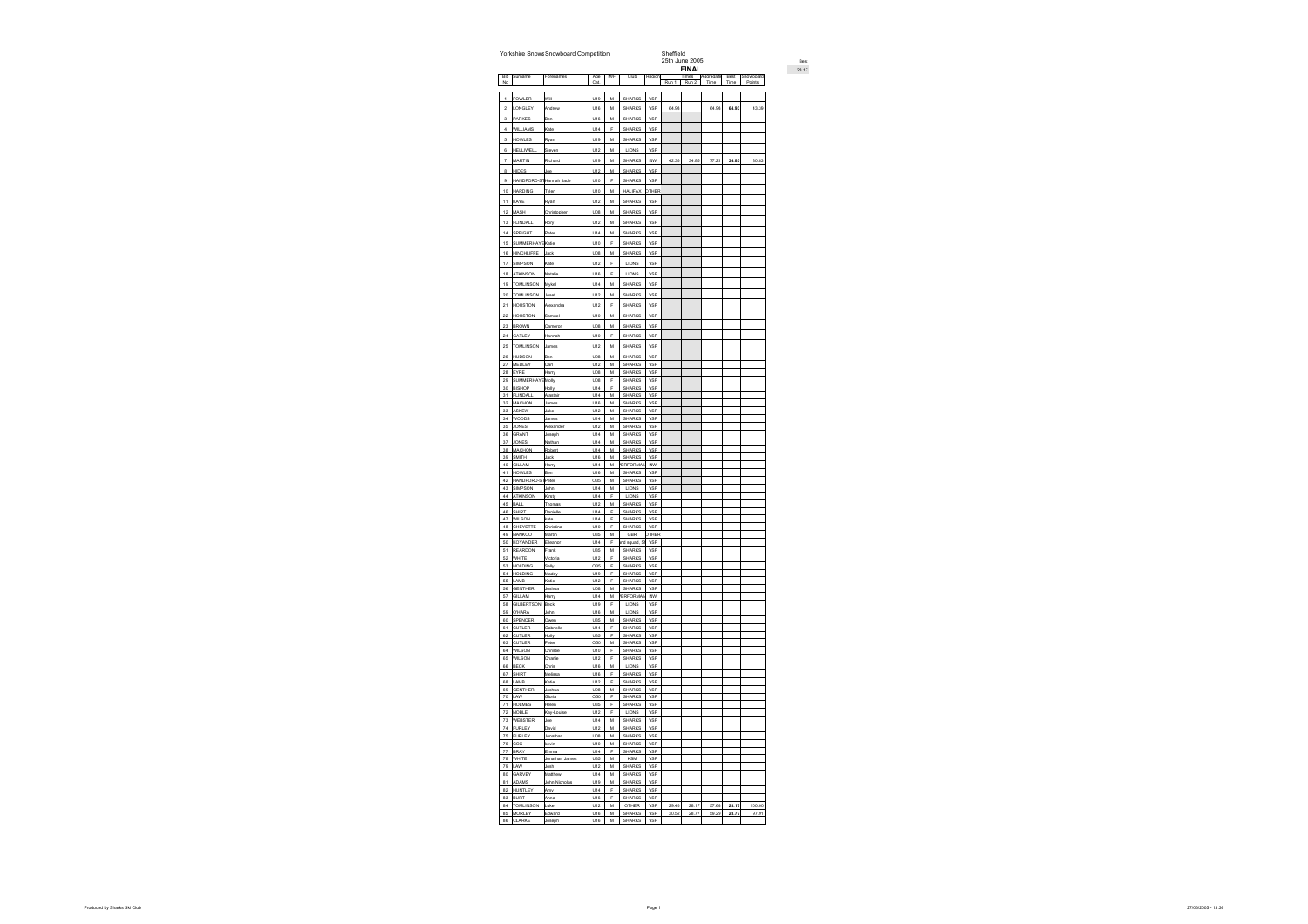25th June 2005

| <b>Bib</b>     | Surname                 | Forenames     | Age  | M/F | <b>NOV</b> | Club                 | Region     |            | <b>Times</b>     | <b>Best</b> | Alpine |       |
|----------------|-------------------------|---------------|------|-----|------------|----------------------|------------|------------|------------------|-------------|--------|-------|
| <b>No</b>      |                         |               | Cat. |     |            |                      |            | Run 1      | Run <sub>2</sub> | Time        | Points |       |
|                |                         |               |      |     |            |                      |            |            |                  |             |        |       |
| 1              | <b>FOWLER</b>           | Will          | U19  | M   |            | <b>SHARKS</b>        | <b>YSF</b> |            | 18.12            | 18.12       | 71.08  | 18.12 |
| $\overline{2}$ | <b>LONGLEY</b>          | Andrew        | U16  | M   |            | <b>SHARKS</b>        | <b>YSF</b> |            | 17.13 DNQ        | 17.13       | 75.19  | 17.13 |
| 3              | <b>PARKES</b>           | Ben           | U16  | M   |            | <b>SHARKS</b>        | <b>YSF</b> | <b>DNQ</b> | 18.02            | 18.02       | 71.48  | 18.02 |
| 4              | <b>WILLIAMS</b>         | Kate          | U14  | F   |            | <b>SHARKS</b>        | <b>YSF</b> | 17.72      | 18.21            | 17.72       | 72.69  | 17.72 |
| 5              | <b>HOWLES</b>           | Ryan          | U19  | M   |            | <b>SHARKS</b>        | <b>YSF</b> | 14.07      | 15.18            | 14.07       | 91.54  | 14.07 |
| 6              | <b>HELLIWELL</b>        | <b>Steven</b> | U12  | M   |            | <b>LIONS</b>         | <b>YSF</b> | 18.02      | 24.71            | 18.02       | 71.48  | 18.02 |
| $\overline{7}$ | <b>MARTIN</b>           | Richard       | U19  | M   |            | <b>SHARKS</b>        | <b>NW</b>  | 18.91      | 17.14            | 17.14       | 75.15  | 17.14 |
| 8              | <b>HIDES</b>            | Joe           | U12  | M   |            | <b>SHARKS</b>        | <b>YSF</b> | <b>DNQ</b> | 23.49            | 23.49       | 54.83  | 23.49 |
| 9              | HANDFORD-ST Hannah Jade |               | U10  | F   |            | <b>SHARKS</b>        | <b>YSF</b> | 22.70      | 20.77            | 20.77       | 62.01  | 20.77 |
| 10             | <b>HARDING</b>          | Tyler         | U10  | M   |            | <b>HALIFAX OTHER</b> |            |            | 29.62            | 29.62       | 43.48  | 29.62 |
| 11             | <b>KAYE</b>             | Ryan          | U12  | M   |            | <b>SHARKS</b>        | <b>YSF</b> | 20.64      | 19.40            | 19.40       | 66.39  | 19.40 |
| 12             | <b>MASH</b>             | Christopher   | U08  | M   |            | <b>SHARKS</b>        | <b>YSF</b> |            | <b>DNQ</b>       |             |        | 99.99 |
| 13             | <b>FLINDALL</b>         | Rory          | U12  | M   |            | <b>SHARKS</b>        | <b>YSF</b> | 19.61      | 19.09            | 19.09       | 67.47  | 19.09 |
| 14             | <b>SPEIGHT</b>          | Peter         | U14  | M   |            | <b>SHARKS</b>        | <b>YSF</b> | 19.81      | 20.27            | 19.81       | 65.02  | 19.81 |
| 15             | SUMMERHAYE Katie        |               | U10  | F   |            | <b>SHARKS</b>        | <b>YSF</b> |            | 19.80 DNQ        | 19.80       | 65.05  | 19.80 |
| 16             | <b>HINCHLIFFE</b>       | Jack          | U08  | M   |            | <b>SHARKS</b>        | <b>YSF</b> | 51.60      | 50.85            | 50.85       | 25.33  | 50.85 |
| 17             | <b>SIMPSON</b>          | Kate          | U12  | F   |            | <b>LIONS</b>         | <b>YSF</b> | 28.53      | 25.35            | 25.35       | 50.81  | 25.35 |
| 18             | <b>ATKINSON</b>         | Natalie       | U16  | F   |            | <b>LIONS</b>         | <b>YSF</b> |            | 18.62 DNQ        | 18.62       | 69.17  | 18.62 |
| 19             | <b>TOMLINSON</b>        | <b>Mykel</b>  | U14  | M   |            | <b>SHARKS</b>        | <b>YSF</b> | 20.62      | 19.97            | 19.97       | 64.50  | 19.97 |
| 20             | <b>TOMLINSON</b>        | Josef         | U12  | M   |            | <b>SHARKS</b>        | <b>YSF</b> | 19.64      | 19.00            | 19.00       | 67.79  | 19.00 |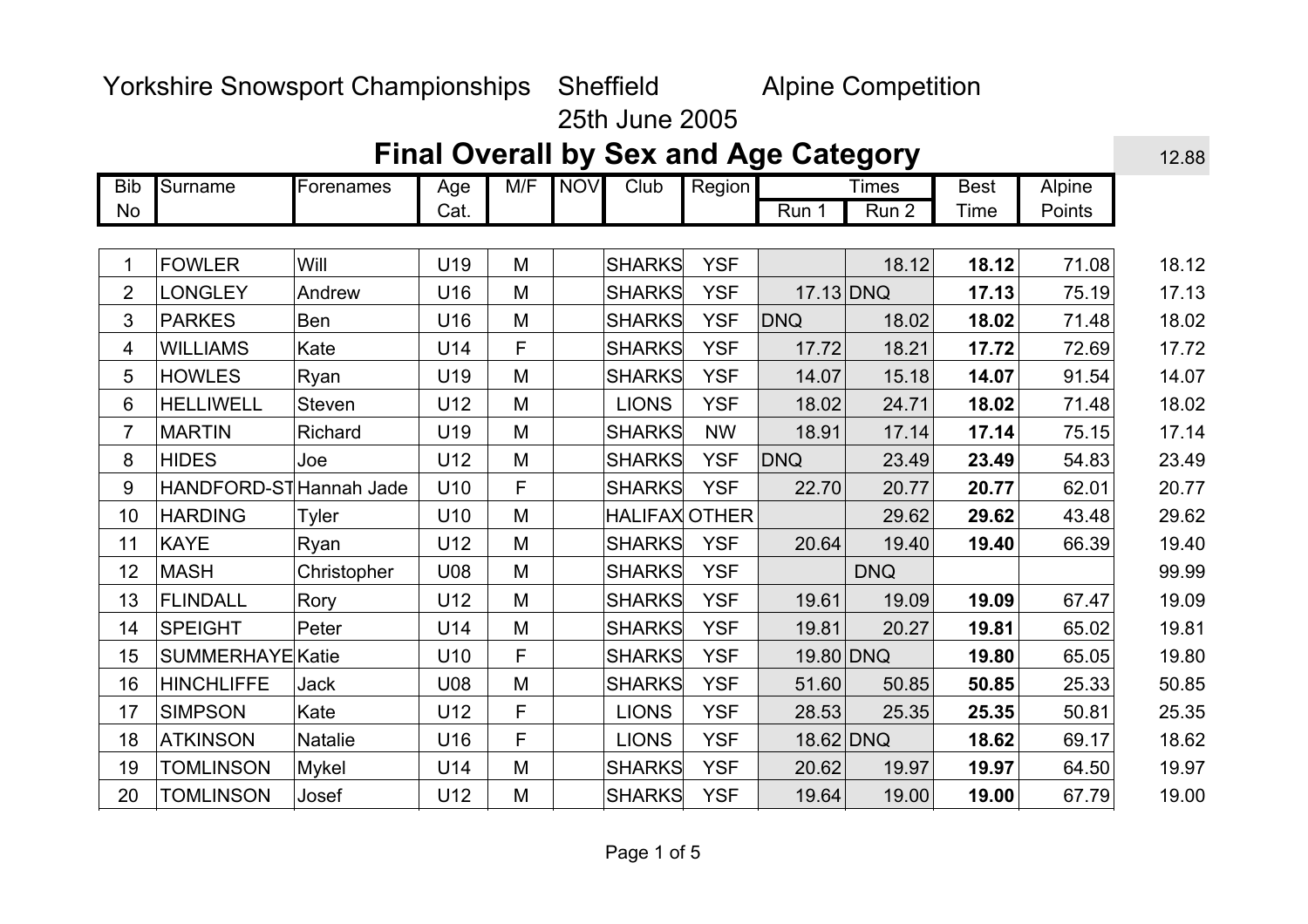### 25th June 2005

| <b>Bib</b> | Surname          | Forenames    | Age             | M/F | <b>NOV</b> | Club          | Region     |             | Times      | <b>Best</b> | <b>Alpine</b> |       |
|------------|------------------|--------------|-----------------|-----|------------|---------------|------------|-------------|------------|-------------|---------------|-------|
| <b>No</b>  |                  |              | Cat.            |     |            |               |            | Run 1       | Run 2      | Time        | Points        |       |
| 21         | <b>HOUSTON</b>   | Alexandra    | U12             | F   |            | <b>SHARKS</b> | <b>YSF</b> | 21.63       | 19.95      | 19.95       | 64.56         | 19.95 |
| 22         | <b>HOUSTON</b>   | Samuel       | U10             | M   |            | <b>SHARKS</b> | <b>YSF</b> | 20.49       | 19.77      | 19.77       | 65.15         | 19.77 |
| 23         | <b>BROWN</b>     | Cameron      | U08             | M   |            | <b>SHARKS</b> | <b>YSF</b> | <b>DNQ</b>  | 31.06      | 31.06       | 41.47         | 31.06 |
| 24         | <b>GATLEY</b>    | Hannah       | U <sub>10</sub> | F   |            | <b>SHARKS</b> | <b>YSF</b> | 30.55 DNQ   |            | 30.55       | 42.16         | 30.55 |
| 25         | <b>TOMLINSON</b> | James        | U12             | M   |            | <b>SHARKS</b> | <b>YSF</b> | 24.76       | 24.22      | 24.22       | 53.18         | 24.22 |
| 26         | <b>HUDSON</b>    | Ben          | U08             | M   |            | <b>SHARKS</b> | <b>YSF</b> | 27.17 DNQ   |            | 27.17       | 47.41         | 27.17 |
| 27         | <b>MEDLEY</b>    | Carl         | U12             | M   |            | <b>SHARKS</b> | <b>YSF</b> | 19.62       | 19.19      | 19.19       | 67.12         | 19.19 |
| 28         | <b>EYRE</b>      | Harry        | U08             | M   |            | <b>SHARKS</b> | <b>YSF</b> | 27.27       | 27.66      | 27.27       | 47.23         | 27.27 |
| 29         | SUMMERHAYE Molly |              | U08             | F   |            | <b>SHARKS</b> | <b>YSF</b> | 23.64       | 22.70      | 22.70       | 56.74         | 22.70 |
| 30         | <b>BISHOP</b>    | <b>Holly</b> | U14             | F   |            | <b>SHARKS</b> | <b>YSF</b> | 18.88       | 19.40      | 18.88       | 68.22         | 18.88 |
| 31         | <b>FLINDALL</b>  | Alastair     | U14             | M   |            | <b>SHARKS</b> | <b>YSF</b> | 14.37       | 14.78      | 14.37       | 89.63         | 14.37 |
| 32         | <b>MACHON</b>    | James        | U16             | M   |            | <b>SHARKS</b> | <b>YSF</b> | <b>DNQ</b>  | <b>DNQ</b> |             |               | 99.99 |
| 33         | <b>ASKEW</b>     | Jake         | U12             | M   |            | <b>SHARKS</b> | <b>YSF</b> | 24.87       | 23.47      | 23.47       | 54.88         | 23.47 |
| 34         | <b>WOODS</b>     | James        | U14             | M   |            | <b>SHARKS</b> | <b>YSF</b> | $17.41$ DNQ |            | 17.41       | 73.98         | 17.41 |
| 35         | <b>JONES</b>     | Alexander    | U12             | M   |            | <b>SHARKS</b> | <b>YSF</b> | 20.30       | 20.22      | 20.22       | 63.70         | 20.22 |
| 36         | <b>GRANT</b>     | Joseph       | U14             | M   |            | <b>SHARKS</b> | <b>YSF</b> | 19.63       | 18.67      | 18.67       | 68.99         | 18.67 |
| 37         | <b>JONES</b>     | Nathan       | U14             | M   |            | <b>SHARKS</b> | <b>YSF</b> | <b>DNQ</b>  | <b>DNQ</b> |             |               | 99.99 |
| 38         | <b>MACHON</b>    | Robert       | U14             | M   |            | <b>SHARKS</b> | <b>YSF</b> | 19.28       | 18.68      | 18.68       | 68.95         | 18.68 |
| 39         | <b>SMITH</b>     | Jack         | U16             | M   |            | <b>SHARKS</b> | <b>YSF</b> | 17.09       | 17.03      | 17.03       | 75.63         | 17.03 |
| 40         | <b>GILLAM</b>    | Harry        | U14             | M   |            | <b>RFORMA</b> | <b>NW</b>  | 17.12       | 22.92      | 17.12       | 75.23         | 17.12 |
| 41         | <b>HOWLES</b>    | Ben          | U16             | M   |            | <b>SHARKS</b> | <b>YSF</b> | <b>DNQ</b>  | 14.17      | 14.17       | 90.90         | 14.17 |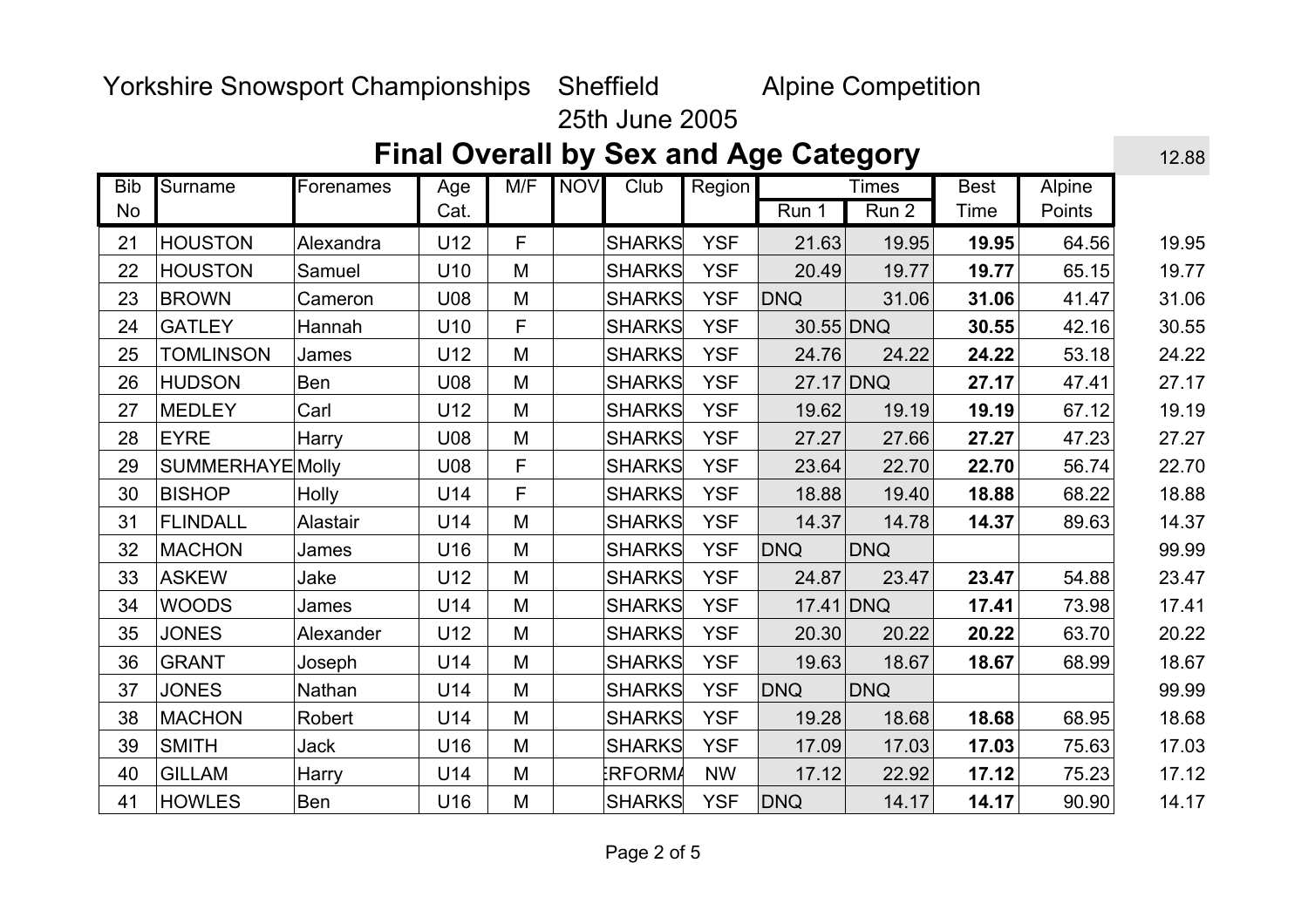#### 25th June 2005

| <b>Bib</b> | Surname           | Forenames | Age  | M/F | <b>NOV</b> | Club           | <b>Region</b> |            | <b>Times</b>     | <b>Best</b> | <b>Alpine</b> |       |
|------------|-------------------|-----------|------|-----|------------|----------------|---------------|------------|------------------|-------------|---------------|-------|
| <b>No</b>  |                   |           | Cat. |     |            |                |               | Run 1      | Run <sub>2</sub> | Time        | Points        |       |
| 42         | HANDFORD-ST Peter |           | O35  | M   |            | <b>SHARKS</b>  | <b>YSF</b>    | 19.99      | 19.84            | 19.84       | 64.92         | 19.84 |
| 43         | <b>SIMPSON</b>    | John      | U14  | M   |            | <b>LIONS</b>   | <b>YSF</b>    | 18.13 DNQ  |                  | 18.13       | 71.04         | 18.13 |
| 44         | <b>ATKINSON</b>   | Kirsty    | U14  | F   |            | <b>LIONS</b>   | <b>YSF</b>    | 20.20      | 28.98            | 20.20       | 63.76         | 20.20 |
| 45         | <b>BALL</b>       | Thomas    | U12  | M   |            | <b>SHARKS</b>  | <b>YSF</b>    | 19.74      | 19.33            | 19.33       | 66.63         | 19.33 |
| 46         | <b>SHIRT</b>      | Danielle  | U14  | F   |            | <b>SHARKS</b>  | <b>YSF</b>    | <b>DNQ</b> | 22.31            | 22.31       | 57.73         | 22.31 |
| 47         | <b>WILSON</b>     | kate      | U14  | F   |            | <b>SHARKS</b>  | <b>YSF</b>    | 15.94      | 16.37            | 15.94       | 80.80         | 15.94 |
| 48         | <b>CHEYETTE</b>   | Christina | U10  | F   |            | <b>SHARKS</b>  | <b>YSF</b>    | 30.46 DNQ  |                  | 30.46       | 42.28         | 30.46 |
| 49         | <b>NANKOO</b>     | Martin    | U35  | M   |            | <b>GBR</b>     | <b>OTHER</b>  |            |                  |             |               | 99.99 |
| 50         | <b>KOYANDER</b>   | Elleanor  | U14  | F   |            | d squad,       | <b>YSF</b>    |            |                  |             |               | 99.99 |
| 51         | <b>REARDON</b>    | Frank     | U35  | M   |            | <b>SHARKS</b>  | <b>YSF</b>    | 13.23      | 12.88            | 12.88       | 100.00        | 12.88 |
| 52         | <b>WHITE</b>      | Victoria  | U12  | F   |            | <b>SHARKS</b>  | <b>YSF</b>    | 23.45      | 23.73            | 23.45       | 54.93         | 23.45 |
| 53         | <b>HOLDING</b>    | Sally     | O35  | F   |            | <b>SHARKS</b>  | <b>YSF</b>    | 20.13      | 20.23            | 20.13       | 63.98         | 20.13 |
| 54         | <b>HOLDING</b>    | Maddy     | U19  | F   |            | <b>SHARKS</b>  | <b>YSF</b>    | 18.52      | 18.09            | 18.09       | 71.20         | 18.09 |
| 55         | <b>LAMB</b>       | Katie     | U12  | F   |            | <b>SHARKS</b>  | <b>YSF</b>    | 20.91      | 20.38            | 20.38       | 63.20         | 20.38 |
| 56         | <b>GENTHER</b>    | Joshua    | U08  | M   |            | <b>SHARKS</b>  | <b>YSF</b>    | 29.46      | 25.85            | 25.85       | 49.83         | 25.85 |
| 57         |                   |           |      |     |            | <b>ERFORMA</b> | <b>NW</b>     |            |                  |             |               | 99.99 |
| 58         | <b>GILBERTSON</b> | Becki     | U19  | F   |            | <b>LIONS</b>   | <b>YSF</b>    | 21.83      | 19.12            | 19.12       | 67.36         | 19.12 |
| 59         | <b>O'HARA</b>     | John      | U16  | M   |            | <b>LIONS</b>   | <b>YSF</b>    | 16.79      | 15.47            | 15.47       | 83.26         | 15.47 |
| 60         | <b>SPENCER</b>    | Owen      | U35  | M   |            | <b>SHARKS</b>  | <b>YSF</b>    | 19.79 DNQ  |                  | 19.79       | 65.08         | 19.79 |
| 61         | <b>CUTLER</b>     | Gabrielle | U14  | F   |            | <b>SHARKS</b>  | <b>YSF</b>    | 16.88      | 19.07            | 16.88       | 76.30         | 16.88 |
| 62         | <b>CUTLER</b>     | Holly     | U35  | F   |            | <b>SHARKS</b>  | <b>YSF</b>    | 16.29      | 15.86            | 15.86       | 81.21         | 15.86 |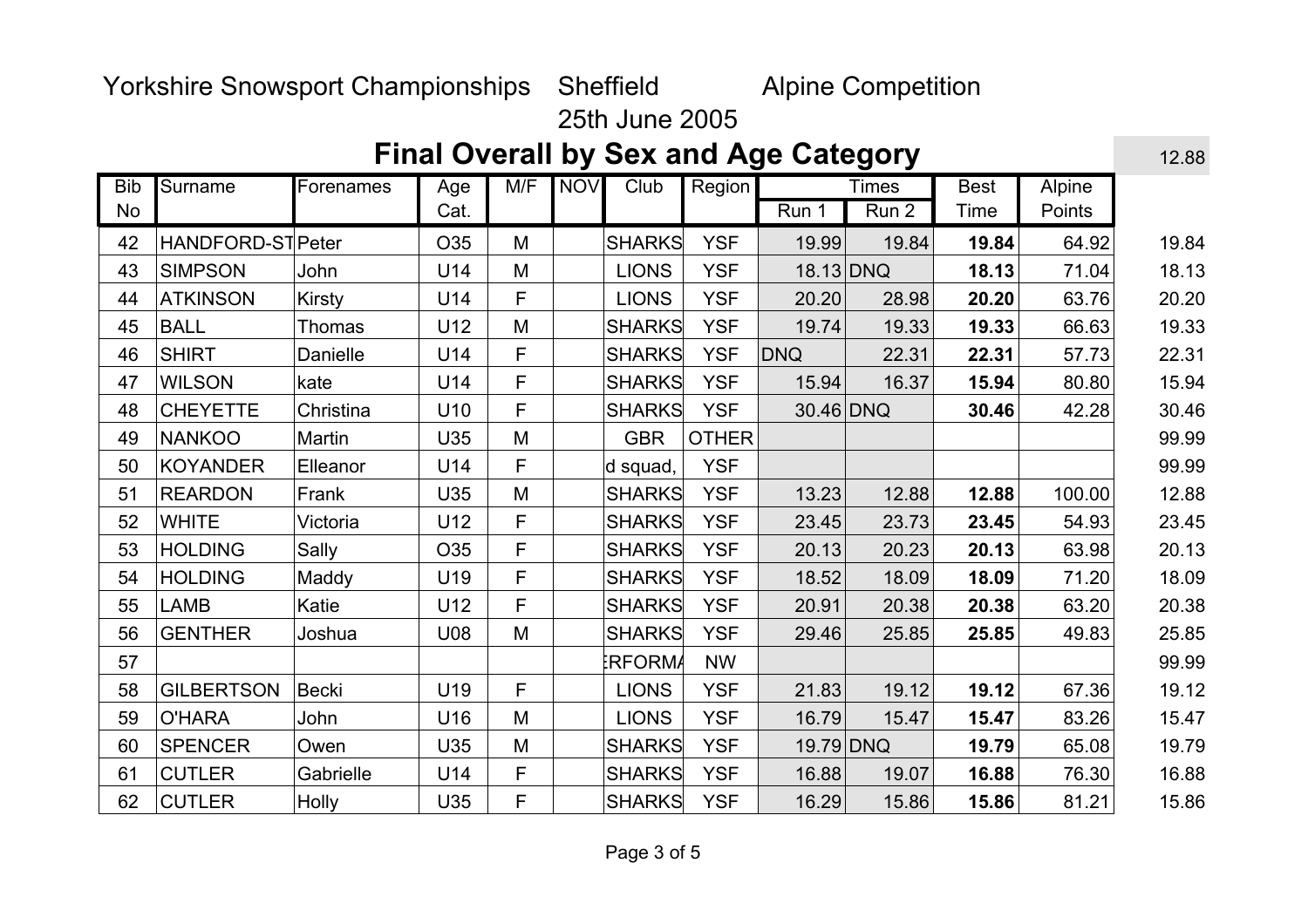### 25th June 2005

| <b>Bib</b> | Surname        | Forenames     | Age             | M/F         | <b>NOV</b> | Club          | Region     |            | Times            | <b>Best</b> | <b>Alpine</b> |       |
|------------|----------------|---------------|-----------------|-------------|------------|---------------|------------|------------|------------------|-------------|---------------|-------|
| No         |                |               | Cat.            |             |            |               |            | Run 1      | Run <sub>2</sub> | Time        | Points        |       |
| 63         | <b>CUTLER</b>  | Peter         | O <sub>50</sub> | M           |            | <b>SHARKS</b> | <b>YSF</b> | 18.44      | 17.75            | 17.75       | 72.56         | 17.75 |
| 64         | <b>WILSON</b>  | Christie      | U10             | F           |            | <b>SHARKS</b> | <b>YSF</b> | 28.13      | 27.61            | 27.61       | 46.65         | 27.61 |
| 65         | <b>WILSON</b>  | Charlie       | U12             | F           |            | <b>SHARKS</b> | <b>YSF</b> | 21.83      | 21.49            | 21.49       | 59.93         | 21.49 |
| 66         | <b>BECK</b>    | Chris         | U16             | M           |            | <b>LIONS</b>  | <b>YSF</b> |            |                  |             |               | 99.99 |
| 67         | <b>SHIRT</b>   | Melissa       | U16             | F           |            | <b>SHARKS</b> | <b>YSF</b> | 20.08      | 20.19            | 20.08       | 64.14         | 20.08 |
| 68         |                |               |                 |             |            | <b>SHARKS</b> | <b>YSF</b> |            |                  |             |               | 99.99 |
| 69         |                |               |                 |             |            | <b>SHARKS</b> | <b>YSF</b> |            |                  |             |               | 99.99 |
| 70         | <b>LAW</b>     | Gloria        | O <sub>50</sub> | $\mathsf F$ |            | <b>SHARKS</b> | <b>YSF</b> | <b>DNQ</b> | 30.30            | 30.30       | 42.51         | 30.30 |
| 71         | <b>HOLMES</b>  | Helen         | U35             | F           |            | <b>SHARKS</b> | <b>YSF</b> | 17.14      | 16.81            | 16.81       | 76.62         | 16.81 |
| 72         | <b>NOBLE</b>   | Kay-Louise    | U12             | F           |            | <b>LIONS</b>  | <b>YSF</b> | 19.14      | 19.38            | 19.14       | 67.29         | 19.14 |
| 73         | <b>WEBSTER</b> | Joe           | U14             | M           |            | <b>SHARKS</b> | <b>YSF</b> | 20.30      | 19.66            | 19.66       | 65.51         | 19.66 |
| 74         | <b>FURLEY</b>  | David         | U12             | M           |            | <b>SHARKS</b> | <b>YSF</b> |            |                  |             |               | 99.99 |
| 75         | <b>FURLEY</b>  | Jonathan      | U08             | M           |            | <b>SHARKS</b> | <b>YSF</b> |            |                  |             |               | 99.99 |
| 76         | <b>COX</b>     | kevin         | U10             | M           |            | <b>SHARKS</b> | <b>YSF</b> |            |                  |             |               | 99.99 |
| 77         | <b>BRAY</b>    | Emma          | U14             | E           |            | <b>SHARKS</b> | <b>YSF</b> | 20.16      | 19.16            | 19.16       | 67.22         | 19.16 |
| 78         | <b>WHITE</b>   | Jonathan Jam  | U35             | M           |            | <b>KSM</b>    | <b>YSF</b> |            |                  |             |               | 99.99 |
| 79         | <b>LAW</b>     | Josh          | U12             | M           |            | <b>SHARKS</b> | <b>YSF</b> |            |                  |             |               | 99.99 |
| 80         | <b>GARVEY</b>  | Matthew       | U14             | M           |            | <b>SHARKS</b> | <b>YSF</b> |            |                  |             |               | 99.99 |
| 81         | <b>ADAMS</b>   | John Nicholas | U19             | M           |            | <b>SHARKS</b> | <b>YSF</b> |            |                  |             |               | 99.99 |
| 82         | <b>HUNTLEY</b> | Amy           | U14             | F           |            | <b>SHARKS</b> | <b>YSF</b> |            |                  |             |               | 99.99 |
| 83         | <b>BURT</b>    | Anna          | U16             | F           |            | <b>SHARKS</b> | <b>YSF</b> |            |                  |             |               | 99.99 |